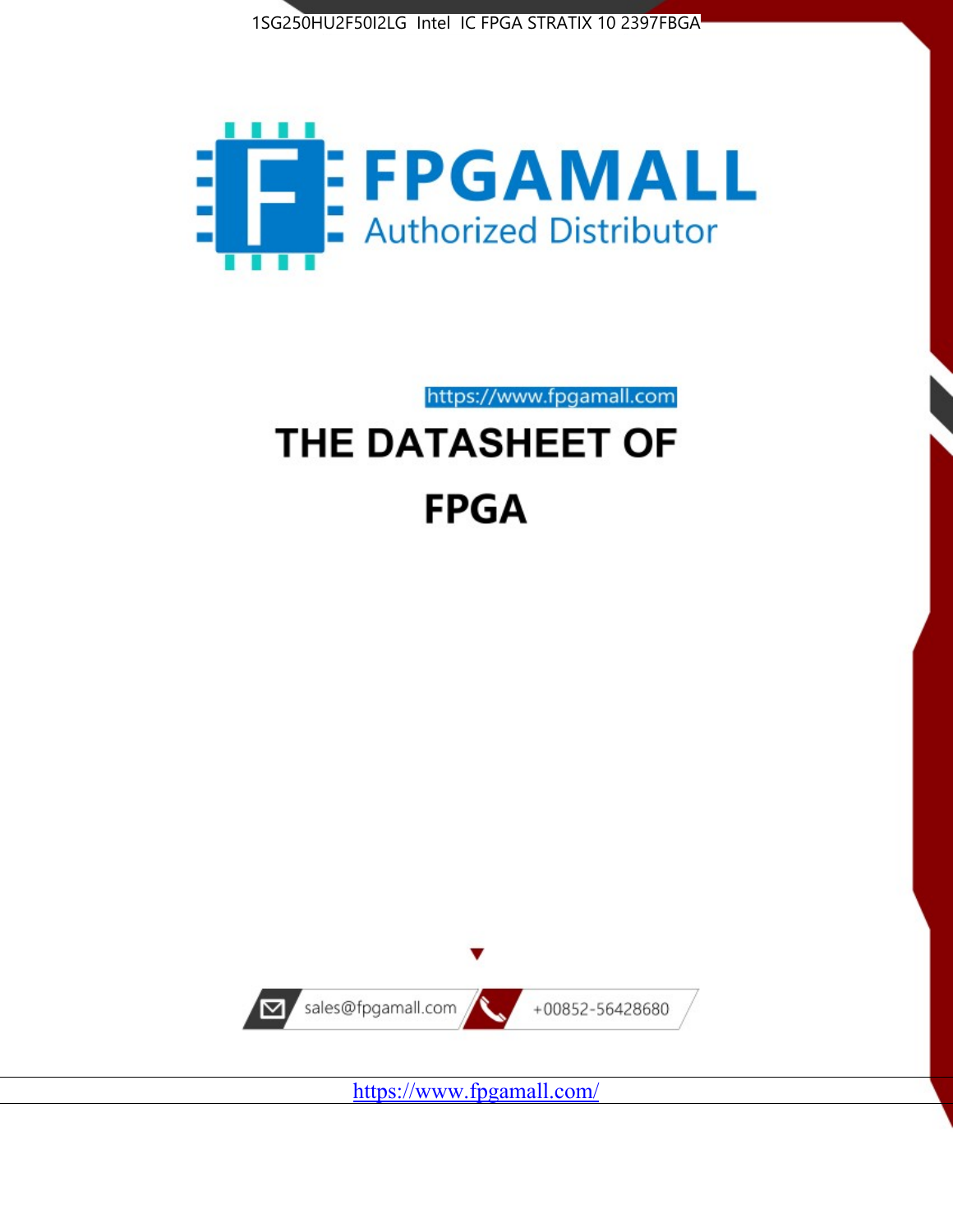

# **Intel® Stratix® 10 GX/SX Device Overview**



**S10-OVERVIEW | 2020.04.30** Latest document on the web: **[PDF](https://www.intel.com/content/dam/www/programmable/us/en/pdfs/literature/hb/stratix-10/s10-overview.pdf)** | **[HTML](https://www.intel.com/content/www/us/en/programmable/documentation/joc1442261161666.html)**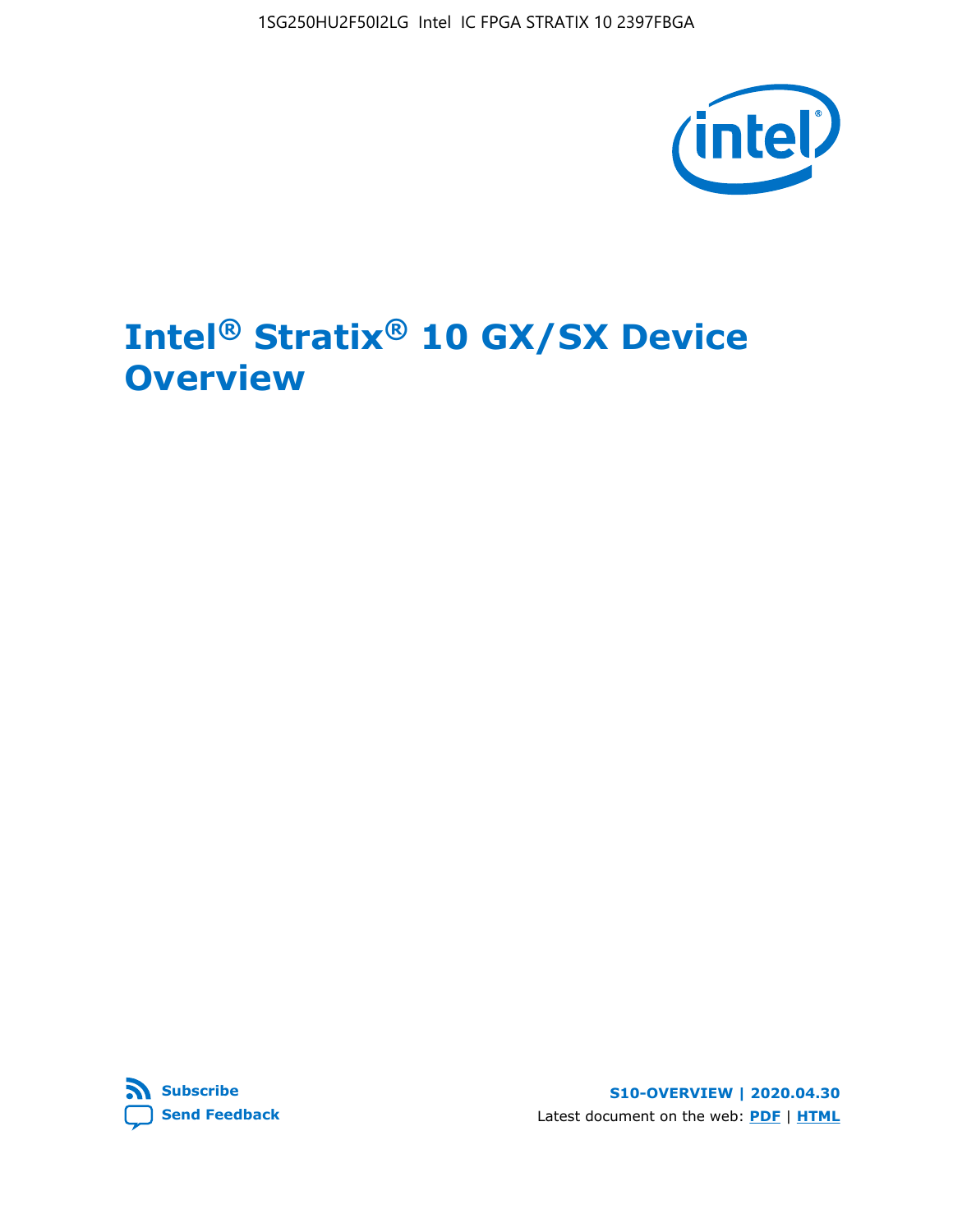

*Contents*

# **Contents**

| 1.26. Document Revision History for the Intel Stratix 10 GX/SX Device Overview36 |  |
|----------------------------------------------------------------------------------|--|

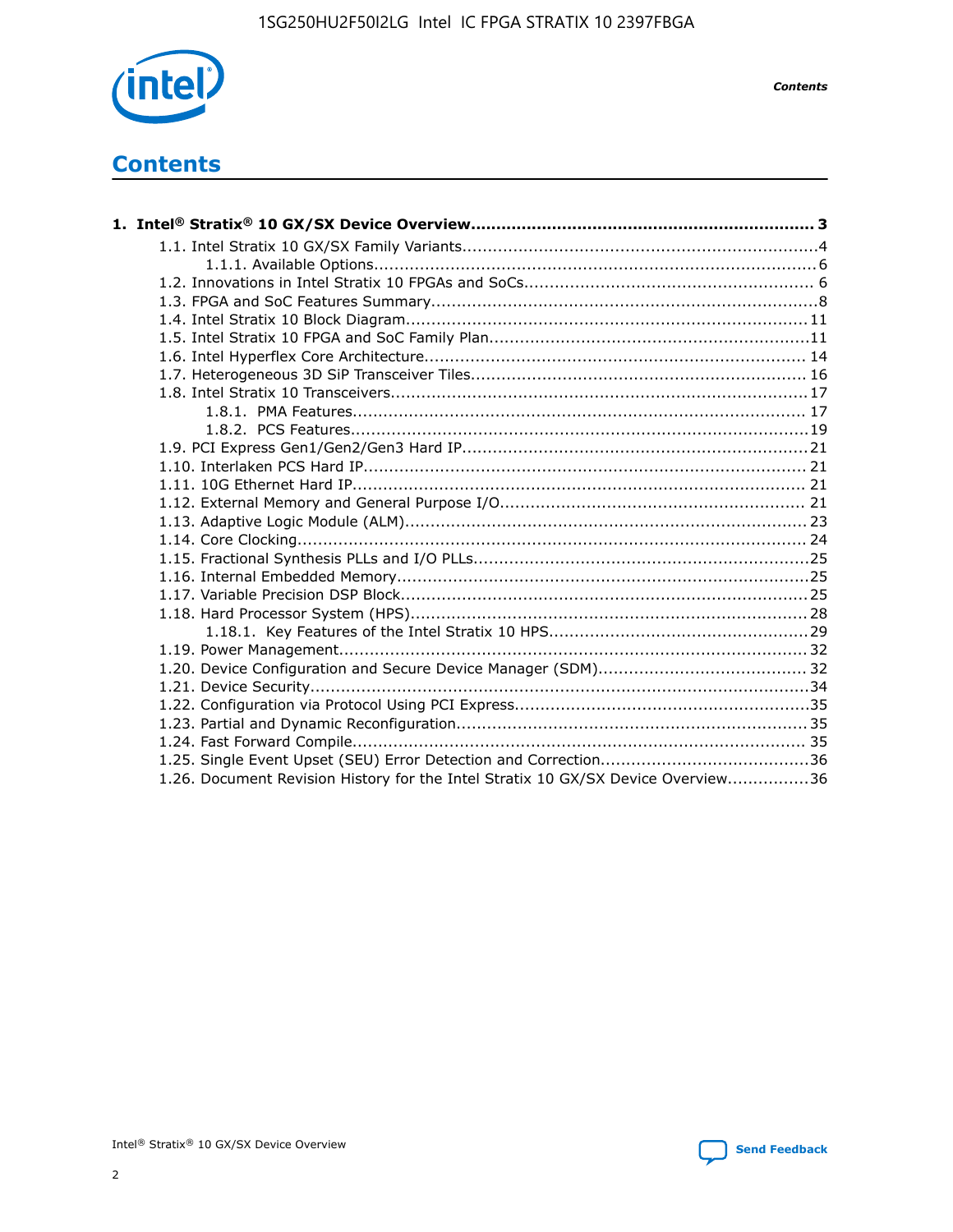**S10-OVERVIEW | 2020.04.30**

**[Send Feedback](mailto:FPGAtechdocfeedback@intel.com?subject=Feedback%20on%20Intel%20Stratix%2010%20GX/SX%20Device%20Overview%20(S10-OVERVIEW%202020.04.30)&body=We%20appreciate%20your%20feedback.%20In%20your%20comments,%20also%20specify%20the%20page%20number%20or%20paragraph.%20Thank%20you.)**



# **1. Intel® Stratix® 10 GX/SX Device Overview**

Intel's 14 nm Intel® Stratix® 10 GX FPGAs and SX SoCs deliver 2X the core performance and up to 70% lower power over previous generation high-performance FPGAs.

Featuring several groundbreaking innovations, including the all new Intel Hyperflex™ core architecture, this device family enables you to meet the demand for everincreasing bandwidth and processing performance in your most advanced applications, while meeting your power budget.

With an embedded hard processor system (HPS) based on a quad-core 64 bit Arm\* Cortex\*-A53, the Intel Stratix 10 SoC devices deliver power efficient, application-class processing and allow designers to extend hardware virtualization into the FPGA fabric. Intel Stratix 10 SoC devices demonstrate Intel's commitment to high-performance SoCs and extend Intel's leadership in programmable devices featuring an Arm-based processor system.

Important innovations in Intel Stratix 10 FPGAs and SoCs include:

- All new Intel Hyperflex core architecture delivering 2X the core performance compared to previous generation high-performance FPGAs
- Intel 14 nm tri-gate (FinFET) technology
- Heterogeneous 3D System-in-Package (SiP) technology
- Core fabric with up to 10.2 million logic elements (LEs)
- Up to 96 full duplex transceiver channels on heterogeneous 3D SiP transceiver tiles
- Transceiver data rates up to 28.3 Gbps chip-to-chip/module and backplane performance
- M20K (20 Kb) internal SRAM memory blocks
- Fractional synthesis and ultra-low jitter LC tank based transmit phase locked loops (PLLs)
- Hard PCI Express<sup>®</sup> Gen3 x16 intellectual property (IP) blocks
- Hard 10GBASE-KR/40GBASE-KR4 Forward Error Correction (FEC) in every transceiver channel
- Hard memory controllers and PHY supporting DDR4 rates up to 2666 Mbps per pin
- Hard fixed-point and IEEE 754 compliant hard floating-point variable precision digital signal processing (DSP) blocks with up to 10 TFLOP compute performance with a power efficiency of 80 GFLOP per Watt
- Quad-core 64 bit Arm Cortex-A53 embedded processor running up to 1.5 GHz in SoC family variants
- Programmable clock tree synthesis for flexible, low power, low skew clock trees

Intel Corporation. All rights reserved. Agilex, Altera, Arria, Cyclone, Enpirion, Intel, the Intel logo, MAX, Nios, Quartus and Stratix words and logos are trademarks of Intel Corporation or its subsidiaries in the U.S. and/or other countries. Intel warrants performance of its FPGA and semiconductor products to current specifications in accordance with Intel's standard warranty, but reserves the right to make changes to any products and services at any time without notice. Intel assumes no responsibility or liability arising out of the application or use of any information, product, or service described herein except as expressly agreed to in writing by Intel. Intel customers are advised to obtain the latest version of device specifications before relying on any published information and before placing orders for products or services. \*Other names and brands may be claimed as the property of others.

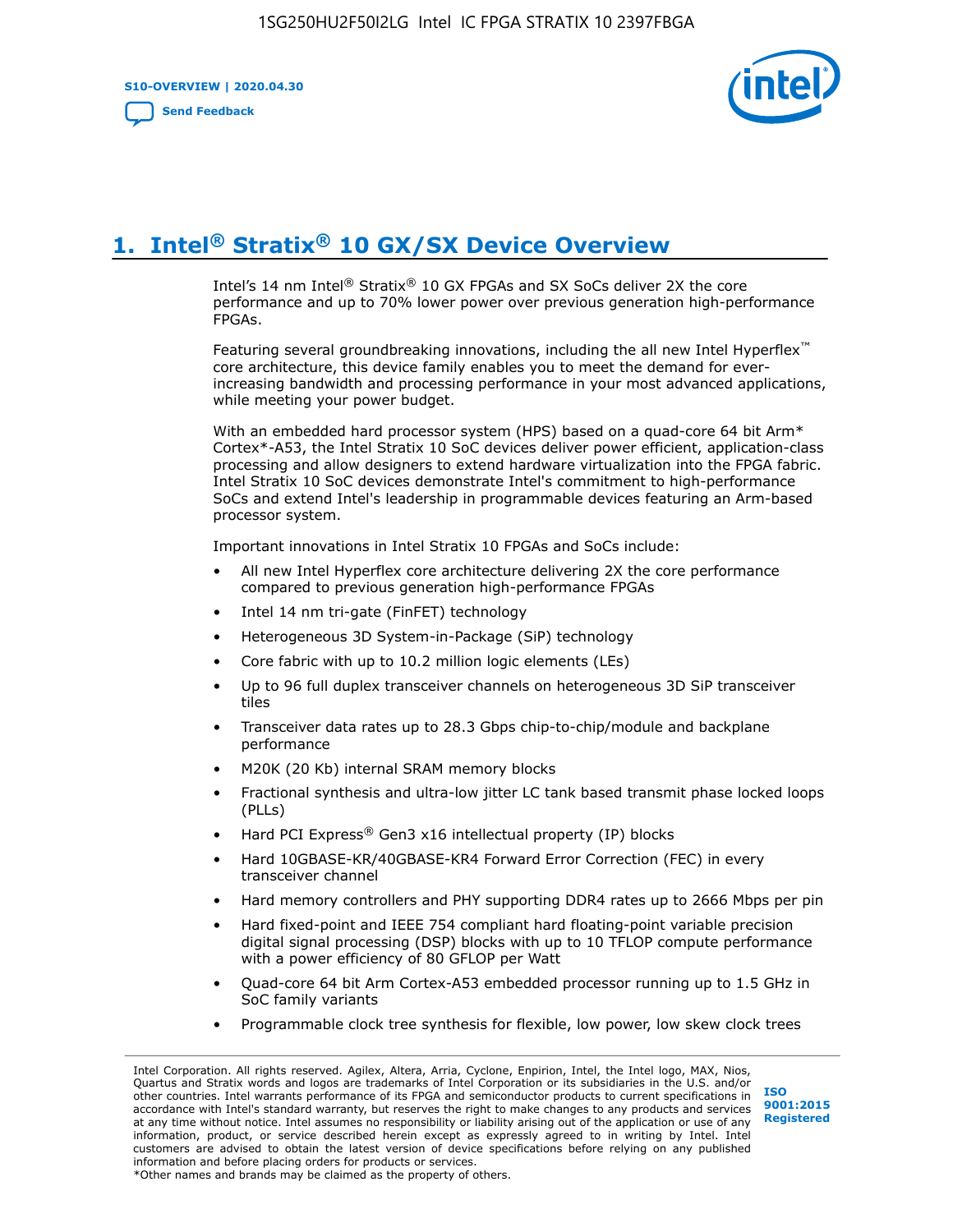

- Dedicated secure device manager (SDM) for:
	- Enhanced device configuration and security
	- AES-256, SHA-256/384 and ECDSA-256/384 encrypt/decrypt accelerators and authentication
	- Multi-factor authentication
	- Physically Unclonable Function (PUF) service and software programmable device configuration capability
- Comprehensive set of advanced power saving features delivering up to 70% lower power compared to previous generation high-performance FPGAs
- Non-destructive register state readback and writeback, to support ASIC prototyping and other applications

With these capabilities, Intel Stratix 10 FPGAs and SoCs are ideally suited for the most demanding applications in diverse markets such as:

- **Compute and Storage**—for custom servers, cloud computing and datacenter acceleration
- **Networking**—for Terabit, 400G and multi-100G bridging, aggregation, packet processing and traffic management
- **Optical Transport Networks**—for OTU4, 2xOTU4, 4xOTU4
- **Broadcast**—for high-end studio distribution, head end encoding/decoding, edge quadrature amplitude modulation (QAM)
- **Military**—for radar, electronic warfare, and secure communications
- **Medical**—for diagnostic scanners and diagnostic imaging
- **Test and Measurement**—for protocol and application testers
- **Wireless**—for next-generation 5G networks
- **ASIC Prototyping**—for designs that require the largest FPGA fabric with the highest I/O count

## **1.1. Intel Stratix 10 GX/SX Family Variants**

Intel Stratix 10 devices are available in FPGA (GX) and SoC (SX) variants.

- **Intel Stratix 10 GX** devices deliver up to 1 GHz core fabric performance and contain up to 10.2 million LEs in the fabric. They also feature up to 96 general purpose transceivers on separate transceiver tiles, and 2666 Mbps DDR4 external memory interface performance. The transceivers are capable of up to 28.3 Gbps short reach and across the backplane. These devices are optimized for FPGA applications that require the highest transceiver bandwidth and core fabric performance, with the power efficiency of Intel's 14 nm tri-gate process technology.
- **Intel Stratix 10 SX** devices have a feature set that is identical to Intel Stratix 10 GX devices, with the addition of an embedded quad-core 64 bit Arm Cortex A53 hard processor system.

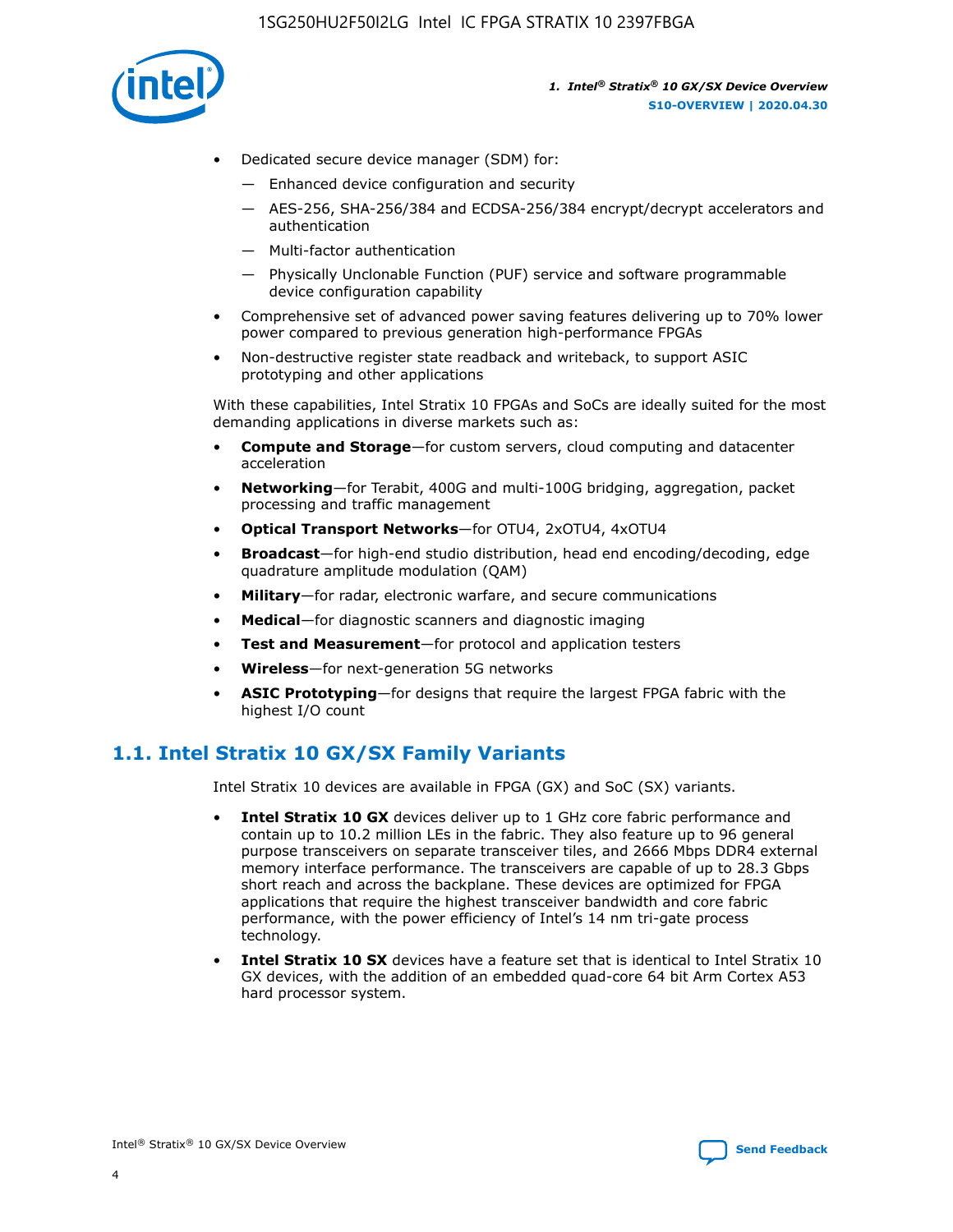

Common to all Intel Stratix 10 family variants is a high-performance fabric based on the new Intel Hyperflex core architecture that includes additional Hyper-Registers throughout the interconnect routing and at the inputs of all functional blocks. The core fabric also contains an enhanced logic array utilizing Intel's adaptive logic module (ALM) and a rich set of high performance building blocks including:

- M20K (20 Kb) embedded memory blocks
- Variable precision DSP blocks with hard IEEE 754 compliant floating-point units
- Fractional synthesis and integer PLLs
- Hard memory controllers and PHY for external memory interfaces
- General purpose IO cells

To clock these building blocks, Intel Stratix 10 devices use programmable clock tree synthesis, which uses dedicated clock tree routing to synthesize only those branches of the clock trees required for the application. All devices support in-system, finegrained partial reconfiguration of the logic array, allowing logic to be added and subtracted from the system while it is operating.

All family variants also contain high speed serial transceivers, containing both the physical medium attachment (PMA) and the physical coding sublayer (PCS), which can be used to implement a variety of industry standard and proprietary protocols. In addition to the hard PCS, Intel Stratix 10 devices contain multiple instantiations of PCI Express hard IP that supports Gen1/Gen2/Gen3 rates in x1/x2/x4/x8/x16 lane configurations, and hard 10GBASE-KR/40GBASE-KR4 FEC for every transceiver. The hard PCS, FEC, and PCI Express IP free up valuable core logic resources, save power, and increase your productivity.

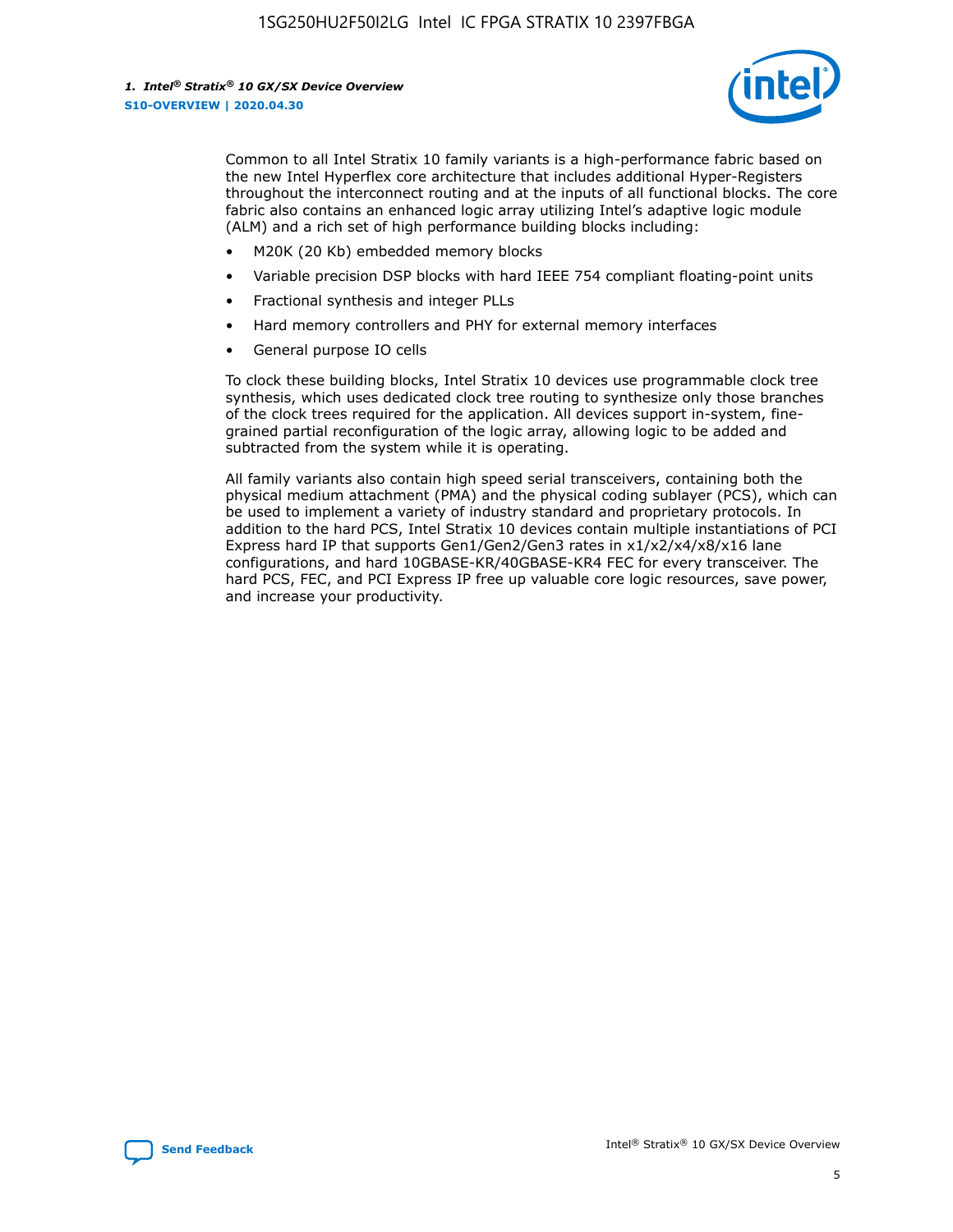

## **1.1.1. Available Options**

#### **Figure 1. Sample Ordering Code and Available Options for Intel Stratix 10 Devices**



## **Related Information**

[My Intel Support](https://www.intel.com/content/www/us/en/programmable/my-intel/mal-home.html)

## **1.2. Innovations in Intel Stratix 10 FPGAs and SoCs**

Intel Stratix 10 FPGAs and SoCs deliver many significant improvements over the previous generation high-performance Stratix V FPGAs.

#### **Table 1. Key Features of Intel Stratix 10 Devices Compared to Stratix V Devices**

| <b>Feature</b>            | <b>Stratix V FPGAs</b>                                           | <b>Intel Stratix 10 FPGAs and SoCs</b>                                        |  |
|---------------------------|------------------------------------------------------------------|-------------------------------------------------------------------------------|--|
| <b>Process technology</b> | 28 nm TSMC (planar<br>transistor)                                | 14 nm Intel tri-gate (FinFET)                                                 |  |
| Hard processor core       | None                                                             | Quad-core 64 bit Arm Cortex-A53<br>(SoC only)                                 |  |
| Core architecture         | Conventional core architecture<br>with conventional interconnect | Intel Hyperflex core architecture with<br>Hyper-Registers in the interconnect |  |
|                           |                                                                  | continued                                                                     |  |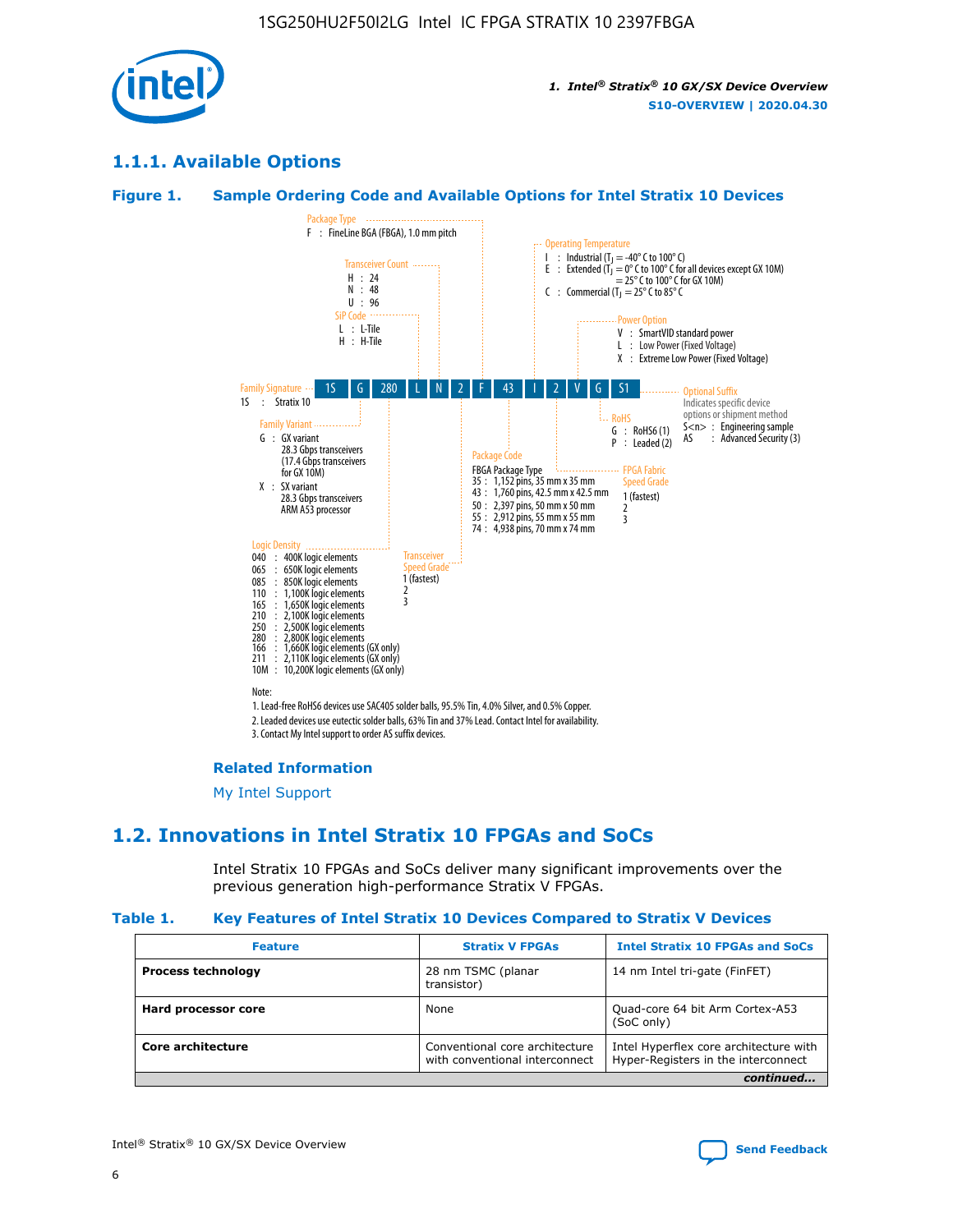

| <b>Feature</b>                                   | <b>Stratix V FPGAs</b>                                                              | <b>Intel Stratix 10 FPGAs and SoCs</b>                                                                                                       |
|--------------------------------------------------|-------------------------------------------------------------------------------------|----------------------------------------------------------------------------------------------------------------------------------------------|
| Core performance                                 | 500 MHz                                                                             | 1 GHz                                                                                                                                        |
| <b>Power dissipation</b>                         | 1x                                                                                  | As low as $0.3x$                                                                                                                             |
| Logic density                                    | 952 KLE                                                                             | 10,200 KLE                                                                                                                                   |
| <b>Embedded memory (M20K)</b>                    | 52 Mbits                                                                            | 253 Mbits                                                                                                                                    |
| 18x19 multipliers                                | 3,926<br>Note: Multiplier is 18x18 in<br>Stratix V devices.                         | 11,520<br>Note: Multiplier is 18x19 in Intel<br>Stratix 10 devices.                                                                          |
| <b>Floating point DSP capability</b>             | Up to 1 TFLOP, requires soft<br>floating point adder and<br>multiplier              | Up to 10 TFLOP, hard IEEE 754<br>compliant single precision floating<br>point adder and multiplier                                           |
| <b>Maximum transceivers</b>                      | 66                                                                                  | 96                                                                                                                                           |
| Maximum transceiver data rate (chip-to-<br>chip) | 28.05 Gbps                                                                          | 26.6 Gbps L-Tile<br>28.3 Gbps H-Tile                                                                                                         |
| Maximum transceiver data rate (backplane)        | 12.5 Gbps                                                                           | 12.5 Gbps L-Tile<br>28.3 Gbps H-Tile                                                                                                         |
| <b>Hard memory controller</b>                    | None                                                                                | DDR4 @ 1333 MHz/2666 Mbps<br>DDR3 @ 1067 MHz/2133 Mbps                                                                                       |
| <b>Hard protocol IP</b>                          | PCIe* Gen3 x8 (up to 4<br>instances)                                                | PCIe Gen3 x16 (up to 4 instances)<br>SR-IOV (4 physical functions / 2k<br>virtual functions) on H-Tile devices<br>10GBASE-KR/40GBASE-KR4 FEC |
| <b>Core clocking and PLLs</b>                    | Global, quadrant and regional<br>clocks supported by fractional-<br>synthesis fPLLs | Programmable clock tree synthesis<br>supported by fractional synthesis<br>fPLLs and integer IO PLLs                                          |
| Register state readback and writeback            | Not available                                                                       | Non-destructive register state<br>readback and writeback for ASIC<br>prototyping and other applications                                      |

These innovations result in the following improvements:

- **Improved Core Logic Performance**: The Intel Hyperflex core architecture combined with 14 nm Intel tri-gate technology allows Intel Stratix 10 devices to achieve 2X the core performance compared to the previous generation
- **Lower Power**: Intel Stratix 10 devices use up to 70% lower power compared to the previous generation, enabled by 14 nm Intel tri-gate technology, the Intel Hyperflex core architecture, and optional power saving features built into the architecture
- **Higher Density**: Intel Stratix 10 devices offer three times the level of integration, with up to 10.2 million logic elements (LEs), over 253 Mbits of embedded memory blocks (M20K), and 11,520 18x19 multipliers
- **Embedded Processing**: Intel Stratix 10 SoCs feature a Quad-Core 64 bit Arm Cortex-A53 processor optimized for power efficiency and software compatible with previous generation Arria® and Cyclone® SoC devices
- **Improved Transceiver Performance**: With up to 96 transceiver channels implemented in heterogeneous 3D SiP transceiver tiles, Intel Stratix 10 GX and SX devices support data rates up to 28.3 Gbps chip-to-chip and 28.3 Gbps across the backplane with signal conditioning circuits capable of equalizing over 30 dB of system loss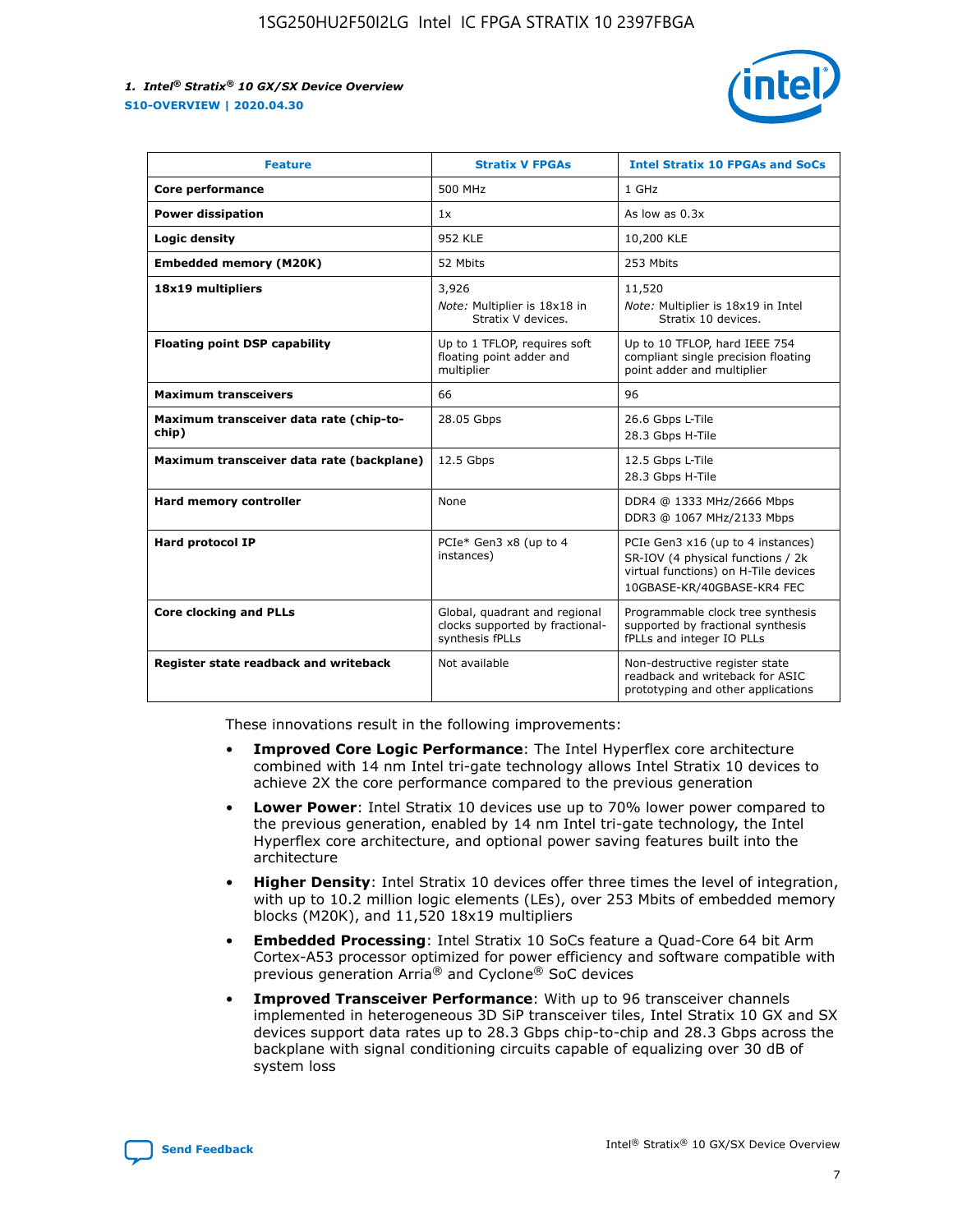

- **Improved DSP Performance**: The variable precision DSP block in Intel Stratix 10 devices features hard fixed and floating point capability, with up to 10 TFLOP IEEE754 single-precision floating point performance
- **Additional Hard IP**: Intel Stratix 10 devices include many more hard IP blocks than previous generation devices, with a hard memory controller included in each bank of 48 general purpose IOs, a hard PCIe Gen3 x16 full protocol stack in each transceiver tile, and a hard 10GBASE-KR/40GBASE-KR4 FEC in every transceiver channel
- **Enhanced Core Clocking**: Intel Stratix 10 devices feature programmable clock tree synthesis; clock trees are only synthesized where needed, increasing the flexibility and reducing the power dissipation of the clocking solution
- **Additional Core PLLs**: The core fabric in Intel Stratix 10 devices is supported by both integer IO PLLs and fractional synthesis fPLLs, resulting in a greater total number of PLLs available than the previous generation

## **1.3. FPGA and SoC Features Summary**

## **Table 2. Intel Stratix 10 FPGA and SoC Common Device Features**

| <b>Feature</b>                   | <b>Description</b>                                                                                                                                                                                                                                                                                                                                                                                                                                                                                                                                                                                                                                                                                                                                   |
|----------------------------------|------------------------------------------------------------------------------------------------------------------------------------------------------------------------------------------------------------------------------------------------------------------------------------------------------------------------------------------------------------------------------------------------------------------------------------------------------------------------------------------------------------------------------------------------------------------------------------------------------------------------------------------------------------------------------------------------------------------------------------------------------|
| Technology                       | 14 nm Intel tri-gate (FinFET) process technology<br>٠<br>SmartVID controlled core voltage, standard power devices<br>0.85-V fixed core voltage, low static power devices available                                                                                                                                                                                                                                                                                                                                                                                                                                                                                                                                                                   |
| Low power serial<br>transceivers | Up to 96 total transceivers available<br>$\bullet$<br>Continuous operating range of 1 Gbps to 28.3 Gbps for Intel Stratix 10 GX/SX devices<br>$\bullet$<br>Backplane support up to 28.3 Gbps for Intel Stratix 10 GX/SX devices<br>$\bullet$<br>Extended range down to 125 Mbps with oversampling<br>$\bullet$<br>ATX transmit PLLs with user-configurable fractional synthesis capability<br>$\bullet$<br>• XFP, SFP+, OSFP/OSFP28, CFP/CFP2/CFP4 optical module support<br>• Adaptive linear and decision feedback equalization<br>Transmit pre-emphasis and de-emphasis<br>Dynamic partial reconfiguration of individual transceiver channels<br>$\bullet$<br>On-chip instrumentation (Eye Viewer non-intrusive data eye monitoring)<br>$\bullet$ |
| General purpose I/Os             | Up to 2,304 total GPIO available<br>$\bullet$<br>1.6 Gbps LVDS-every pair can be configured as an input or output<br>$\bullet$<br>1333 MHz/2666 Mbps DDR4 external memory interface<br>1067 MHz/2133 Mbps DDR3 external memory interface<br>1.2 V to 3.3 $V^{(1)}$ single-ended LVCMOS/LVTTL interfacing<br>$\bullet$<br>On-chip termination (OCT)<br>$\bullet$                                                                                                                                                                                                                                                                                                                                                                                      |
| Embedded hard IP                 | • PCIe Gen1/Gen2/Gen3 complete protocol stack, $x1/x2/x4/x8/x16$ end point and root<br>port<br>DDR4/DDR3 hard memory controller (RLDRAM3/QDR II+/QDR IV using soft memory<br>controller)<br>Multiple hard IP instantiations in each device<br>$\bullet$<br>• Single Root I/O Virtualization (SR-IOV)                                                                                                                                                                                                                                                                                                                                                                                                                                                 |
| Transceiver hard IP              | 10GBASE-KR/40GBASE-KR4 Forward Error Correction (FEC)<br>$\bullet$<br>10G Ethernet PCS<br>$\bullet$<br>• PCI Express PIPE interface<br>continued                                                                                                                                                                                                                                                                                                                                                                                                                                                                                                                                                                                                     |

<sup>(1)</sup> Available in some configurations only

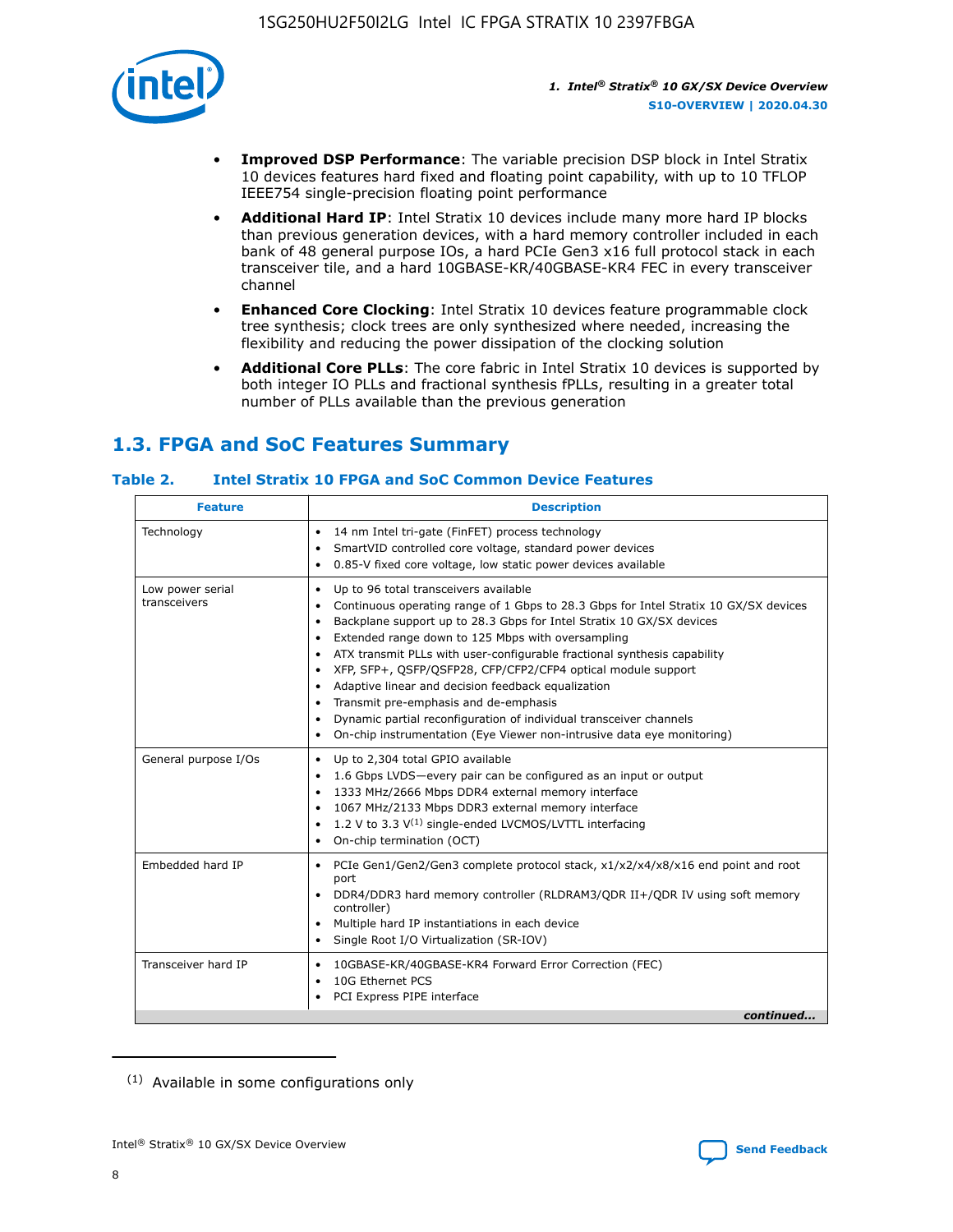

| <b>Feature</b>                   | <b>Description</b>                                                                                                                                                                                                                                                                                                                                                                                                                            |
|----------------------------------|-----------------------------------------------------------------------------------------------------------------------------------------------------------------------------------------------------------------------------------------------------------------------------------------------------------------------------------------------------------------------------------------------------------------------------------------------|
|                                  | Interlaken PCS<br>$\bullet$<br><b>Gigabit Ethernet PCS</b><br>$\bullet$<br>Deterministic latency support for Common Public Radio Interface (CPRI) PCS<br>$\bullet$<br>Fast lock-time support for Gigabit Passive Optical Networking (GPON) PCS<br>$\bullet$<br>8B/10B, 64B/66B, 64B/67B encoders and decoders<br>Custom mode support for proprietary protocols                                                                                |
| Power management                 | SmartVID controlled core voltage, standard power devices<br>$\bullet$<br>0.85-V fixed core voltage, low static power devices available<br>$\bullet$<br>Intel Quartus <sup>®</sup> Prime Pro Edition integrated power analysis                                                                                                                                                                                                                 |
| High performance core fabric     | Intel Hyperflex core architecture with Hyper-Registers throughout the interconnect<br>routing and at the inputs of all functional blocks<br>Enhanced adaptive logic module (ALM)<br>Improved multi-track routing architecture reduces congestion and improves compile<br>times<br>Hierarchical core clocking architecture with programmable clock tree synthesis<br>Fine-grained partial reconfiguration                                      |
| Internal memory blocks           | M20K-20 Kb with hard ECC support<br>MLAB-640 bit distributed LUTRAM                                                                                                                                                                                                                                                                                                                                                                           |
| Variable precision DSP<br>blocks | IEEE 754-compliant hard single-precision floating point capability<br>$\bullet$<br>Supports signal processing with precision ranging from 18x19 up to 54x54<br>$\bullet$<br>Native 27x27 and 18x19 multiply modes<br>٠<br>64 bit accumulator and cascade for systolic FIRs<br>Internal coefficient memory banks<br>Pre-adder/subtractor improves efficiency<br>٠<br>Additional pipeline register increases performance and reduces power<br>٠ |
| Phase locked loops (PLL)         | Fractional synthesis PLLs (fPLL) support both fractional and integer modes<br>$\bullet$<br>Fractional mode with third-order delta-sigma modulation<br>Precision frequency synthesis<br>٠<br>Integer PLLs adjacent to general purpose I/Os, support external memory, and LVDS<br>٠<br>interfaces, clock delay compensation, zero delay buffering                                                                                               |
| Core clock networks              | 1 GHz fabric clocking<br>٠<br>667 MHz external memory interface clocking, supports 2666 Mbps DDR4 interface<br>800 MHz LVDS interface clocking, supports 1600 Mbps LVDS interface<br>$\bullet$<br>Programmable clock tree synthesis, backwards compatible with global, regional and<br>$\bullet$<br>peripheral clock networks<br>Clocks only synthesized where needed, to minimize dynamic power<br>continued                                 |

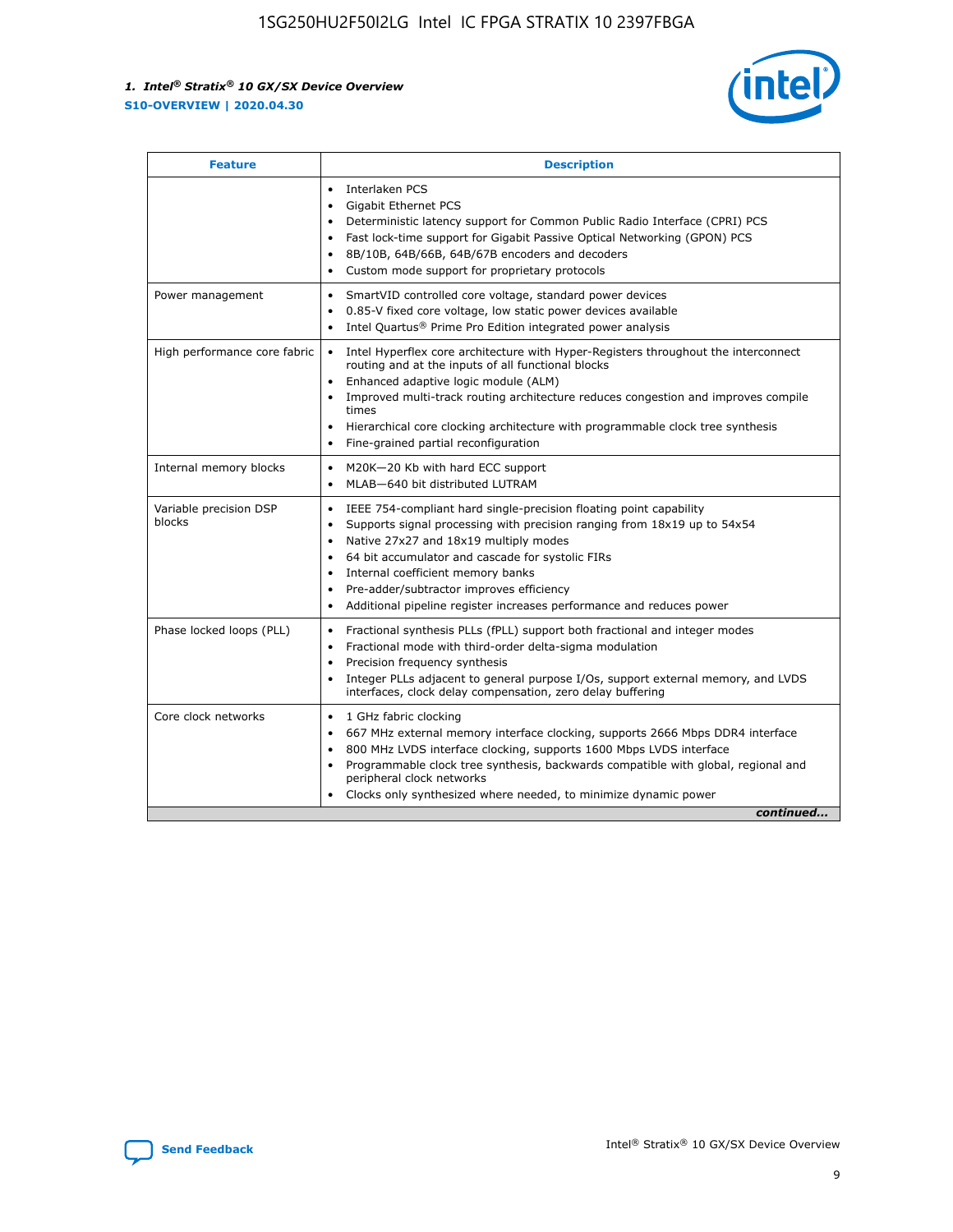

| <b>Feature</b>     | <b>Description</b>                                                                                                                                                                                                                                                                                                                                                                                                                                                                                                                                                   |
|--------------------|----------------------------------------------------------------------------------------------------------------------------------------------------------------------------------------------------------------------------------------------------------------------------------------------------------------------------------------------------------------------------------------------------------------------------------------------------------------------------------------------------------------------------------------------------------------------|
| Configuration      | Dedicated Secure Device Manager<br>$\bullet$<br>Software programmable device configuration<br>٠<br>Serial and parallel flash interface<br>٠<br>Configuration via protocol (CvP) using PCI Express Gen1/Gen2/Gen3<br>٠<br>Fine-grained partial reconfiguration of core fabric<br>$\bullet$<br>Dynamic reconfiguration of transceivers and PLLs<br>$\bullet$<br>Comprehensive set of security features including AES-256, SHA-256/384, and<br>ECDSA-256/384 accelerators, and multi-factor authentication<br>Physically Unclonable Function (PUF) service<br>$\bullet$ |
| Packaging          | Intel Embedded Multi-die Interconnect Bridge (EMIB) packaging technology<br>٠<br>Multiple devices with identical package footprints allows seamless migration across<br>$\bullet$<br>different device densities<br>1.0 mm ball-pitch FBGA packaging<br>$\bullet$<br>Lead and lead-free package options                                                                                                                                                                                                                                                               |
| Software and tools | Intel Quartus Prime Pro Edition design suite with new compiler and Hyper-Aware design<br>flow<br>Fast Forward compiler to allow Intel Hyperflex architecture performance exploration<br>$\bullet$<br>Transceiver toolkit<br>$\bullet$<br>Platform designer integration tool<br>DSP Builder advanced blockset<br>OpenCL <sup>™</sup> support<br>SoC Embedded Design Suite (EDS)                                                                                                                                                                                       |

## **Table 3. Intel Stratix 10 SoC Specific Device Features**

| <b>Hard Processor</b> | Multi-processor unit (MPU) core                 |                                                                                                                                                                                                                                                                    |  |  |
|-----------------------|-------------------------------------------------|--------------------------------------------------------------------------------------------------------------------------------------------------------------------------------------------------------------------------------------------------------------------|--|--|
| System                |                                                 | Quad-core Arm Cortex-A53 MPCore processor with Arm<br>$\bullet$<br>CoreSight* debug and trace technology<br>Scalar floating-point unit supporting single and double<br>$\bullet$<br>precision<br>Arm Neon* media processing engine for each processor<br>$\bullet$ |  |  |
|                       | <b>System Controllers</b>                       | System Memory Management Unit (SMMU)<br>٠<br>Cache Coherency Unit (CCU)<br>$\bullet$                                                                                                                                                                               |  |  |
|                       | Layer 1 Cache                                   | 32 KB L1 instruction cache with parity<br>$\bullet$<br>32 KB L1 data cache with ECC<br>$\bullet$                                                                                                                                                                   |  |  |
|                       | Layer 2 Cache                                   | 1 MB Shared L2 Cache with ECC<br>$\bullet$                                                                                                                                                                                                                         |  |  |
|                       | On-Chip Memory                                  | 256 KB On-Chip RAM<br>٠                                                                                                                                                                                                                                            |  |  |
|                       | Direct memory access (DMA) controller           | • 8-Channel DMA                                                                                                                                                                                                                                                    |  |  |
|                       | Ethernet media access controller<br>(EMAC)      | Three 10/100/1000 EMAC with integrated DMA<br>$\bullet$                                                                                                                                                                                                            |  |  |
|                       | USB On-The-Go controller (OTG)                  | 2 USB OTG with integrated DMA<br>٠                                                                                                                                                                                                                                 |  |  |
|                       | <b>UART</b> controller                          | 2 UART 16550 compatible<br>٠                                                                                                                                                                                                                                       |  |  |
|                       | Serial Peripheral Interface (SPI)<br>controller | $\bullet$ 4 SPI                                                                                                                                                                                                                                                    |  |  |
|                       | $I2C$ controller                                | 5 I <sup>2</sup> C controllers<br>$\bullet$                                                                                                                                                                                                                        |  |  |
|                       | SD/SDIO/MMC controller                          | 1 eMMC version 4.5 with DMA and CE-ATA support<br>٠<br>SD, including eSD, version 3.0<br>$\bullet$<br>SDIO, including eSDIO, version 3.0<br>CE-ATA - version 1.1<br>continued                                                                                      |  |  |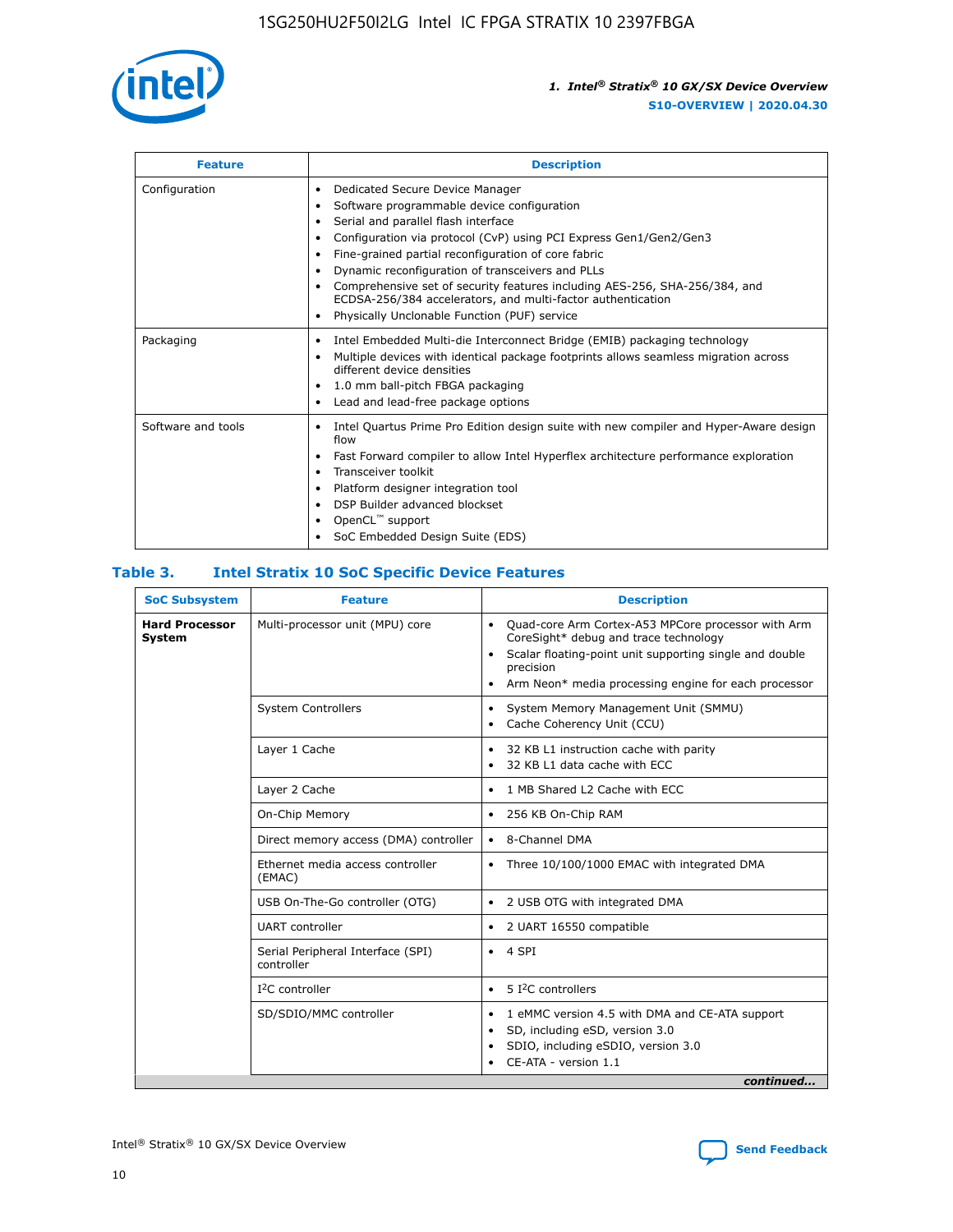

| <b>SoC Subsystem</b>                          | <b>Feature</b>             | <b>Description</b>                                                                                    |  |  |
|-----------------------------------------------|----------------------------|-------------------------------------------------------------------------------------------------------|--|--|
|                                               | NAND flash controller      | 1 ONFI 1.0, 8- and 16-bit support<br>$\bullet$                                                        |  |  |
|                                               | General-purpose I/O (GPIO) | Maximum of 48 software programmable GPIO<br>$\bullet$                                                 |  |  |
|                                               | <b>Timers</b>              | 4 general-purpose timers<br>٠<br>4 watchdog timers<br>٠                                               |  |  |
| <b>Secure Device</b><br>Manager               | Security                   | Secure boot<br>$\bullet$<br>Advanced Encryption Standard (AES) and authentication<br>٠<br>(SHA/ECDSA) |  |  |
| <b>External</b><br>Memory<br><b>Interface</b> | External Memory Interface  | Hard Memory Controller with DDR4 and DDR3<br>$\bullet$                                                |  |  |

## **1.4. Intel Stratix 10 Block Diagram**

## **Figure 2. Intel Stratix 10 FPGA and SoC Architecture Block Diagram**



HPS: Quad ARM Cortex-A53 Hard Processor System SDM: Secure Device Manager

# **1.5. Intel Stratix 10 FPGA and SoC Family Plan**

<sup>(2)</sup> The number of 27x27 multipliers is one-half the number of 18x19 multipliers.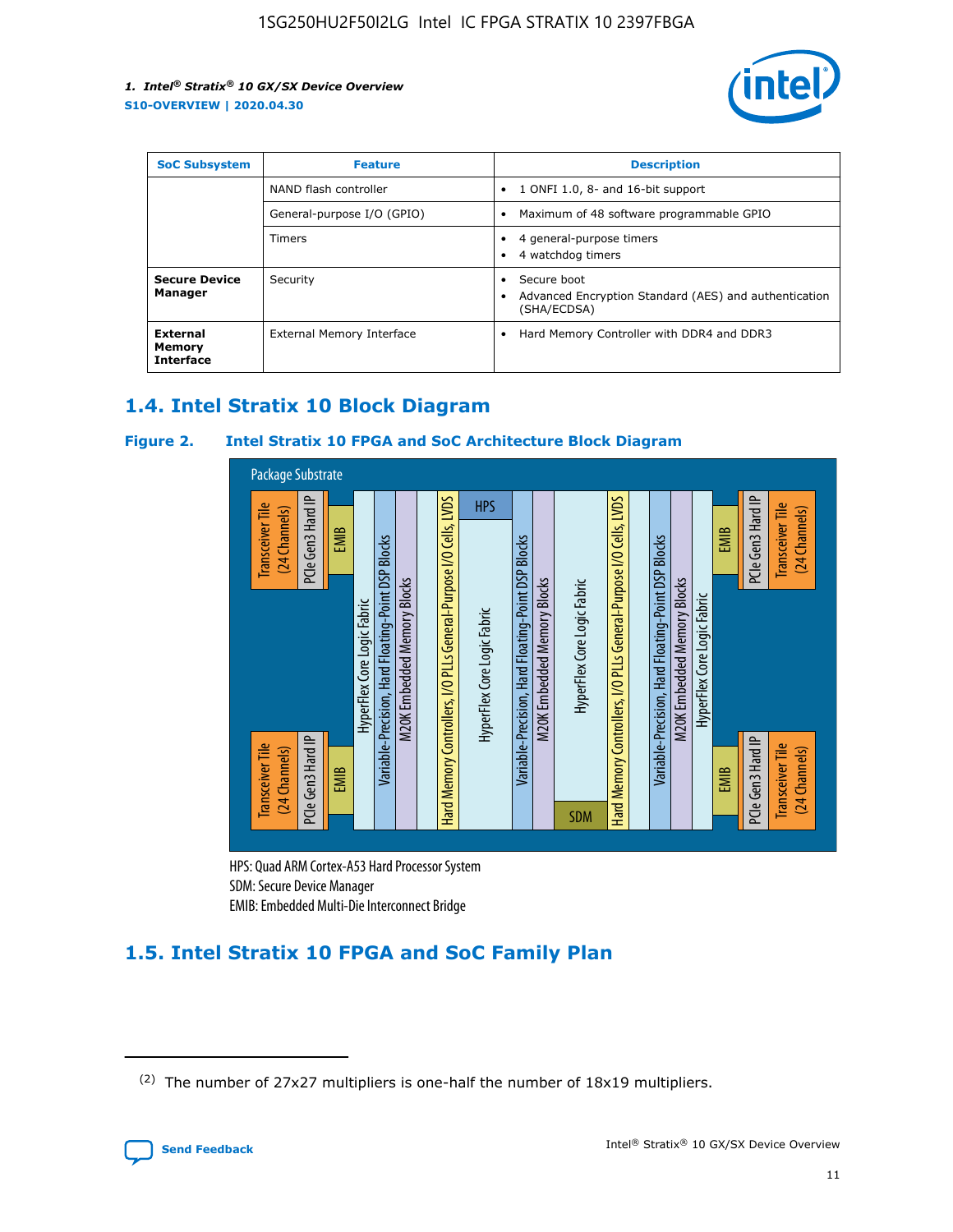

## **Table 4. Intel Stratix 10 GX/SX FPGA and SoC Family Plan—FPGA Core (part 1)**

| <b>Intel Stratix 10</b><br><b>GX/SX Device</b><br><b>Name</b> | <b>Logic Elements</b><br>(KLE) | <b>M20K Blocks</b> | <b>M20K Mbits</b> | <b>MLAB Counts</b> | <b>MLAB Mbits</b> | 18x19 Multi-<br>pliers <sup>(2)</sup> |
|---------------------------------------------------------------|--------------------------------|--------------------|-------------------|--------------------|-------------------|---------------------------------------|
| GX 400/<br>SX 400                                             | 378                            | 1,537              | 30                | 3,276              | $\overline{2}$    | 1,296                                 |
| GX 650/<br>SX 650                                             | 612                            | 2,489              | 49                | 5,364              | 3                 | 2,304                                 |
| GX 850/<br>SX 850                                             | 841                            | 3,477              | 68                | 7,124              | $\overline{4}$    | 4,032                                 |
| GX 1100/<br>SX 1100                                           | 1,325                          | 5,461              | 107               | 11,556             | $\overline{7}$    | 5,184                                 |
| GX 1650/<br>SX 1650                                           | 1,624                          | 5,851              | 114               | 13,764             | 8                 | 6,290                                 |
| GX 2100/<br>SX 2100                                           | 2,005                          | 6,501              | 127               | 17,316             | 11                | 7,488                                 |
| GX 2500/<br>SX 2500                                           | 2,422                          | 9,963              | 195               | 20,529             | 13                | 10,022                                |
| GX 2800/<br>SX 2800                                           | 2,753                          | 11,721             | 229               | 23,796             | 15                | 11,520                                |
| GX 1660                                                       | 1,679                          | 6,162              | 120               | 14,230             | 9                 | 6,652                                 |
| GX 2110                                                       | 2,073                          | 6,847              | 134               | 17,856             | 11                | 7,920                                 |
| <b>GX 10M</b>                                                 | 10,200                         | 12,950             | 253               | 87,984             | 55                | 6,912                                 |

#### **Table 5. Intel Stratix 10 GX/SX FPGA and SoC Family Plan—Interconnects, PLLs and Hard IP (part 2)**

| <b>Intel Stratix 10</b>            | <b>Interconnects</b> |                     | <b>PLLs</b>  |          | <b>Hard IP</b>                       |  |
|------------------------------------|----------------------|---------------------|--------------|----------|--------------------------------------|--|
| <b>GX/SX Device</b><br><b>Name</b> | <b>Maximum GPIOs</b> | <b>Maximum XCVR</b> | <b>fPLLs</b> | I/O PLLs | <b>PCIe Hard IP</b><br><b>Blocks</b> |  |
| GX 400/<br>SX 400                  | 374                  | 24                  | 8            | 8        | $\mathbf{1}$                         |  |
| GX 650/<br>SX 650                  | 392                  | 24                  | 8            | 8        | $\mathbf{1}$                         |  |
| GX 850/<br>SX 850                  | 688                  | 48                  | 16           | 16       | 2                                    |  |
| GX 1100/<br>SX 1100                | 688                  | 48                  | 16           | 16       | 2                                    |  |
| GX 1650/<br>SX 1650                | 704                  | 96                  | 32           | 24       | $\overline{4}$                       |  |
| GX 2100/<br>SX 2100                | 704                  | 96                  | 32           | 24       | $\overline{4}$                       |  |
| GX 2500/<br>SX 2500                | 1,160                | 96                  | 32           | 24       | $\overline{4}$                       |  |
| GX 2800/<br>SX 2800                | 1,160                | 96                  | 32           | 24       | $\overline{4}$                       |  |
| continued                          |                      |                     |              |          |                                      |  |

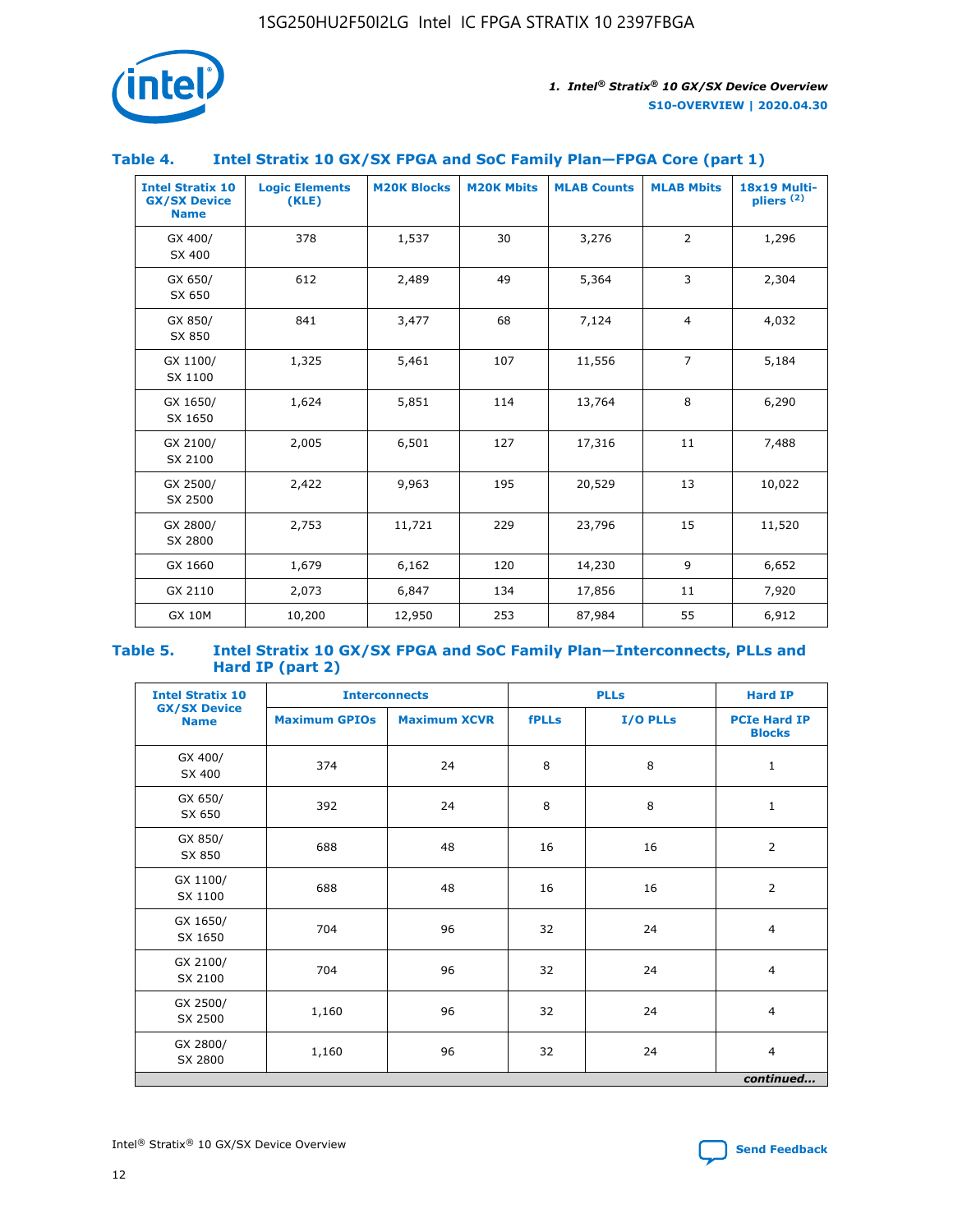

| <b>Intel Stratix 10</b>            | <b>Interconnects</b> |                     |              | <b>Hard IP</b>  |                                      |
|------------------------------------|----------------------|---------------------|--------------|-----------------|--------------------------------------|
| <b>GX/SX Device</b><br><b>Name</b> | <b>Maximum GPIOs</b> | <b>Maximum XCVR</b> | <b>fPLLs</b> | <b>I/O PLLs</b> | <b>PCIe Hard IP</b><br><b>Blocks</b> |
| GX 1660                            | 688                  | 48                  | 16           | 16              |                                      |
| GX 2110                            | 688                  | 48                  | 16           | 16              |                                      |
| <b>GX 10M</b>                      | 2,304                | 48                  | 24           | 48              | 4                                    |

## **Table 6. Intel Stratix 10 GX/SX FPGA and SoC Family Package Plan**

Cell legend: General Purpose I/Os, High-Voltage I/Os, LVDS Pairs, Transceivers (3) (4) (5) (6) (7) (8)

| <b>Intel Stratix 10</b><br><b>GX/SX Device</b><br><b>Name</b> | F1152<br><b>HF35</b><br>$(35x35 \text{ mm}^2)$ | <b>F1760</b><br><b>NF43</b><br>(42.5x42.5<br>$mm2$ ) | F2397<br><b>UF50</b><br>$(50x50$ mm <sup>2</sup> ) | F2912<br><b>HF55</b><br>$(55x55 \text{ mm}^2)$ | F4938<br><b>NF74</b><br>$(70x74)$ mm <sup>2</sup> |
|---------------------------------------------------------------|------------------------------------------------|------------------------------------------------------|----------------------------------------------------|------------------------------------------------|---------------------------------------------------|
| GX 400/<br>SX 400                                             | 374, 56, 120, 24 <sup>(9)</sup>                | $\overline{\phantom{a}}$                             | $\overline{\phantom{a}}$                           |                                                |                                                   |
| GX 650/<br>SX 650                                             | 392, 8, 192, 24                                | ٠                                                    | $\overline{\phantom{a}}$                           |                                                |                                                   |
| GX 850/<br>SX 850                                             |                                                | 688, 16, 336, 48                                     |                                                    |                                                |                                                   |
| GX 1100/<br>SX 1100                                           |                                                | 688, 16, 336, 48                                     |                                                    |                                                |                                                   |
| GX 1650/<br>SX 1650                                           |                                                | 688, 16, 336, 48                                     | 704, 32, 336, 96                                   |                                                |                                                   |
| GX 2100/<br>SX 2100                                           |                                                | 688, 16, 336, 48                                     | 704, 32, 336, 96                                   | -                                              | ۰                                                 |
| GX 2500/<br>SX 2500                                           |                                                | 688, 16, 336, 48                                     | 704, 32, 336, 96                                   | 1160, 8, 576, 24                               |                                                   |
| GX 2800/                                                      | $\overline{\phantom{a}}$                       | 688, 16, 336, 48                                     | 704, 32, 336, 96                                   | 1160, 8, 576, 24                               | ٠<br>continued                                    |

- (3) All packages are ball grid arrays with 1.0 mm pitch.
- (4) High-Voltage I/O pins are used for 3 V and 2.5 V interfacing.
- $(5)$  Each LVDS pair can be configured as either a differential input or a differential output.
- (6) High-Voltage I/O pins and LVDS pairs are included in the General Purpose I/O count. Transceivers are counted separately.
- $(7)$  Each package column offers pin migration (common circuit board footprint) for all devices in the column.
- $(8)$  Intel Stratix 10 GX devices are pin migratable with Intel Stratix 10 SX devices in the same package.
- $(9)$  The Intel Stratix 10 SX/GX 400 device has a level shifter, and this imposes some restrictions on the number of LVDS pairs and I/O banks available (see "Intel Stratix 10 SX/GX 400 Device Level Shifter Details").

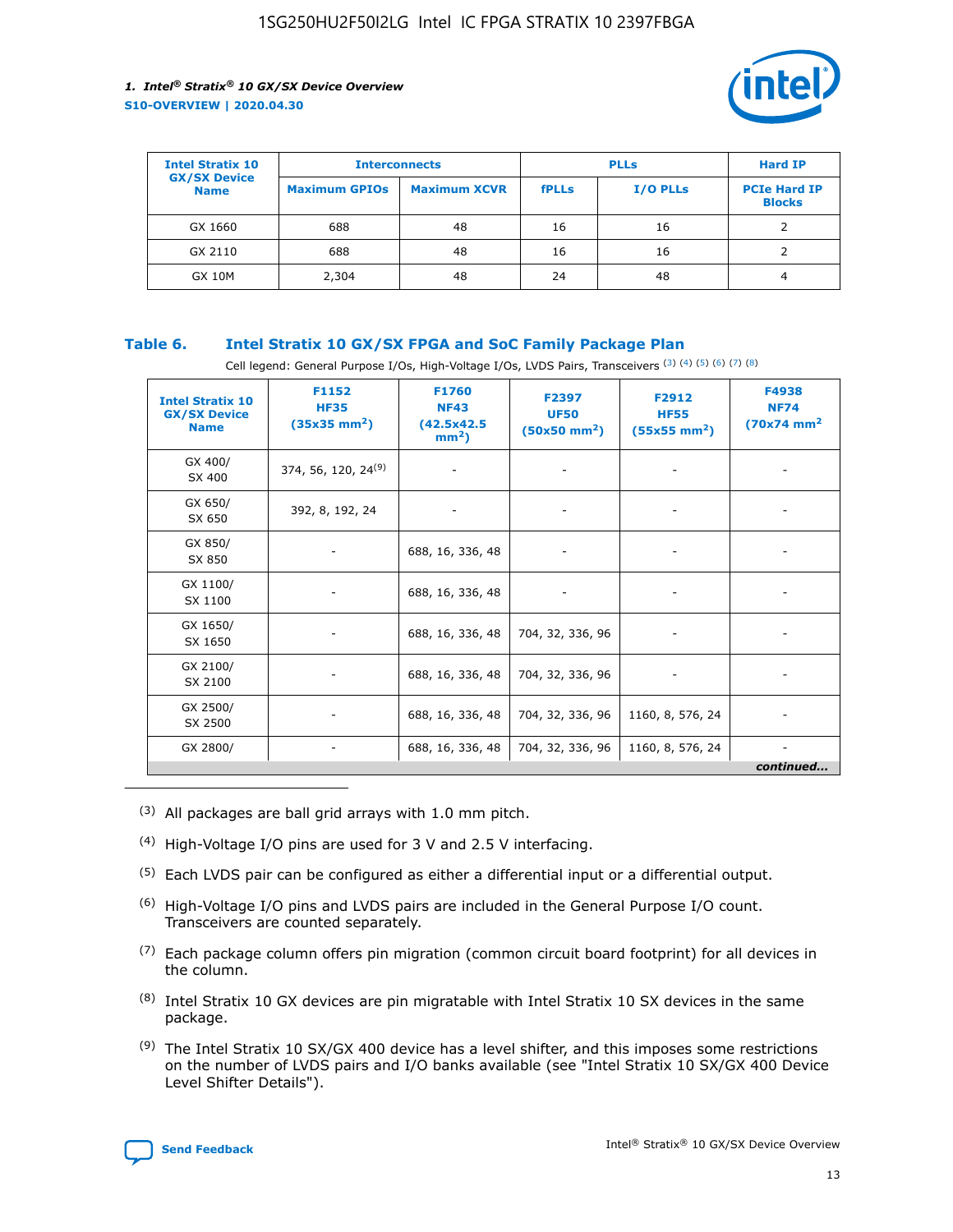

| <b>Intel Stratix 10</b><br><b>GX/SX Device</b><br><b>Name</b> | F1152<br><b>HF35</b><br>$(35x35)$ mm <sup>2</sup> ) | <b>F1760</b><br><b>NF43</b><br>(42.5x42.5<br>$mm2$ ) | F2397<br><b>UF50</b><br>$(50x50 \text{ mm}^2)$ | F2912<br><b>HF55</b><br>$(55x55$ mm <sup>2</sup> ) | F4938<br><b>NF74</b><br>$(70x74)$ mm <sup>2</sup> |
|---------------------------------------------------------------|-----------------------------------------------------|------------------------------------------------------|------------------------------------------------|----------------------------------------------------|---------------------------------------------------|
| SX 2800                                                       |                                                     |                                                      |                                                |                                                    |                                                   |
| GX 1660                                                       | ٠                                                   | 688, 16, 336, 48                                     | ٠                                              |                                                    |                                                   |
| GX 2110                                                       | -                                                   | 688, 16, 336, 48                                     | $\overline{\phantom{a}}$                       |                                                    |                                                   |
| <b>GX 10M</b>                                                 | ۰                                                   |                                                      |                                                |                                                    | 2304, 32, 1152,<br>48                             |





## **1.6. Intel Hyperflex Core Architecture**

Intel Stratix 10 FPGAs and SoCs are based on a core fabric featuring the new Intel Hyperflex core architecture. The Intel Hyperflex core architecture delivers 2X the clock frequency performance and up to 70% lower power compared to previous generation high-end FPGAs. Along with this performance breakthrough, the Intel Hyperflex core architecture delivers a number of advantages including:

- **Higher Throughput**—Capitalizes on 2X core clock frequency performance to obtain throughput breakthroughs
- **Improved Power Efficiency**—Uses reduced IP size, enabled by Intel Hyperflex, to consolidate designs which previously spanned multiple devices into a single device, thereby reducing power by up to 70% versus previous generation devices
- **Greater Design Functionality**—Uses faster clock frequency to reduce bus widths and reduce IP size, freeing up additional FPGA resources to add greater functionality
- **Increased Designer Productivity**—Boosts performance with less routing congestion and fewer design iterations using Hyper-Aware design tools, obtaining greater timing margin for more rapid timing closure

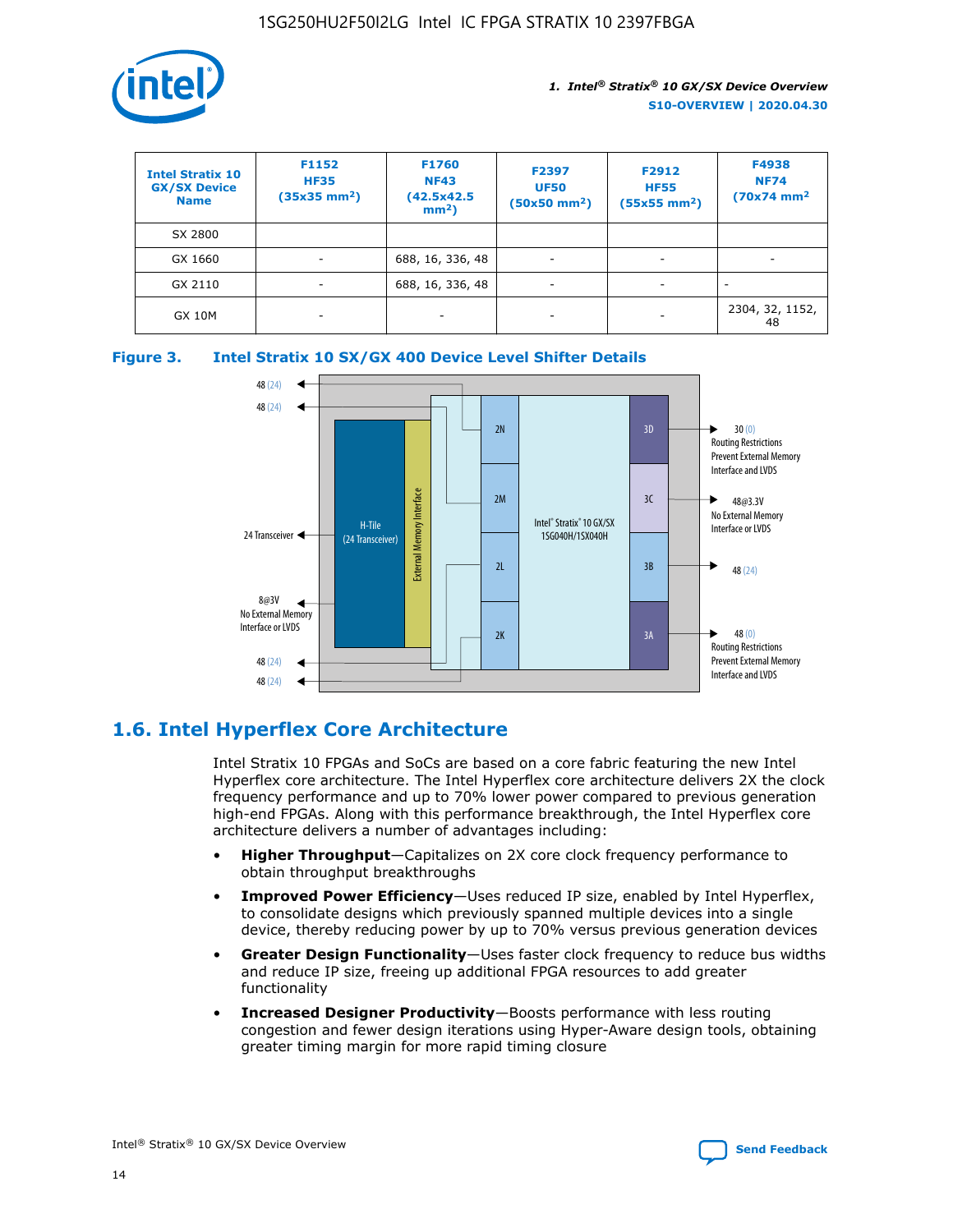

In addition to the traditional user registers found in the Adaptive Logic Modules (ALM), the Intel Hyperflex core architecture introduces additional bypassable registers everywhere throughout the fabric of the FPGA. These additional registers, called Hyper-Registers are available on every interconnect routing segment and at the inputs of all functional blocks.

#### **Figure 4. Bypassable Hyper-Register**



The Hyper-Registers enable the following key design techniques to achieve the 2X core performance increases:

- Fine grain Hyper-Retiming to eliminate critical paths
- Zero latency Hyper-Pipelining to eliminate routing delays
- Flexible Hyper-Optimization for best-in-class performance

By implementing these techniques in your design, the Hyper-Aware design tools automatically make use of the Hyper-Registers to achieve maximum core clock frequency.



## **Figure 5. Intel Hyperflex Core Architecture**

New Hyper-Registers throughout the core fabric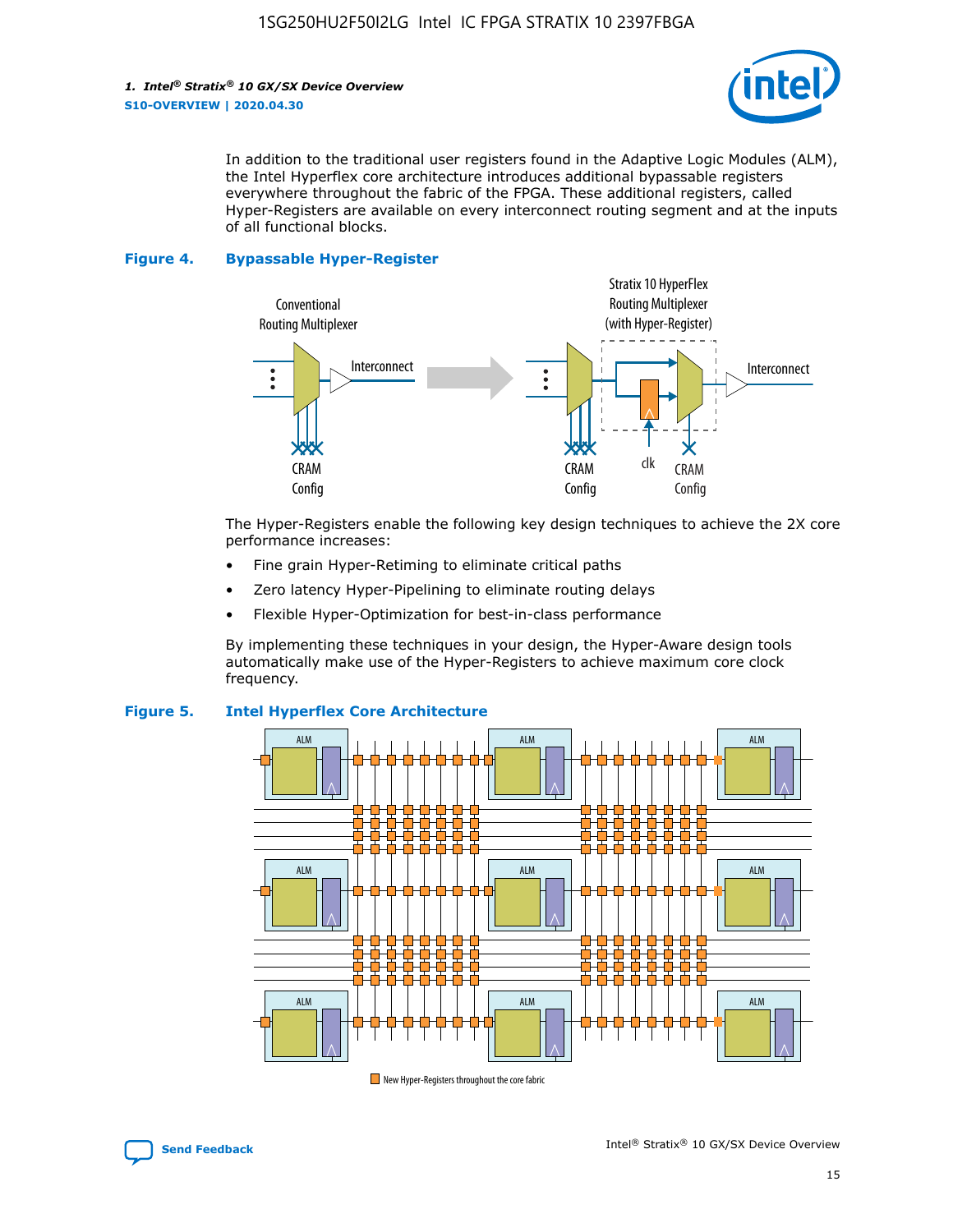

## **1.7. Heterogeneous 3D SiP Transceiver Tiles**

Intel Stratix 10 FPGAs and SoCs feature power efficient, high bandwidth, low latency transceivers. The transceivers are implemented on heterogeneous 3D System-in-Package (SiP) transceiver tiles, each containing 24 full-duplex transceiver channels. In addition to providing a high-performance transceiver solution to meet current connectivity needs, this allows for future flexibility and scalability as data rates, modulation schemes, and protocol IPs evolve.

## **Figure 6. Monolithic Core Fabric and Heterogeneous 3D SiP Transceiver Tiles**



## **Figure 7. Dual Core Fabric and Heterogeneous 3D SiP Transceiver Tiles (for the Intel Stratix 10 GX 10M Variant Only)**



Each transceiver tile contains:

- 24 full-duplex transceiver channels (PMA and PCS) $(10)$
- Reference clock distribution network
- Transmit PLLs
- High-speed clocking and bonding networks
- One instance of PCI Express hard IP

 $(10)$  12 full-duplex transceiver channels for the Intel Stratix 10 GX 10M variant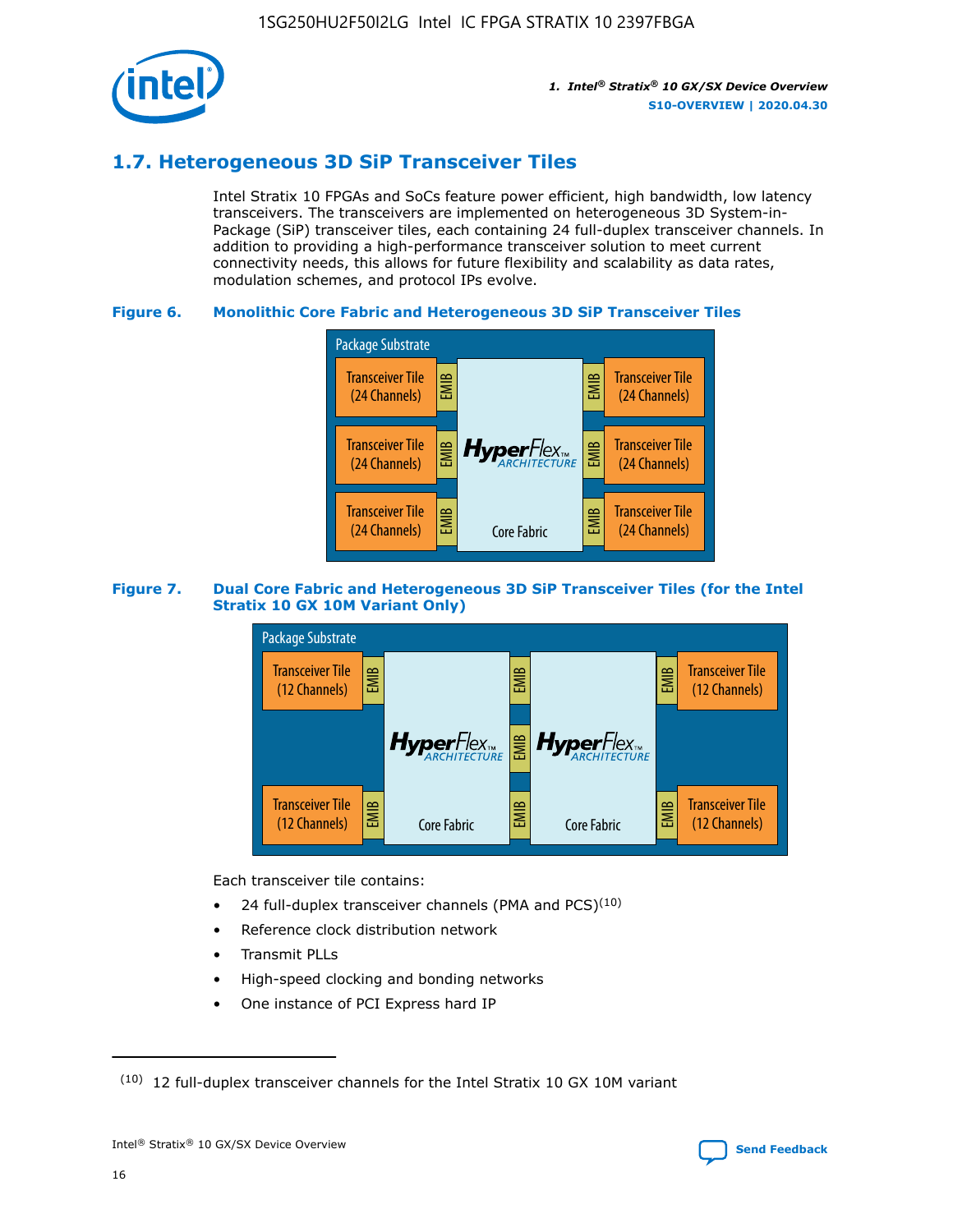



## **Figure 8. Heterogeneous 3D SiP Transceiver Tile Architecture**

## **1.8. Intel Stratix 10 Transceivers**

Intel Stratix 10 devices offer up to 96 total full-duplex transceiver channels. These channels provide continuous data rates from 1 Gbps to 28.3 Gbps for chip-to-chip, chip-to-module, and backplane applications. In each device,two thirds of the transceivers can be configured up to the maximum data rate of 28.3 Gbps to drive 100G interfaces and C form-factor pluggable CFP2/CFP4 optical modules. For longerreach backplane driving applications, advanced adaptive equalization circuits are used to equalize over 30 dB of system loss.

All transceiver channels feature a dedicated Physical Medium Attachment (PMA) and a hardened Physical Coding Sublayer (PCS).

- The PMA provides primary interfacing capabilities to physical channels.
- The PCS typically handles encoding/decoding, word alignment, and other preprocessing functions before transferring data to the FPGA core fabric.

Within each transceiver tile, the transceivers are arranged in four banks of six PMA-PCS groups. A wide variety of bonded and non-bonded data rate configurations are possible within each bank, and within each tile, using a highly configurable clock distribution network.

## **1.8.1. PMA Features**

PMA channels are comprised of transmitter (TX), receiver (RX), and high speed clocking resources.

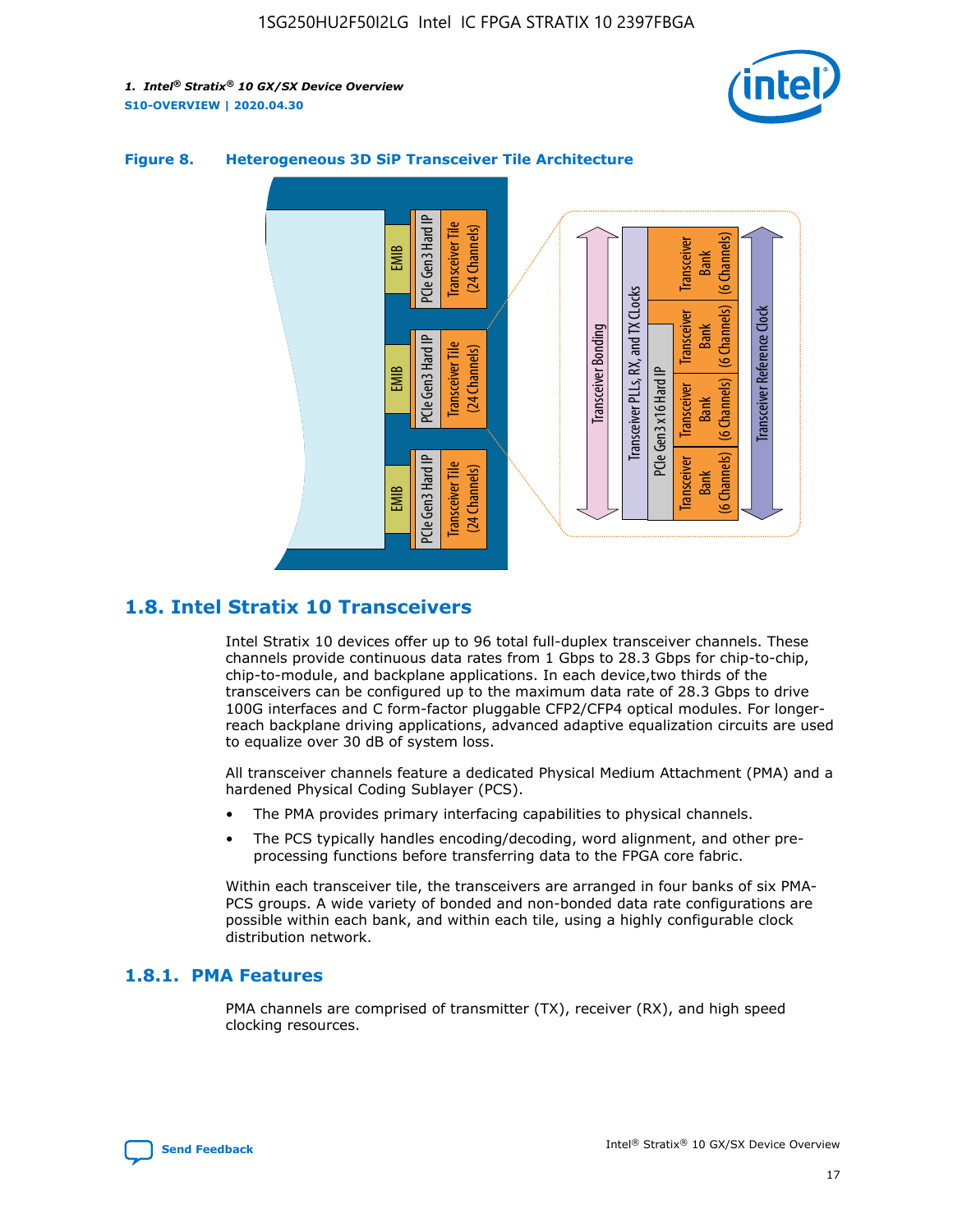

Intel Stratix 10 device features provide exceptional signal integrity at data rates up to 28.3 Gbps. Clocking options include ultra-low jitter LC tank-based (ATX) PLLs with optional fractional synthesis capability, channel PLLs operating as clock multiplier units (CMUs), and fractional synthesis PLLs (fPLLs).

- **ATX PLL**—can be configured in integer mode, or optionally, in a new fractional synthesis mode. Each ATX PLL spans the full frequency range of the supported data rate range providing a stable, flexible clock source with the lowest jitter.
- **CMU PLL**—when not being used as a transceiver, select PMA channels can be configured as channel PLLs operating as CMUs to provide an additional master clock source within the transceiver bank.
- **fPLL**—In addition, dedicated fPLLs are available with precision frequency synthesis capabilities. fPLLs can be used to synthesize multiple clock frequencies from a single reference clock source and replace multiple reference oscillators for multiprotocol and multi-rate applications.

On the receiver side, each PMA has an independent channel PLL that allows analog tracking for clock-data recovery. Each PMA also has advanced equalization circuits that compensate for transmission losses across a wide frequency spectrum.

- **Variable Gain Amplifier (VGA)**—to optimize the receiver's dynamic range
- **Continuous Time Linear Equalizer (CTLE)**—to compensate for channel losses with lowest power dissipation
- **Decision Feedback Equalizer (DFE)**—to provide additional equalization capability on backplanes even in the presence of crosstalk and reflections
- **On-Die Instrumentation (ODI)**—to provide on-chip eye monitoring capabilities (Eye Viewer). This capability helps to optimize link equalization parameters during board bring-up and supports in-system link diagnostics and equalization margin testing

## **Figure 9. Intel Stratix 10 Receiver Block Features**



All link equalization parameters feature automatic adaptation using the new Advanced Digital Adaptive Parametric Tuning (ADAPT) circuit. This circuit is used to dynamically set DFE tap weights, adjust CTLE parameters, and optimize VGA gain and threshold voltage. Finally, optimal and consistent signal integrity is ensured by using the new



Intel<sup>®</sup> Stratix<sup>®</sup> 10 GX/SX Device Overview **[Send Feedback](mailto:FPGAtechdocfeedback@intel.com?subject=Feedback%20on%20Intel%20Stratix%2010%20GX/SX%20Device%20Overview%20(S10-OVERVIEW%202020.04.30)&body=We%20appreciate%20your%20feedback.%20In%20your%20comments,%20also%20specify%20the%20page%20number%20or%20paragraph.%20Thank%20you.)** Send Feedback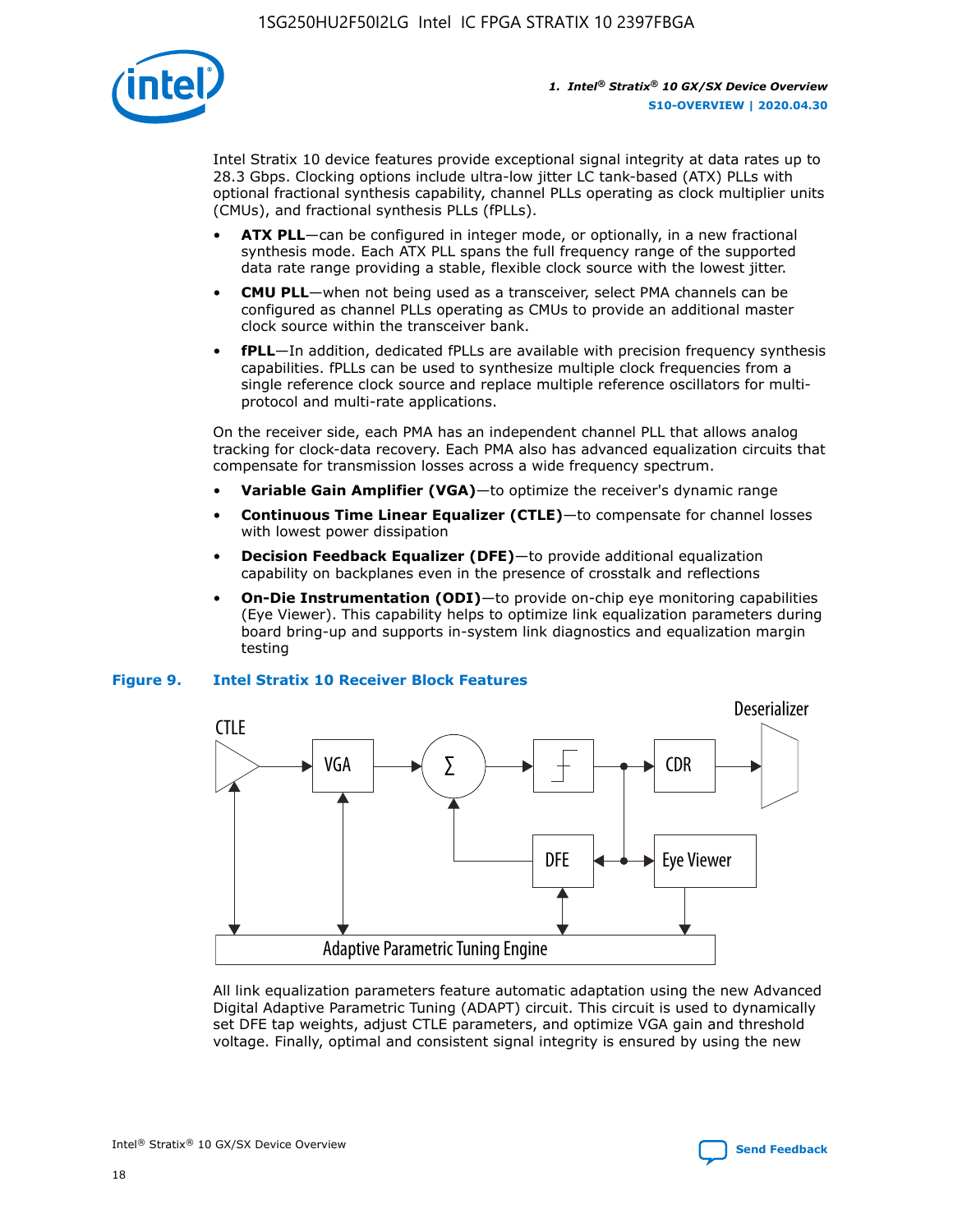

hardened Precision Signal Integrity Calibration Engine (PreSICE) to automatically calibrate all transceiver circuit blocks on power-up. This gives the most link margin and ensures robust, reliable, and error-free operation.

#### **Table 7. Transceiver PMA Features**

| <b>Feature</b>                                                       | <b>Capability</b>                                                                                                                                                                                         |
|----------------------------------------------------------------------|-----------------------------------------------------------------------------------------------------------------------------------------------------------------------------------------------------------|
| Chip-to-Chip Data Rates                                              | 1 Gbps (11) to 28.3 Gbps (Intel Stratix 10 GX/SX devices)                                                                                                                                                 |
| <b>Backplane Support</b>                                             | Drive backplanes at data rates up to 28.3 Gbps, including 10GBASE-KR compliance                                                                                                                           |
| Optical Module Support                                               | SFP+/SFP, XFP, CXP, QSFP/QSFP28, QSFPDD, CFP/CFP2/CFP4                                                                                                                                                    |
| Cable Driving Support                                                | SFP+ Direct Attach, PCI Express over cable, eSATA                                                                                                                                                         |
| <b>Transmit Pre-Emphasis</b>                                         | 5-tap transmit pre-emphasis and de-emphasis to compensate for system channel loss                                                                                                                         |
| Continuous Time Linear<br>Equalizer (CTLE)                           | Dual mode, high-gain, and high-data rate, linear receive equalization to compensate for<br>system channel loss                                                                                            |
| Decision Feedback Equalizer<br>(DFE)                                 | 15 fixed tap DFE to equalize backplane channel loss in the presence of crosstalk and noisy<br>environments                                                                                                |
| Advanced Digital Adaptive<br>Parametric Tuning (ADAPT)               | Fully digital adaptation engine to automatically adjust all link equalization parameters-<br>including CTLE, DFE, and VGA blocks-that provide optimal link margin without intervention<br>from user logic |
| Precision Signal Integrity<br>Calibration Engine (PreSICE)           | Hardened calibration controller to quickly calibrate all transceiver control parameters on<br>power-up, which provides the optimal signal integrity and jitter performance                                |
| <b>ATX Transmit PLLs</b>                                             | Low jitter ATX (inductor-capacitor) transmit PLLs with continuous tuning range to cover a<br>wide range of standard and proprietary protocols, with optional fractional frequency<br>synthesis capability |
| <b>Fractional PLLs</b>                                               | On-chip fractional frequency synthesizers to replace on-board crystal oscillators and reduce<br>system cost                                                                                               |
| Digitally Assisted Analog<br>CDR.                                    | Superior jitter tolerance with fast lock time                                                                                                                                                             |
| On-Die Instrumentation-<br>Eye Viewer and Jitter Margin<br>Tool      | Simplify board bring-up, debug, and diagnostics with non-intrusive, high-resolution eye<br>monitoring (Eye Viewer). Also inject jitter from transmitter to test link margin in system.                    |
| Dynamic Reconfiguration                                              | Allows for independent control of each transceiver channel Avalon memory-mapped<br>interface for the most transceiver flexibility.                                                                        |
| Multiple PCS-PMA and PCS-<br>Core to FPGA fabric interface<br>widths | 8, 10, 16, 20, 32, 40, or 64 bit interface widths for flexibility of deserialization width,<br>encoding, and reduced latency                                                                              |

## **1.8.2. PCS Features**

Intel Stratix 10 PMA channels interface with core logic through configurable and bypassable PCS interface layers.

The PCS contains multiple gearbox implementations to decouple the PMA and PCS interface widths. This feature provides the flexibility to implement a wide range of applications with 8, 10, 16, 20, 32, 40, or 64 bit interface width between each transceiver and the core logic.

 $(11)$  Stratix 10 transceivers can support data rates below 1 Gbps with over sampling.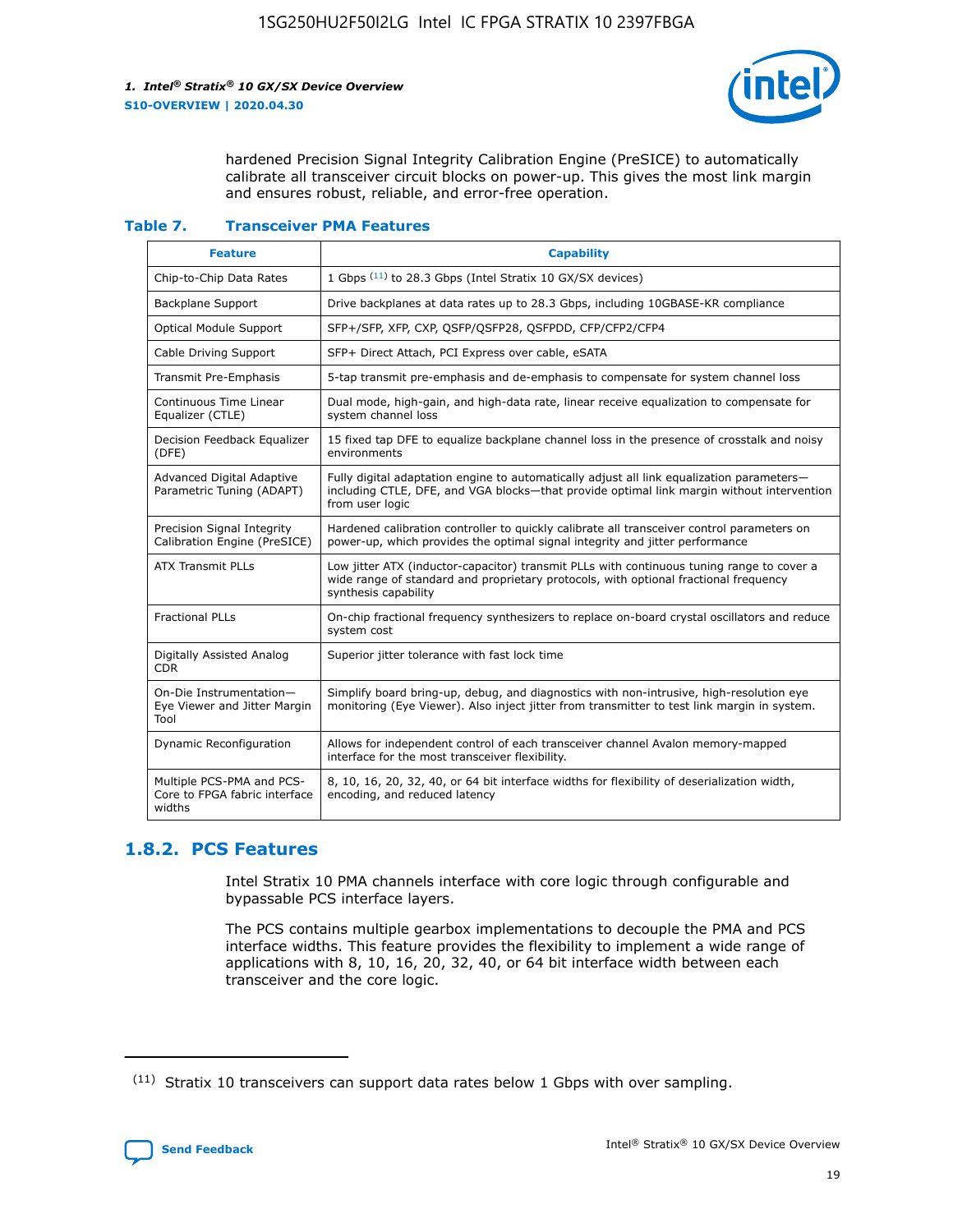

The PCS also contains hard IP to support a variety of standard and proprietary protocols across a wide range of data rates and encoding schemes. The Standard PCS mode provides support for 8B/10B encoded applications up to 12.5 Gbps. The Enhanced PCS mode supports 64B/66B and 64B/67B encoded applications up to 17.4 Gbps. The enhanced PCS mode also includes an integrated 10GBASE-KR/40GBASE-KR4 Forward Error Correction (FEC) circuit. For highly customized implementations, a PCS Direct mode provides an interface up to 64 bits wide to allow for custom encoding and support for data rates up to 28.3 Gbps.

For more information about the PCS-Core interface or the double rate transfer mode, refer to the *Intel Stratix 10 L- and H-Tile Transceiver PHY User Guide*, and the *Intel Stratix 10 E-Tile Transceiver PHY User Guide*.

| <b>PCS Protocol</b><br><b>Support</b>           | <b>Data Rate (Gbps)</b> | <b>Transmitter Data Path</b>                                                                                                                                              | <b>Receiver Data Path</b>                                                                                                                                                                                      |
|-------------------------------------------------|-------------------------|---------------------------------------------------------------------------------------------------------------------------------------------------------------------------|----------------------------------------------------------------------------------------------------------------------------------------------------------------------------------------------------------------|
| Standard PCS                                    | 1 to 12.5               | Phase compensation FIFO, byte<br>serializer, 8B/10B encoder, bit-slipper,<br>channel bonding                                                                              | Rate match FIFO, word-aligner, 8B/10B<br>decoder, byte deserializer, byte<br>ordering                                                                                                                          |
| PCI Express<br>Gen1/Gen2 x1,<br>x2, x4, x8, x16 | $2.5$ and $5.0$         | Same as Standard PCS plus PIPE 2.0<br>interface to core                                                                                                                   | Same as Standard PCS plus PIPE 2.0<br>interface to core                                                                                                                                                        |
| PCI Express Gen3<br>x1, x2, x4, x8,<br>x16      | 8.0                     | Phase compensation FIFO, byte<br>serializer, encoder, scrambler, bit-<br>slipper, gear box, channel bonding, and<br>PIPE 3.0 interface to core, auto speed<br>negotiation | Rate match FIFO (0-600 ppm mode),<br>word-aligner, decoder, descrambler,<br>phase compensation FIFO, block sync,<br>byte deserializer, byte ordering, PIPE<br>3.0 interface to core, auto speed<br>negotiation |
| CPRI                                            | 0.6144 to 9.8           | Same as Standard PCS plus<br>deterministic latency serialization                                                                                                          | Same as Standard PCS plus<br>deterministic latency deserialization                                                                                                                                             |
| <b>Enhanced PCS</b>                             | 2.5 to 17.4             | FIFO, channel bonding, bit-slipper, and<br>gear box                                                                                                                       | FIFO, block sync, bit-slipper, and gear<br>box                                                                                                                                                                 |
| 10GBASE-R                                       | 10.3125                 | FIFO, 64B/66B encoder, scrambler,<br>FEC, and gear box                                                                                                                    | FIFO, 64B/66B decoder, descrambler,<br>block sync, FEC, and gear box                                                                                                                                           |
| Interlaken                                      | 4.9 to 17.4             | FIFO, channel bonding, frame<br>generator, CRC-32 generator,<br>scrambler, disparity generator, bit-<br>slipper, and gear box                                             | FIFO, CRC-32 checker, frame sync,<br>descrambler, disparity checker, block<br>sync, and gear box                                                                                                               |
| SFI-S/SFI-5.2                                   | 11.3                    | FIFO, channel bonding, bit-slipper, and<br>gear box                                                                                                                       | FIFO, bit-slipper, and gear box                                                                                                                                                                                |
| <b>IEEE 1588</b>                                | 1.25 to 10.3125         | FIFO (fixed latency), 64B/66B encoder,<br>scrambler, and gear box                                                                                                         | FIFO (fixed latency), 64B/66B decoder,<br>descrambler, block sync, and gear box                                                                                                                                |
| SDI                                             | up to 12.5              | FIFO and gear box                                                                                                                                                         | FIFO, bit-slipper, and gear box                                                                                                                                                                                |
| GigE                                            | 1.25                    | Same as Standard PCS plus GigE state<br>machine                                                                                                                           | Same as Standard PCS plus GigE state<br>machine                                                                                                                                                                |
| <b>PCS Direct</b>                               | up to 28.3              | Custom                                                                                                                                                                    | Custom                                                                                                                                                                                                         |

## **Table 8. Transceiver PCS Features**

#### **Related Information**

[Intel Stratix 10 L- and H-Tile Transceiver PHY User Guide](https://www.altera.com/documentation/wry1479165198810.html)

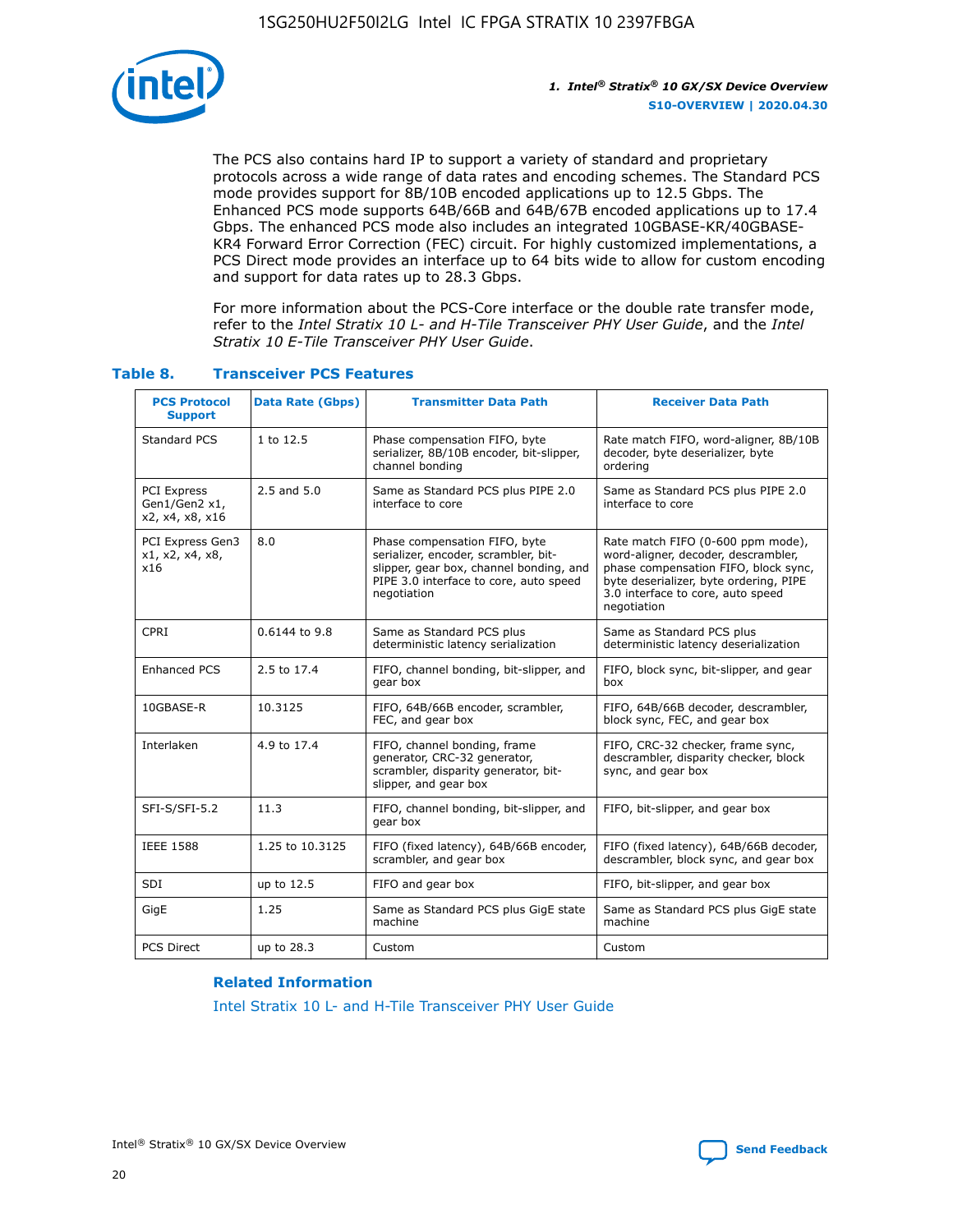

## **1.9. PCI Express Gen1/Gen2/Gen3 Hard IP**

Intel Stratix 10 devices contain embedded PCI Express hard IP designed for performance, ease-of-use, increased functionality, and designer productivity.

The PCI Express hard IP consists of the PHY, Data Link, and Transaction layers. It also supports PCI Express Gen1/Gen2/Gen3 end point and root port, in x1/x2/x4/x8/x16 lane configurations. The PCI Express hard IP is capable of operating independently from the core logic (autonomous mode). This feature allows the PCI Express link to power up and complete link training in less than 100 ms, while the rest of the device is still in the process of being configured. The hard IP also provides added functionality, which makes it easier to support emerging features such as Single Root I/O Virtualization (SR-IOV) and optional protocol extensions.

The PCI Express hard IP has improved end-to-end data path protection using Error Checking and Correction (ECC). In addition, the hard IP supports configuration of the device via protocol (CvP) across the PCI Express bus at Gen1/Gen2/Gen3 rates.

## **1.10. Interlaken PCS Hard IP**

Intel Stratix 10 devices have integrated Interlaken PCS hard IP supporting rates up to 17.4 Gbps per lane.

The Interlaken PCS hard IP is based on the proven functionality of the PCS developed for Intel's previous generation FPGAs, which has demonstrated interoperability with Interlaken ASSP vendors and third-party IP suppliers. The Interlaken PCS hard IP is present in every transceiver channel in Intel Stratix 10 devices.

## **1.11. 10G Ethernet Hard IP**

Intel Stratix 10 devices include IEEE 802.3 10-Gbps Ethernet (10GbE) compliant 10GBASE-R PCS and PMA hard IP. The scalable 10GbE hard IP supports multiple independent 10GbE ports while using a single PLL for all the 10GBASE-R PCS instantiations, which saves on core logic resources and clock networks.

The integrated serial transceivers simplify multi-port 10GbE systems compared to 10 GbE Attachment Unit Interface (XAUI) interfaces that require an external XAUI-to-10G PHY. Furthermore, the integrated transceivers incorporate signal conditioning circuits, which enable direct connection to standard 10G XFP and SFP+ pluggable optical modules. The transceivers also support backplane Ethernet applications and include a hard 10GBASE-KR/40GBASE-KR4 Forward Error Correction (FEC) circuit that can be used for both 10G and 40G applications. The integrated 10G Ethernet hard IP and 10G transceivers save external PHY cost, board space and system power. The 10G Ethernet PCS hard IP and 10GBASE-KR FEC are present in every transceiver channel.

## **1.12. External Memory and General Purpose I/O**

Intel Stratix 10 devices offer substantial external memory bandwidth, with up to ten 72 bit wide DDR4 memory interfaces running at up to 2666 Mbps. For external memory interface and LVDS restrictions, see [AN 906: Intel Stratix 10 GX 400, SX 400,](https://www.intel.com/content/www/us/en/programmable/documentation/sjf1574667190623.html#bft1574667627484) [and TX 400 Routing and Designing Floorplan Guidelines.](https://www.intel.com/content/www/us/en/programmable/documentation/sjf1574667190623.html#bft1574667627484)

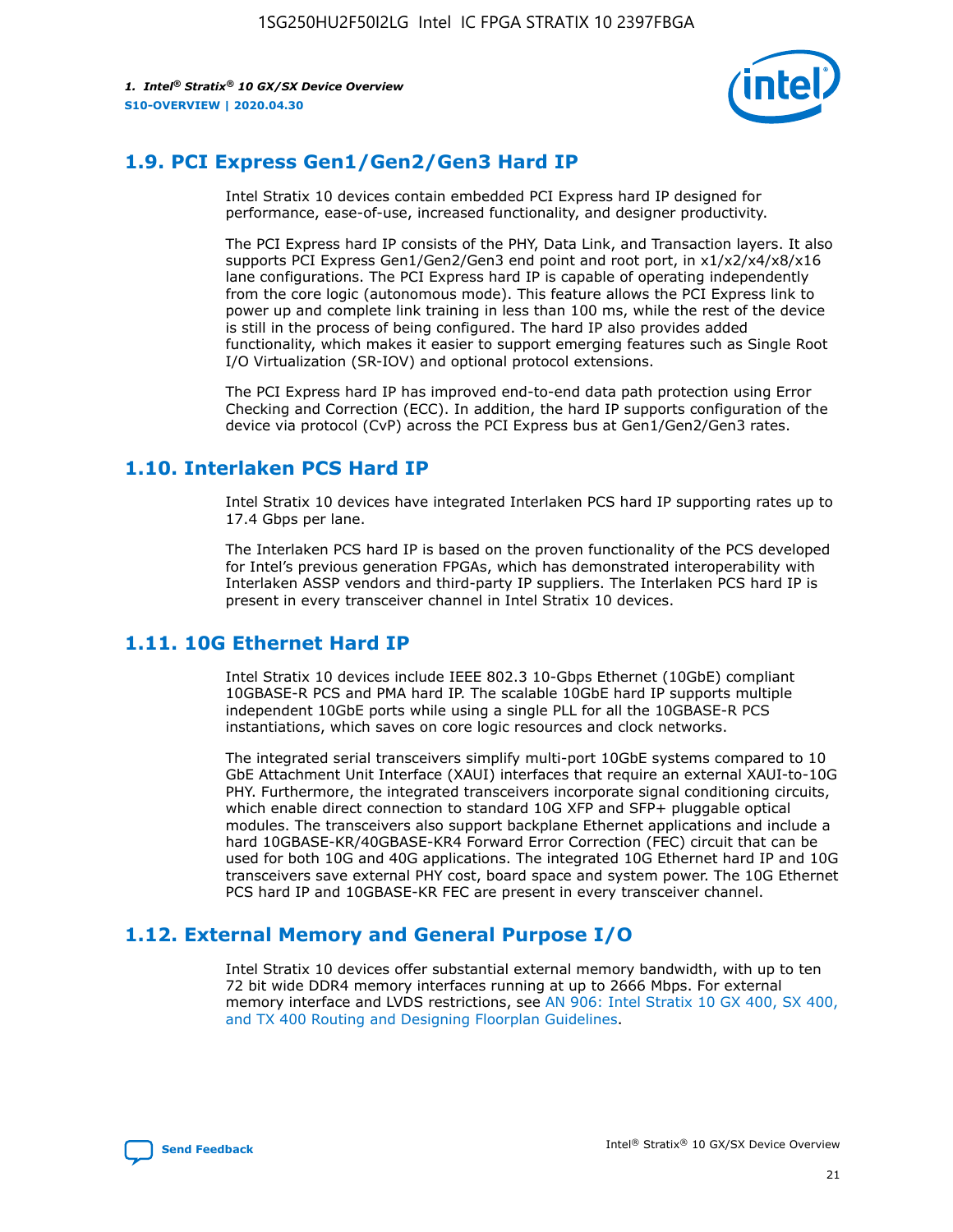

This bandwidth is provided along with the ease of design, lower power, and resource efficiencies of hardened high-performance memory controllers. The external memory interfaces can be configured up to a maximum width of 144 bits when using either hard or soft memory controllers.

#### **Figure 10. Hard Memory Controller**



Each I/O bank contains 48 general purpose I/Os and a high-efficiency hard memory controller capable of supporting many different memory types, each with different performance capabilities. The hard memory controller is also capable of being bypassed and replaced by a soft controller implemented in user logic. The I/Os each have a hardened double data rate (DDR) read/write path (PHY) capable of performing key memory interface functionality such as:

- Read/write leveling
- FIFO buffering to lower latency and improve margin
- Timing calibration
- On-chip termination

The timing calibration is aided by the inclusion of hard microcontrollers based on Intel's Nios® II technology, specifically tailored to control the calibration of multiple memory interfaces. This calibration allows the Intel Stratix 10 device to compensate for any changes in process, voltage, or temperature either within the Intel Stratix 10 device itself, or within the external memory device. The advanced calibration algorithms ensure maximum bandwidth and robust timing margin across all operating conditions.

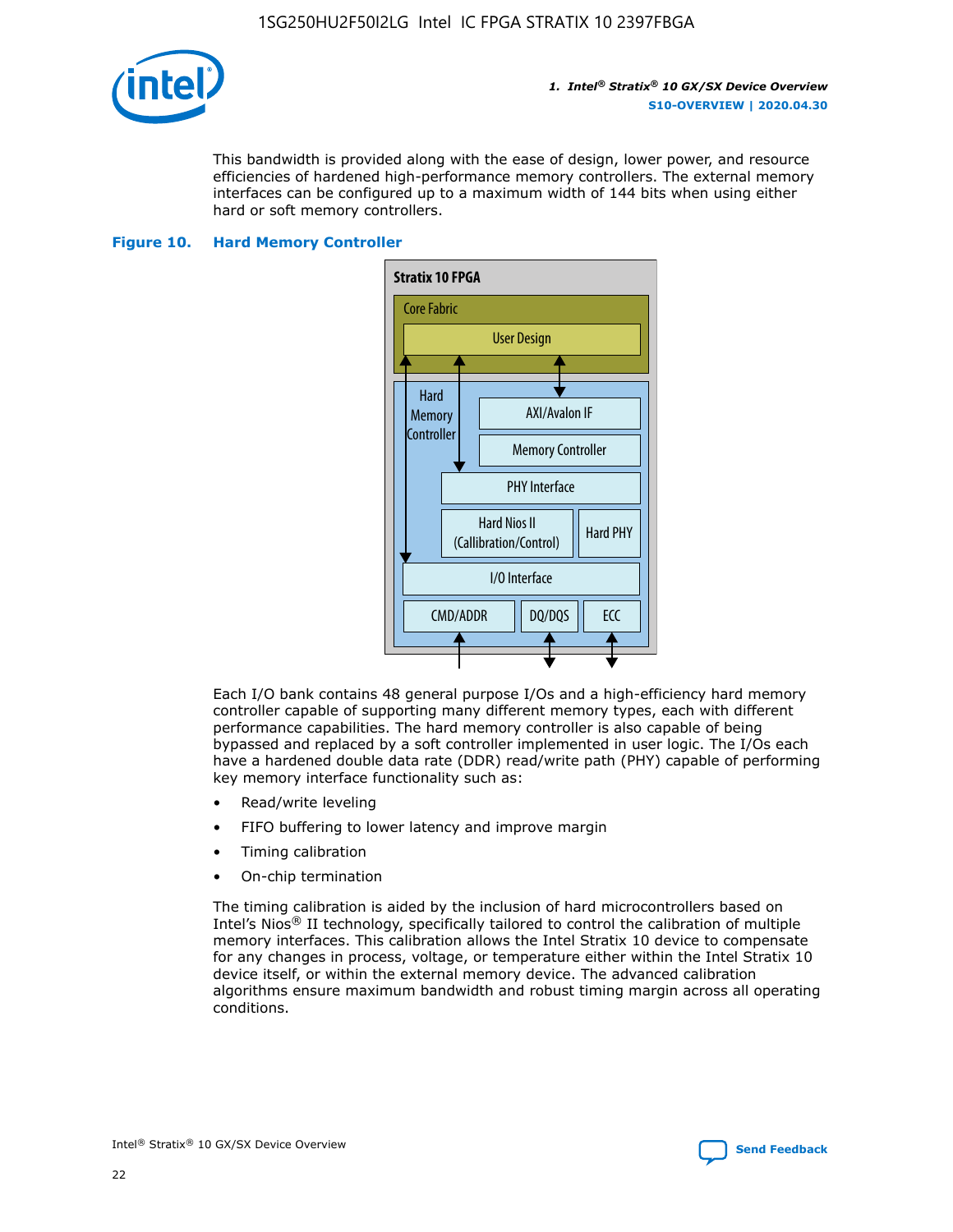

#### **Table 9. External Memory Interface Performance**

The listed speeds are for the 1-rank case.

| <b>Interface</b>  | <b>Controller Type</b> | <b>Performance</b><br>(maximum rate possible) |
|-------------------|------------------------|-----------------------------------------------|
| DDR4              | Hard                   | 2666 Mbps                                     |
| DDR <sub>3</sub>  | Hard                   | 2133 Mbps                                     |
| QDRII+            | Soft                   | 1,100 Mtps                                    |
| QDRII+ Xtreme     | Soft                   | 1,266 Mtps                                    |
| <b>ODRIV</b>      | Soft                   | 2,133 Mtps                                    |
| <b>RLDRAM III</b> | Soft                   | 2400 Mbps                                     |
| <b>RLDRAM II</b>  | Soft                   | 533 Mbps                                      |

In addition to parallel memory interfaces, Intel Stratix 10 devices support serial memory technologies such as the Hybrid Memory Cube (HMC). The HMC is supported by the Intel Stratix 10 high-speed serial transceivers, which connect up to four HMC links, with each link running at data rates of 15 Gbps (HMC short reach specification).

Intel Stratix 10 devices also feature general purpose I/Os capable of supporting a wide range of single-ended and differential I/O interfaces. LVDS rates up to 1.6 Gbps are supported, with each pair of pins having both a differential driver and a differential input buffer. This enables configurable direction for each LVDS pair.

## **1.13. Adaptive Logic Module (ALM)**

Intel Stratix 10 devices use a similar adaptive logic module (ALM) as the previous generation Intel Arria 10 and Stratix V FPGAs, allowing for efficient implementation of logic functions and easy conversion of IP between the devices.

The ALM block diagram shown in the following figure has eight inputs with a fracturable look-up table (LUT), two dedicated embedded adders, and four dedicated registers.

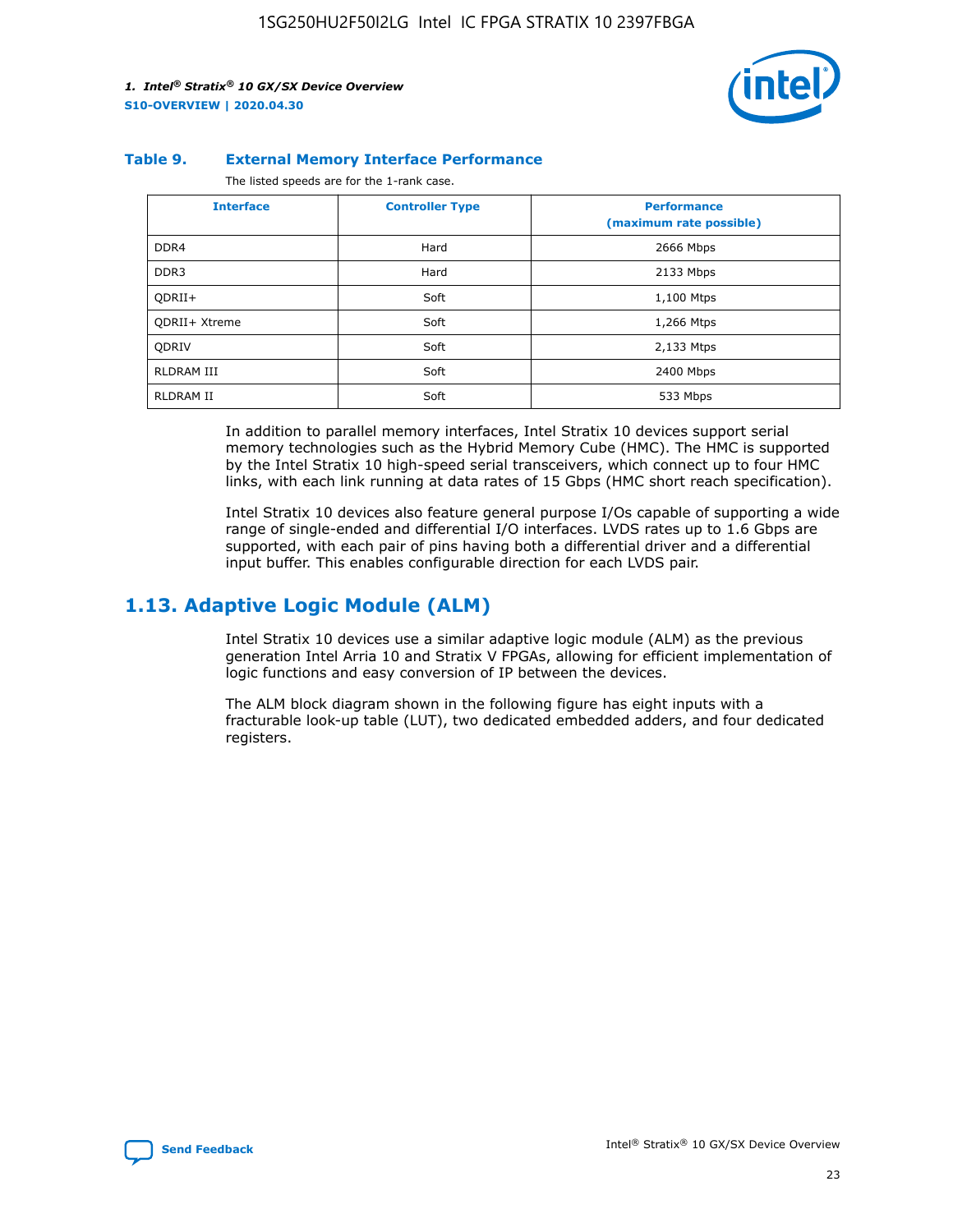

## **Figure 11. Intel Stratix 10 FPGA and SoC ALM Block Diagram**



Key features and capabilities of the ALM include:

- High register count with 4 registers per 8-input fracturable LUT, operating in conjunction with the new Intel Hyperflex architecture, enables Intel Stratix 10 devices to maximize core performance at very high core logic utilization
- Implements select 7-input logic functions, all 6-input logic functions, and two independent functions consisting of smaller LUT sizes (such as two independent 4 input LUTs) to optimize core logic utilization

The Intel Quartus Prime software takes advantage of the ALM logic structure to deliver the highest performance, optimal logic utilization, and lowest compile times. The Intel Quartus Prime software simplifies design reuse as it automatically maps legacy designs into the Intel Stratix 10 ALM architecture.

## **1.14. Core Clocking**

Core clocking in Intel Stratix 10 devices makes use of programmable clock tree synthesis.

This technique uses dedicated clock tree routing and switching circuits, and allows the Intel Quartus Prime software to create the exact clock trees required for your design. Clock tree synthesis minimizes clock tree insertion delay, reduces dynamic power dissipation in the clock tree and allows greater clocking flexibility in the core while still maintaining backwards compatibility with legacy global and regional clocking schemes.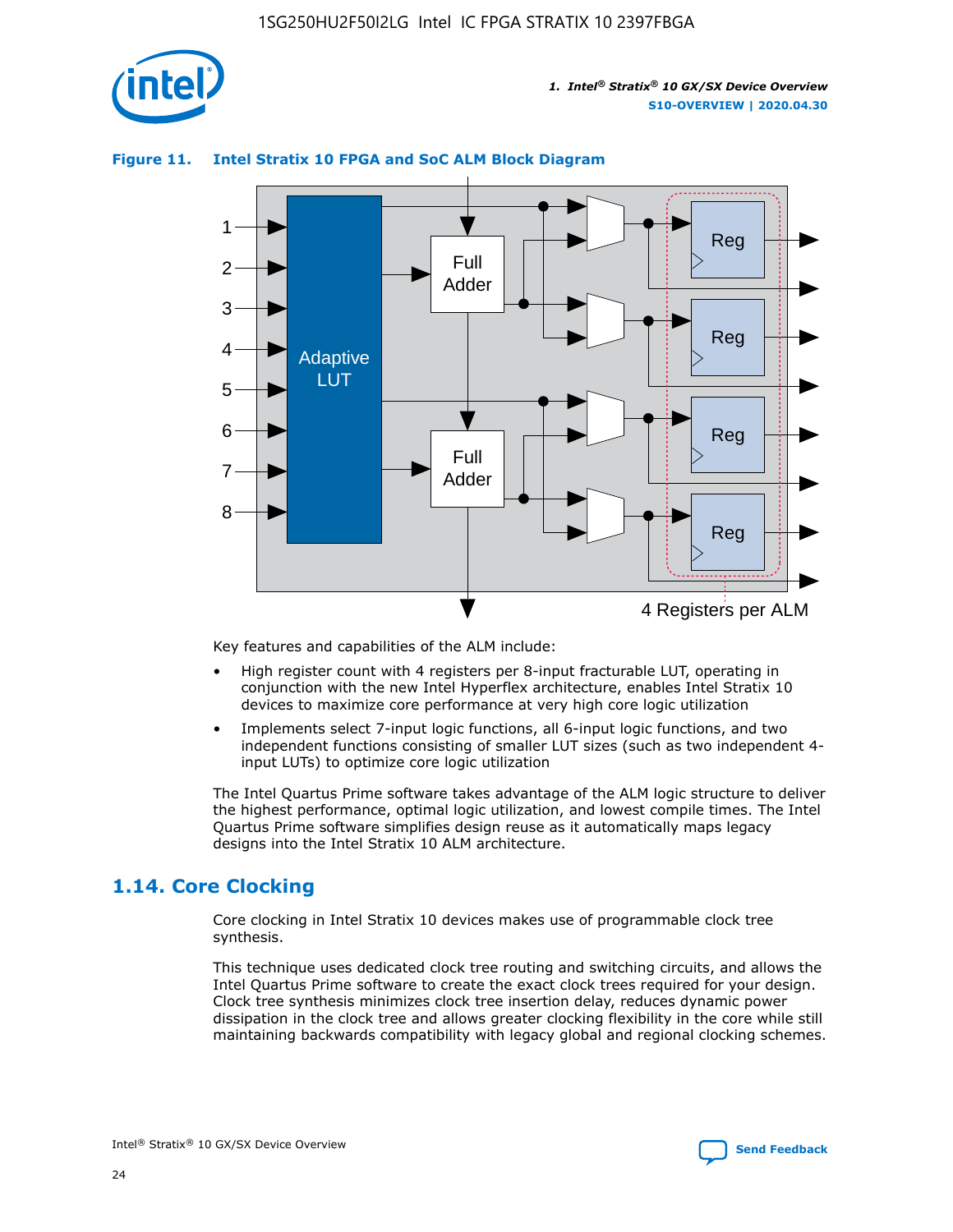

The core clock network in Intel Stratix 10 devices supports the new Intel Hyperflex core architecture at clock rates up to 1 GHz. It also supports the hard memory controllers up to 2666 Mbps with a quarter rate transfer to the core. The core clock network is supported by dedicated clock input pins, fractional clock synthesis PLLs, and integer I/O PLLs.

## **1.15. Fractional Synthesis PLLs and I/O PLLs**

Intel Stratix 10 devices have up to 32 fractional synthesis PLLs (fPLL) available for use with transceivers or in the core fabric.

The fPLLs are located in the 3D SiP transceiver L-tiles and H-tiles, eight per tile, adjacent to the transceiver channels. The fPLLs can be used to reduce both the number of oscillators required on the board and the number of clock pins required, by synthesizing multiple clock frequencies from a single reference clock source. In addition to synthesizing reference clock frequencies for the transceiver transmit PLLs, the fPLLs can also be used directly for transmit clocking. Each fPLL can be independently configured for conventional integer mode, or enhanced fractional synthesis mode with third-order delta-sigma modulation.

In addition to the fPLLs, Intel Stratix 10 devices contain up to 24 integer I/O PLLs (IOPLLs) available for general purpose use in the core fabric and for simplifying the design of external memory interfaces and high-speed LVDS interfaces. The IOPLLs are located in each bank of 48 general purpose I/O, 1 per I/O bank, adjacent to the hard memory controllers and LVDS SerDes in each I/O bank. This makes it easier to close timing because the IOPLLs are tightly coupled with the I/Os that need to use them. The IOPLLs can be used for general purpose applications in the core such as clock network delay compensation and zero-delay clock buffering.

## **1.16. Internal Embedded Memory**

Intel Stratix 10 devices contain two types of embedded memory blocks: M20K (20 Kb) and MLAB (640 bit).

The M20K and MLAB blocks are familiar block sizes carried over from previous Intel device families. The MLAB blocks are ideal for wide and shallow memories, while the M20K blocks are intended to support larger memory configurations and include hard ECC. Both M20K and MLAB embedded memory blocks can be configured as a singleport or dual-port RAM, FIFO, ROM, or shift register. These memory blocks are highly flexible and support a number of memory configurations as shown in Table 10 on page 25.

#### **Table 10. Internal Embedded Memory Block Configurations**

| MLAB (640 bits)                                                | <b>M20K (20 Kb)</b>                                                          |
|----------------------------------------------------------------|------------------------------------------------------------------------------|
| $64 \times 10$ (supported through emulation)<br>$32 \times 20$ | 2K x 10 (or x8)<br>$1K \times 20$ (or $x16$ )<br>$512 \times 40$ (or $x32$ ) |

## **1.17. Variable Precision DSP Block**

The Intel Stratix 10 DSP blocks are based upon the Variable Precision DSP Architecture used in Intel's previous generation devices. They feature hard fixed point and IEEE 754 compliant floating point capability.

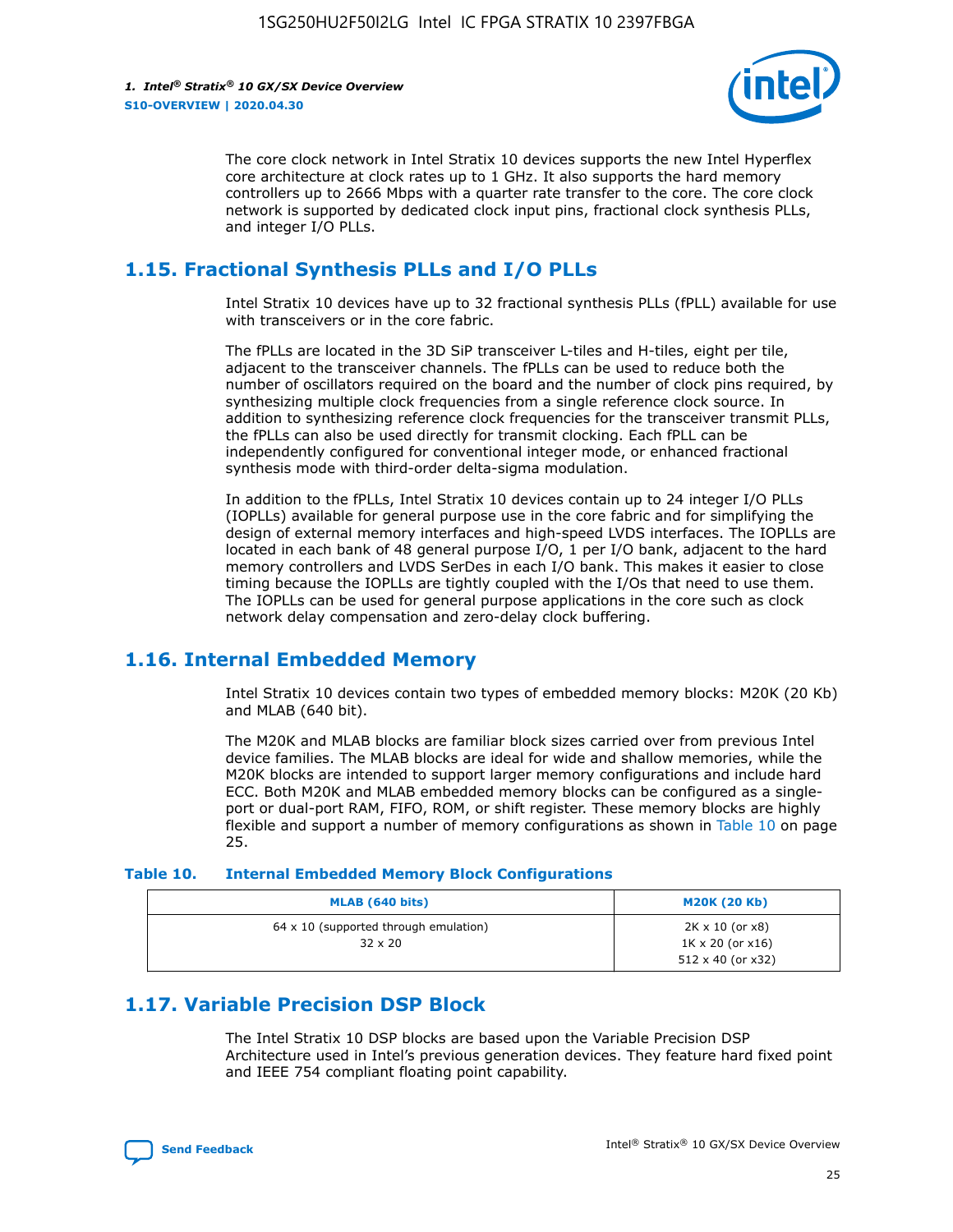

The DSP blocks can be configured to support signal processing with precision ranging from 18x19 up to 54x54. A pipeline register has been added to increase the maximum operating frequency of the DSP block and reduce power consumption.



#### **Figure 12. DSP Block: Standard Precision Fixed Point Mode**

#### **Figure 13. DSP Block: High Precision Fixed Point Mode**

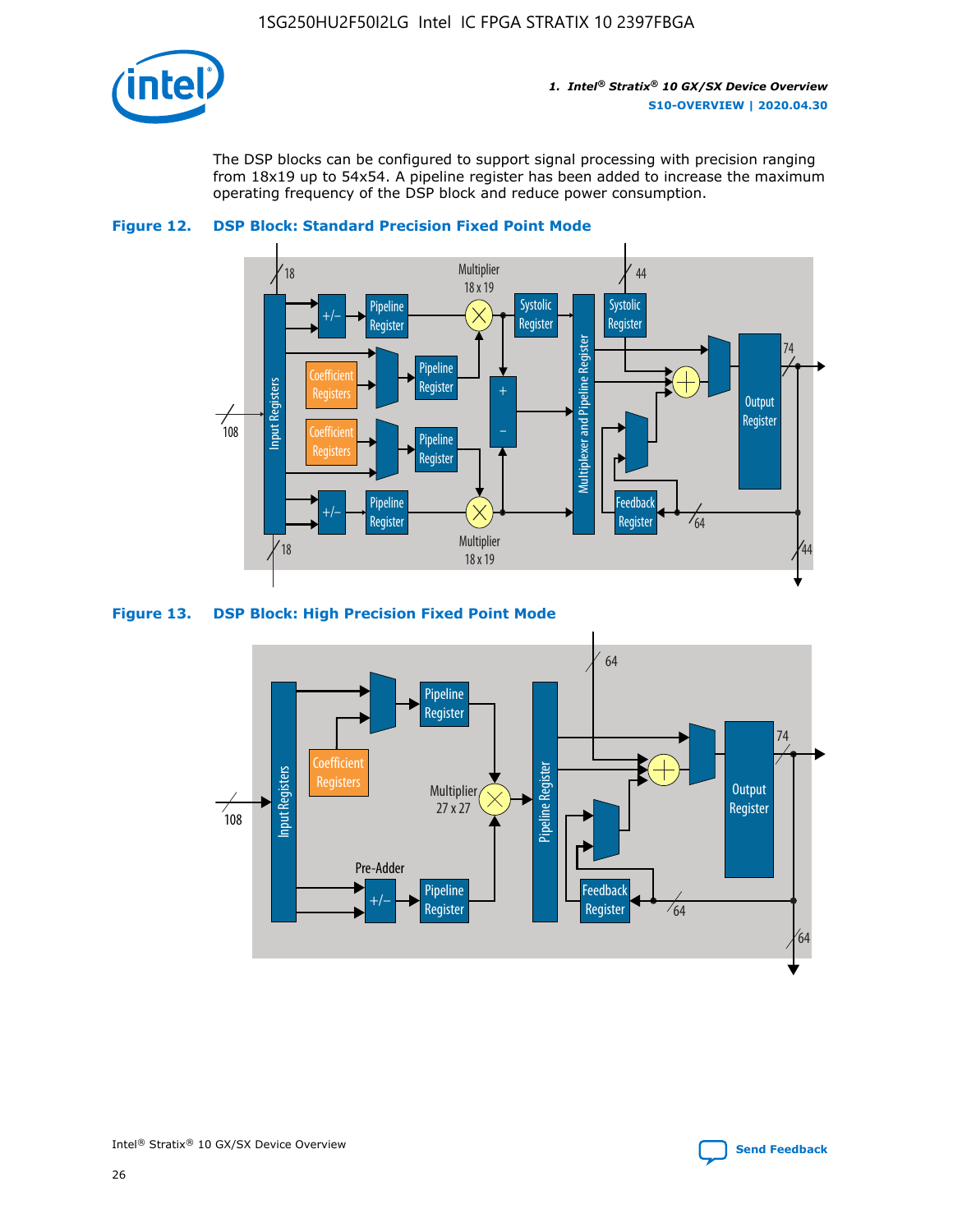



## **Figure 14. DSP Block: Single Precision Floating Point Mode**

Each DSP block can be independently configured at compile time as either dual 18x19 or a single 27x27 multiply accumulate. With a dedicated 64 bit cascade bus, multiple variable precision DSP blocks can be cascaded to implement even higher precision DSP functions efficiently.

In floating point mode, each DSP block provides one single precision floating point multiplier and adder. Floating point additions, multiplications, mult-adds and multaccumulates are supported.

The following table shows how different precisions are accommodated within a DSP block, or by utilizing multiple blocks.

| <b>Multiplier Size</b>             | <b>DSP Block Resources</b>                                                               | <b>Expected Usage</b>           |
|------------------------------------|------------------------------------------------------------------------------------------|---------------------------------|
| $18x19$ bits                       | 1/2 of Variable Precision DSP Block                                                      | Medium precision fixed point    |
| 27x27 bits                         | 1 Variable Precision DSP Block                                                           | High precision fixed point      |
| $19x36$ bits                       | 1 Variable Precision DSP Block with external<br>adder                                    | Fixed point FFTs                |
| 36x36 bits                         | 2 Variable Precision DSP Blocks with external<br>adder                                   | Very high precision fixed point |
| 54x54 bits                         | 4 Variable Precision DSP Blocks with external<br>adder                                   | Double Precision floating point |
| Single Precision<br>floating point | 1 Single Precision floating point adder, 1 Single<br>Precision floating point multiplier | Floating point                  |

#### **Table 11. Variable Precision DSP Block Configurations**

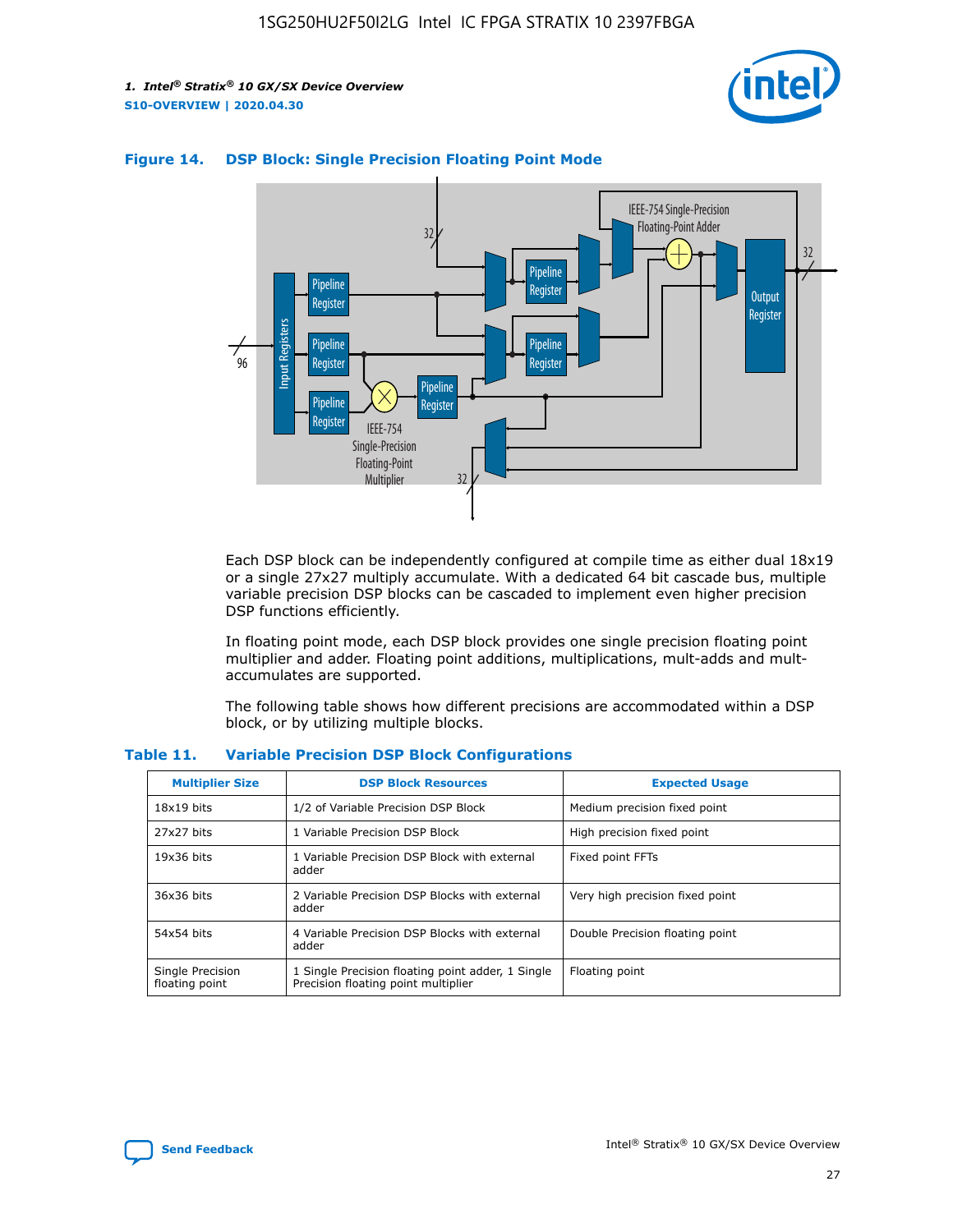

Complex multiplication is very common in DSP algorithms. One of the most popular applications of complex multipliers is the FFT algorithm. This algorithm has the characteristic of increasing precision requirements on only one side of the multiplier. The Variable Precision DSP block supports the FFT algorithm with proportional increase in DSP resources as the precision grows.

## **Table 12. Complex Multiplication With Variable Precision DSP Block**

| <b>Complex Multiplier</b><br><b>Size</b> | <b>DSP Block Resources</b>      | <b>FFT Usage</b>       |
|------------------------------------------|---------------------------------|------------------------|
| $18x19$ bits                             | 2 Variable Precision DSP Blocks | Resource optimized FFT |
| 27x27 bits                               | 4 Variable Precision DSP Blocks | Highest precision FFT  |

For FFT applications with high dynamic range requirements, the Intel FFT IP Core offers an option of single precision floating point implementation with resource usage and performance similar to high precision fixed point implementations.

Other features of the DSP block include:

- Hard 18 bit and 25 bit pre-adders
- Hard floating point multipliers and adders
- 64 bit dual accumulator (for separate I, Q product accumulations)
- Cascaded output adder chains for 18 and 27 bit FIR filters
- Embedded coefficient registers for 18 and 27 bit coefficients
- Fully independent multiplier outputs
- Inferability using HDL templates supplied by the Intel Quartus Prime software for most modes

The Variable Precision DSP block is ideal to support the growing trend towards higher bit precision in high performance DSP applications. At the same time, it can efficiently support the many existing 18 bit DSP applications, such as high definition video processing and remote radio heads. With the Variable Precision DSP block architecture and hard floating point multipliers and adders, Intel Stratix 10 devices can efficiently support many different precision levels up to and including floating point implementations. This flexibility can result in increased system performance, reduced power consumption, and reduce architecture constraints on system algorithm designers.

## **1.18. Hard Processor System (HPS)**

The Intel Stratix 10 SoC Hard Processor System (HPS) is Intel's third generation HPS. Leveraging the performance of Intel 14 nm tri-gate technology, Intel Stratix 10 SoC devices more than double the performance of previous generation SoCs with an integrated quad-core 64-bit Arm Cortex-A53. The HPS also enables system-wide hardware virtualization capabilities by adding a system memory management unit. These architecture improvements ensure that Intel Stratix 10 SoCs meet the requirements of current and future embedded markets, including wireless and wireline communications, datacenter acceleration, and numerous military applications.

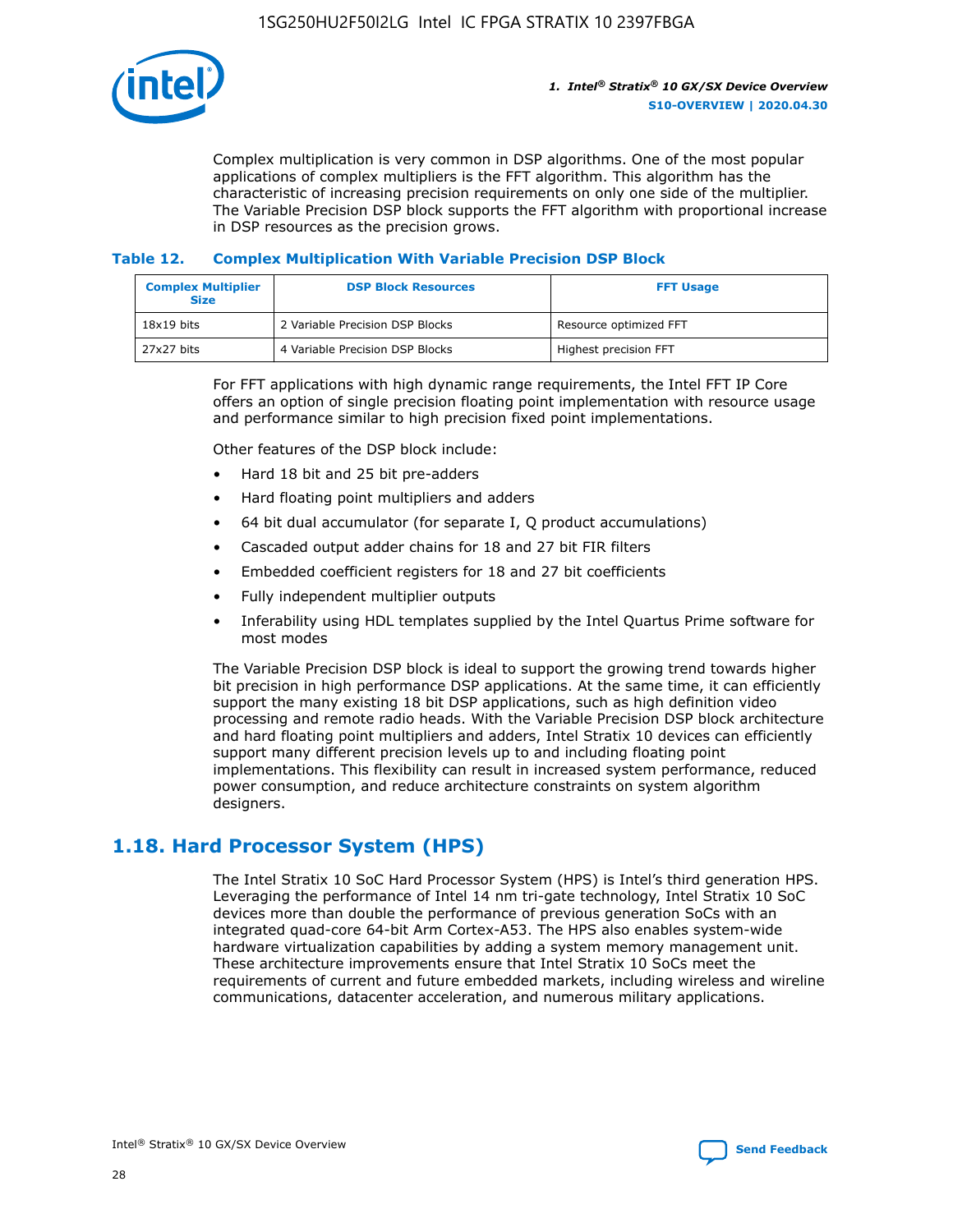

#### **Figure 15. HPS Block Diagram**

| Quad Arm Cortex-A53-Based Hard Processor System |                                      |                                                       |                                                     |                          |                                     |                          |                                        |
|-------------------------------------------------|--------------------------------------|-------------------------------------------------------|-----------------------------------------------------|--------------------------|-------------------------------------|--------------------------|----------------------------------------|
|                                                 | Arm Cortex - A53<br>Arm Cortex - A53 |                                                       |                                                     |                          |                                     | SD/SDIO/                 |                                        |
| <b>NEON</b>                                     |                                      | <b>FPU</b>                                            | <b>NEON</b>                                         |                          | <b>FPU</b>                          | <b>USB OTG</b>           | $MMC$ <sup>1,2</sup>                   |
| 32 KB I-Cache<br>with Parity                    |                                      | 32 KB D-Cache<br>with ECC                             | 32 KB I-Cache<br>with Parity                        |                          | 32 KB D-Cache<br>with ECC           | $(x2)^{1,2}$             |                                        |
| Arm Cortex - A53                                |                                      |                                                       |                                                     |                          | Arm Cortex - A53                    | UART (x2)                | <b>DMA</b><br>$(8 \text{ Channel})^2$  |
| <b>NEON</b>                                     |                                      | <b>FPU</b>                                            | <b>NEON</b>                                         |                          | <b>FPU</b>                          |                          |                                        |
| 32 KB I-Cache<br>with Parity                    |                                      | 32 KB D-Cache<br>with ECC                             | 32 KB I-Cache<br>with Parity<br>with ECC            |                          | 32 KB D-Cache                       | I <sup>2</sup> C(x5)     | <b>HPS 10</b>                          |
| <b>System MMU</b>                               |                                      | 1 MB L2 Cache with ECC<br><b>Cache Coherency Unit</b> |                                                     | <b>EMAC</b> $(x3)^{1,2}$ | <b>NAND</b><br>Flash <sup>1,2</sup> |                          |                                        |
| JTAG Debug<br>or Trace                          |                                      |                                                       | 256 KB<br><b>Timers</b><br>RAM <sup>2</sup><br>(x8) |                          |                                     | SPI(x4)                  |                                        |
| Lightweight HPS-to-<br><b>FPGA BRIDGE</b>       |                                      |                                                       | HPS-to-FPGA<br><b>BRIDGE</b>                        |                          | FPGA-to-HPS<br><b>BRIDGE</b>        | HPS-to-SDM<br>SDM-to-HPS | <b>SDRAM</b><br>Scheduler <sup>3</sup> |
|                                                 |                                      |                                                       |                                                     |                          |                                     |                          |                                        |
| <b>FPGA Fabric</b>                              |                                      |                                                       |                                                     |                          |                                     | <b>SDM</b>               | <b>Hard Memory</b><br>Controller       |

Notes:

1. Integrated direct memory access (DMA)

2. Integrated error correction code (ECC)

3. Multiport front-end interface to hard memory controller

## **1.18.1. Key Features of the Intel Stratix 10 HPS**

## **Table 13. Key Features of the Intel Stratix 10 GX/SX HPS**

| <b>Feature</b>                                    | <b>Description</b>                                                                                                                                                                                                                                                                                                                                     |
|---------------------------------------------------|--------------------------------------------------------------------------------------------------------------------------------------------------------------------------------------------------------------------------------------------------------------------------------------------------------------------------------------------------------|
| Quad-core Arm Cortex-A53<br>MPCore processor unit | 2.3 MIPS/MHz instruction efficiency<br>$\bullet$<br>CPU frequency up to 1.5 GHz<br>٠<br>At 1.5 GHz total performance of 13,800 MIPS<br>Army8-A architecture<br>Runs 64 bit and 32 bit Arm instructions<br>16 bit and 32 bit Thumb instructions for 30% reduction in memory footprint<br>Jazelle* RCT execution architecture with 8 bit Java byte codes |
|                                                   |                                                                                                                                                                                                                                                                                                                                                        |

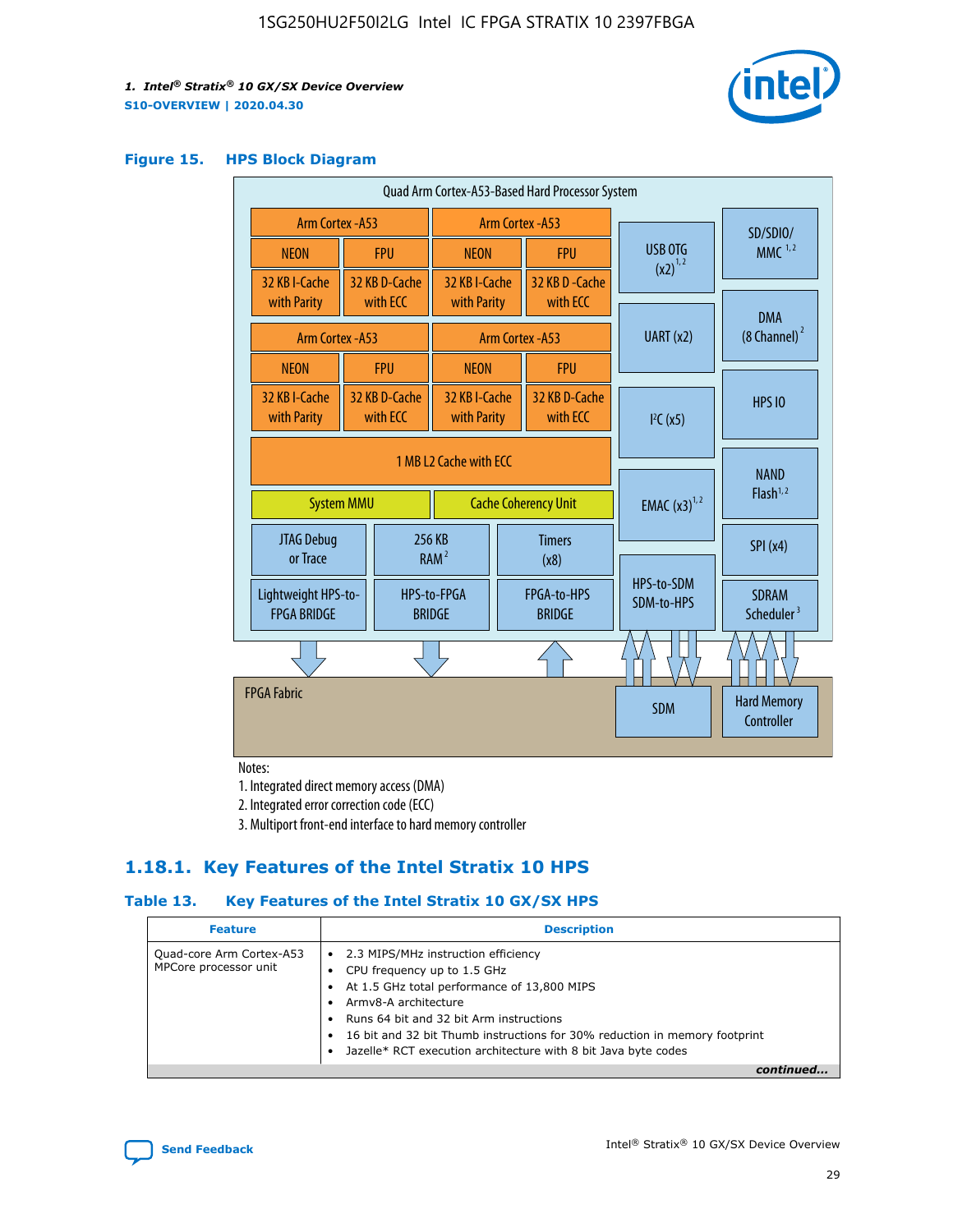

| <b>Feature</b>                                        | <b>Description</b>                                                                                                                                                                                                                                                                                                                                                                                                                                                                                                                                                                                                                                                                                                                                                                                                                                                                                                                                                                                                                                                                                                                                                                                                     |
|-------------------------------------------------------|------------------------------------------------------------------------------------------------------------------------------------------------------------------------------------------------------------------------------------------------------------------------------------------------------------------------------------------------------------------------------------------------------------------------------------------------------------------------------------------------------------------------------------------------------------------------------------------------------------------------------------------------------------------------------------------------------------------------------------------------------------------------------------------------------------------------------------------------------------------------------------------------------------------------------------------------------------------------------------------------------------------------------------------------------------------------------------------------------------------------------------------------------------------------------------------------------------------------|
|                                                       | Superscalar, variable length, out-of-order pipeline with dynamic branch prediction<br>Improved Arm Neon* media processing engine<br>$\bullet$<br>Single- and double-precision floating-point unit<br>Arm CoreSight* debug and trace technology<br>$\bullet$                                                                                                                                                                                                                                                                                                                                                                                                                                                                                                                                                                                                                                                                                                                                                                                                                                                                                                                                                            |
| <b>System Memory</b><br>Management Unit               | Enables a unified memory model and extends hardware virtualization into peripherals<br>$\bullet$<br>implemented in the FPGA fabric                                                                                                                                                                                                                                                                                                                                                                                                                                                                                                                                                                                                                                                                                                                                                                                                                                                                                                                                                                                                                                                                                     |
| Cache Coherency unit                                  | $\bullet$<br>Changes in shared data stored in cache are propagated throughout the system<br>providing bi-directional coherency for co-processing elements.                                                                                                                                                                                                                                                                                                                                                                                                                                                                                                                                                                                                                                                                                                                                                                                                                                                                                                                                                                                                                                                             |
| Cache                                                 | L1 Cache<br>$\bullet$<br>- 32 KB of instruction cache w/ parity check<br>- 32 KB of L1 data cache w /ECC<br>- Parity checking<br>L2 Cache<br>$-$ 1MB shared<br>- 8-way set associative<br>- SEU Protection with parity on TAG ram and ECC on data RAM<br>- Cache lockdown support                                                                                                                                                                                                                                                                                                                                                                                                                                                                                                                                                                                                                                                                                                                                                                                                                                                                                                                                      |
| On-Chip Memory                                        | 256 KB of scratch on-chip RAM<br>$\bullet$                                                                                                                                                                                                                                                                                                                                                                                                                                                                                                                                                                                                                                                                                                                                                                                                                                                                                                                                                                                                                                                                                                                                                                             |
| External SDRAM and Flash<br>Memory Interfaces for HPS | Hard memory controller with support for DDR4, DDR3<br>$\bullet$<br>$-$ 40 bit (32 bit + 8 bit ECC) with select packages supporting 72 bit (64 bit + 8 bit<br>ECC)<br>- Support for up to 2666 Mbps DDR4 and 2166 Mbps DDR3 frequencies<br>- Error correction code (ECC) support including calculation, error correction, write-<br>back correction, and error counters<br>- Software Configurable Priority Scheduling on individual SDRAM bursts<br>- Fully programmable timing parameter support for all JEDEC-specified timing<br>parameters<br>- Multiport front-end (MPFE) scheduler interface to the hard memory controller, which<br>supports the $AXI^{\circledR}$ Quality of Service (QoS) for interface to the FPGA fabric<br>NAND flash controller<br>$-$ ONFI 1.0<br>- Integrated descriptor based with DMA<br>- Programmable hardware ECC support<br>- Support for 8 and 16 bit Flash devices<br>Secure Digital SD/SDIO/MMC controller<br>$-$ eMMC 4.5<br>- Integrated descriptor based DMA<br>- CE-ATA digital commands supported<br>- 50 MHz operating frequency<br>Direct memory access (DMA) controller<br>$\bullet$<br>- 8-channel<br>- Supports up to 32 peripheral handshake interface<br>continued |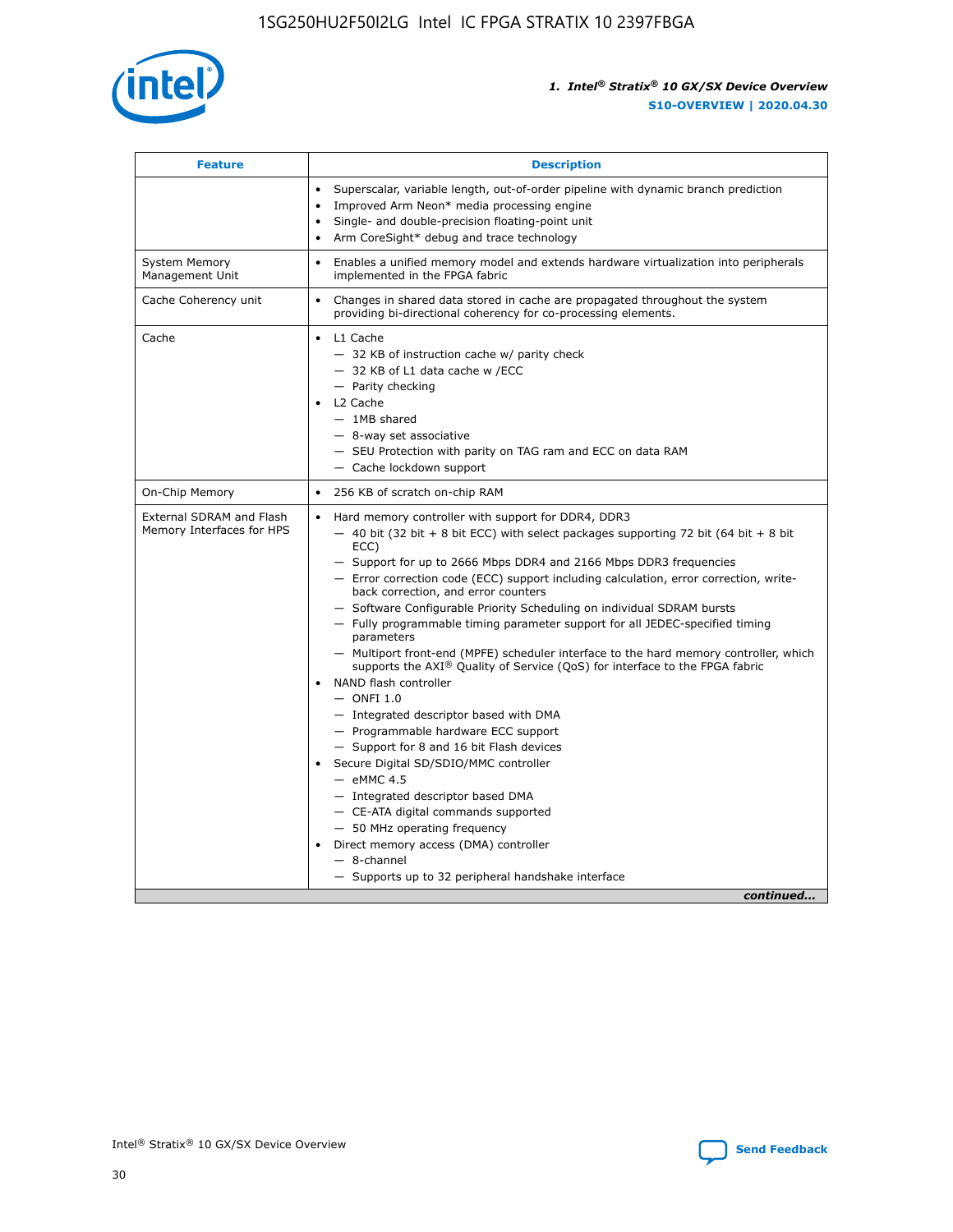

| <b>Feature</b>                         | <b>Description</b>                                                                                                                                                                                                                                                                                                                                                                                                                                                                                                                                                                                                                                                                                                                                                                                                                                                                                                                                                                                                                                                                                                                                                                                                                                                                                                                                                                                                                                                                                                  |
|----------------------------------------|---------------------------------------------------------------------------------------------------------------------------------------------------------------------------------------------------------------------------------------------------------------------------------------------------------------------------------------------------------------------------------------------------------------------------------------------------------------------------------------------------------------------------------------------------------------------------------------------------------------------------------------------------------------------------------------------------------------------------------------------------------------------------------------------------------------------------------------------------------------------------------------------------------------------------------------------------------------------------------------------------------------------------------------------------------------------------------------------------------------------------------------------------------------------------------------------------------------------------------------------------------------------------------------------------------------------------------------------------------------------------------------------------------------------------------------------------------------------------------------------------------------------|
| Communication Interface<br>Controllers | Three 10/100/1000 Ethernet media access controls (MAC) with integrated DMA<br>$\bullet$<br>- Supports RGMII and RMII external PHY Interfaces<br>- Option to support other PHY interfaces through FPGA logic<br>GMII<br>$\bullet$<br>MII<br>$\bullet$<br>• RMII (requires MII to RMII adapter)<br>• RGMII (requires GMII to RGMII adapter)<br>• SGMII (requires GMII to SGMII adapter)<br>- Supports IEEE 1588-2002 and IEEE 1588-2008 standards for precision networked<br>clock synchronization<br>- Supports IEEE 802.1Q VLAN tag detection for reception frames<br>- Supports Ethernet AVB standard<br>Two USB On-the-Go (OTG) controllers with DMA<br>- Dual-Role Device (device and host functions)<br>• High-speed (480 Mbps)<br>• Full-speed (12 Mbps)<br>• Low-speed (1.5 Mbps)<br>• Supports USB 1.1 (full-speed and low-speed)<br>- Integrated descriptor-based scatter-gather DMA<br>- Support for external ULPI PHY<br>- Up to 16 bidirectional endpoints, including control endpoint<br>$-$ Up to 16 host channels<br>- Supports generic root hub<br>- Configurable to OTG 1.3 and OTG 2.0 modes<br>Five $I^2C$ controllers (three can be used by EMAC for MIO to external PHY)<br>- Support both 100 Kbps and 400 Kbps modes<br>- Support both 7 bit and 10 bit addressing modes<br>- Support Master and Slave operating mode<br>Two UART 16550 compatible<br>- Programmable baud rate up to 115.2 Kbaud<br>• Four serial peripheral interfaces (SPI) (2 Masters, 2 Slaves)<br>- Full and Half duplex |
| Timers and I/O                         | $\bullet$ Timers<br>- 4 general-purpose timers<br>$-4$ watchdog timers<br>48 HPS direct I/O allow HPS peripherals to connect directly to I/O<br>Up to three IO48 banks may be assigned to HPS for HPS DDR access                                                                                                                                                                                                                                                                                                                                                                                                                                                                                                                                                                                                                                                                                                                                                                                                                                                                                                                                                                                                                                                                                                                                                                                                                                                                                                    |
| Interconnect to Logic Core             | • FPGA-to-HPS Bridge<br>- Allows IP bus masters in the FPGA fabric to access to HPS bus slaves<br>- Configurable 32, 64, or 128 bit AMBA AXI interface<br>HPS-to-FPGA Bridge<br>- Allows HPS bus masters to access bus slaves in FPGA fabric<br>- Configurable 32, 64, or 128 bit AMBA AXI interface allows high-bandwidth HPS<br>master transactions to FPGA fabric<br>HPS-to-SDM and SDM-to-HPS Bridges<br>- Allows the HPS to reach the SDM block and the SDM to bootstrap the HPS<br>Light Weight HPS-to-FPGA Bridge<br>- Light weight 32 bit AXI interface suitable for low-latency register accesses from HPS<br>to soft peripherals in FPGA fabric<br>FPGA-to-HPS SDRAM Bridge<br>- Up to three AMBA AXI interfaces supporting 32, 64, or 128 bit data paths                                                                                                                                                                                                                                                                                                                                                                                                                                                                                                                                                                                                                                                                                                                                                 |

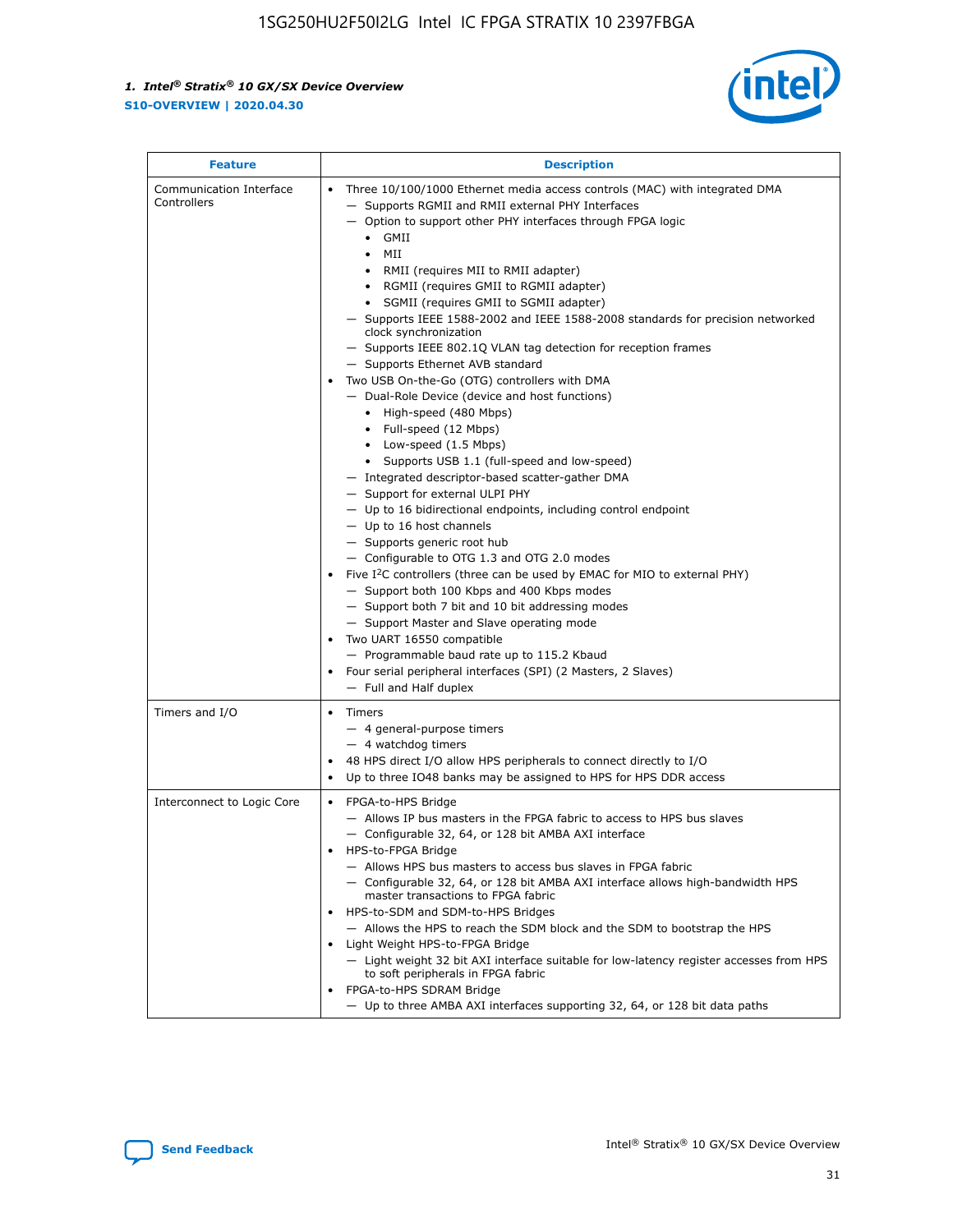

## **1.19. Power Management**

Intel Stratix 10 devices use the advanced Intel 14 nm tri-gate process technology, the all new Intel Hyperflex core architecture to enable Hyper-Folding, power gating, and several optional power reduction techniques to reduce total power consumption by as much as 70% compared to previous generation high-performance Stratix V devices.

Intel Stratix 10 standard power devices (-V) are SmartVID devices. The core voltage supplies (VCC and VCCP) for each SmartVID device must be driven by a PMBus voltage regulator dedicated to that Intel Stratix 10 device. Use of a PMBus voltage regulator for each SmartVID (-V) device is mandatory; it is not an option. A code is programmed into each SmartVID device during manufacturing that allows the PMBus voltage regulator to operate at the optimum core voltage to meet the device performance specifications.

With the new Intel Hyperflex core architecture, designs can run 2X faster than previous generation FPGAs. With 2X performance and same required throughput, architects can cut the data path width in half to save power. This optimization is called Hyper-Folding. Additionally, power gating reduces static power of unused resources in the FPGA by powering them down. The Intel Quartus Prime software automatically powers down specific unused resource blocks such as DSP and M20K blocks, at configuration time.

The optional power reduction techniques in Intel Stratix 10 devices include:

• **Available Low Static Power Devices**—Intel Stratix 10 devices are available with a fixed core voltage that provides lower static power than the SmartVID standard power devices, while maintaining device performance

Furthermore, Intel Stratix 10 devices feature Intel's low power transceivers and include a number of hard IP blocks that not only reduce logic resources but also deliver substantial power savings compared to soft implementations. In general, hard IP blocks consume up to 50% less power than the equivalent soft logic implementations.

## **1.20. Device Configuration and Secure Device Manager (SDM)**

All Intel Stratix 10 devices contain a Secure Device Manager (SDM), which is a dedicated triple-redundant processor that serves as the point of entry into the device for all JTAG and configuration commands. The SDM also bootstraps the HPS in SoC devices ensuring that the HPS can boot using the same security features that the FPGA devices have.

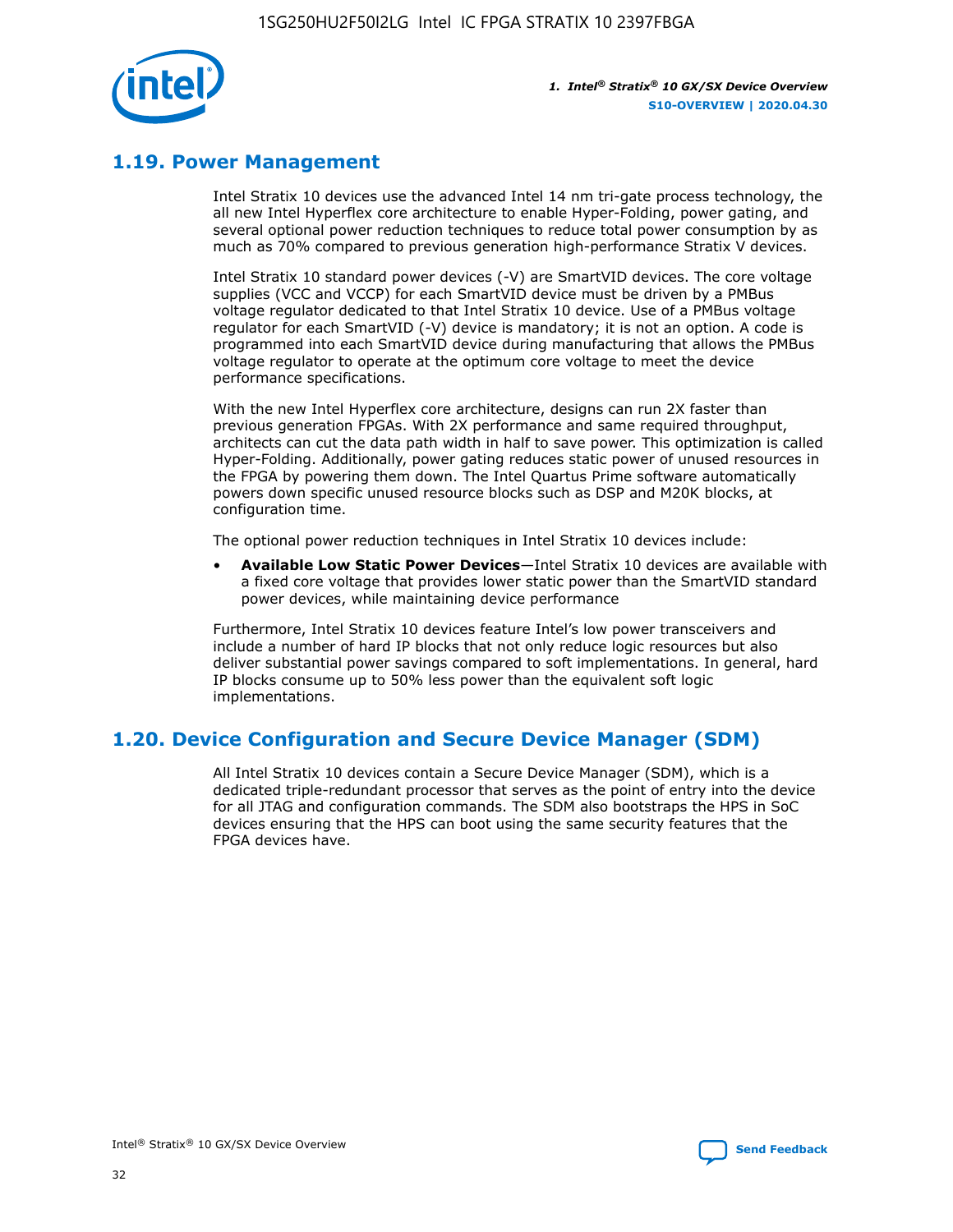





During configuration, Intel Stratix 10 devices are divided into logical sectors, each of which is managed by a local sector manager (LSM). The SDM passes configuration data to each of the LSMs across the on-chip configuration network. This allows the sectors to be configured independently, one at a time, or in parallel. This approach achieves simplified sector configuration and reconfiguration, as well as reduced overall configuration time due to the inherent parallelism. The same sector-based approach is used to respond to single-event upsets and security attacks.

While the sectors provide a logical separation for device configuration and reconfiguration, they overlay the normal rows and columns of FPGA logic and routing. This means there is no impact to the Intel Quartus Prime software place and route, and no impact to the timing of logic signals that cross the sector boundaries.

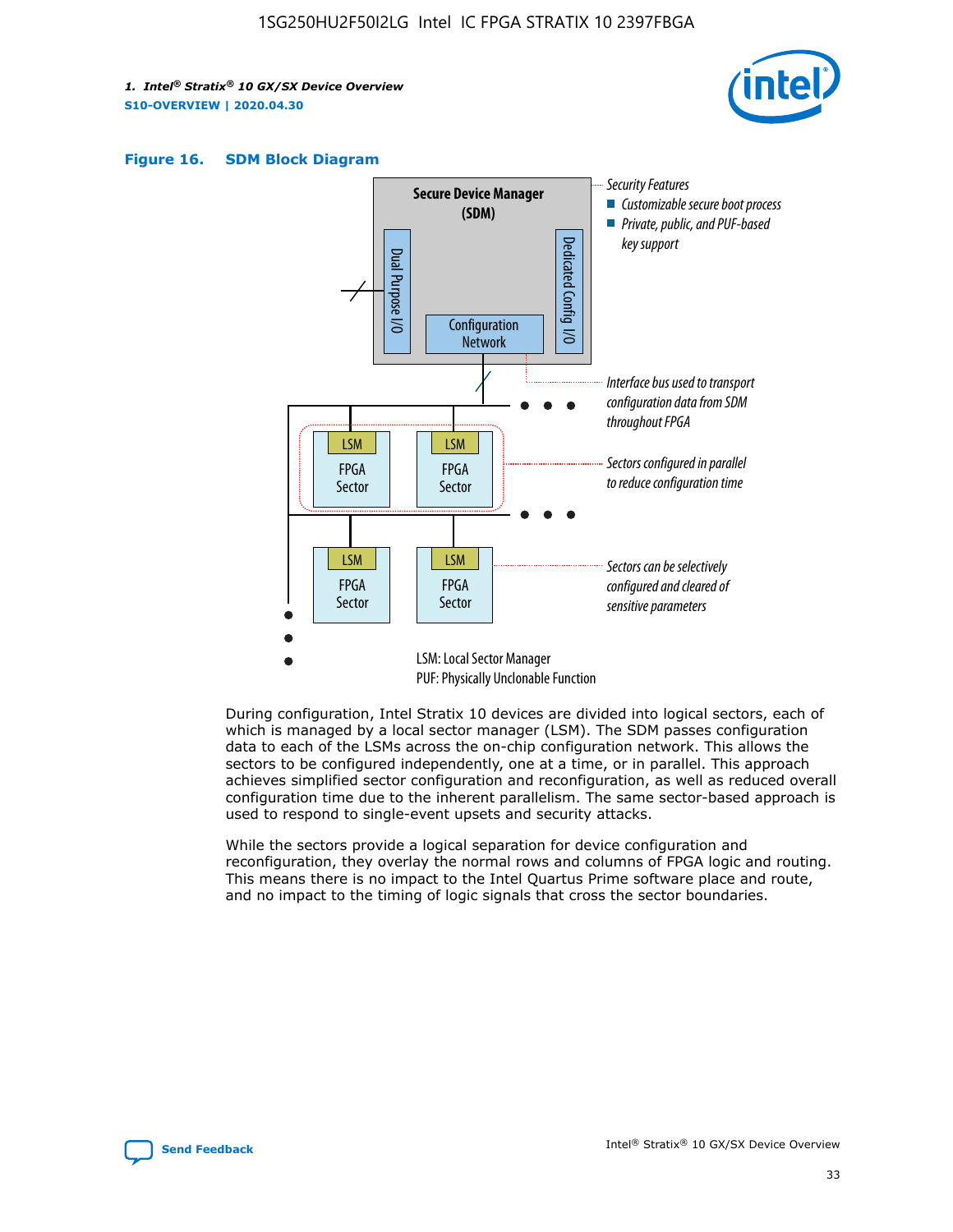

The SDM enables robust, secure, fully-authenticated device configuration. It also allows for customization of the configuration scheme, which can enhance device security. For configuration and reconfiguration, this approach offers a variety of advantages:

- Dedicated secure configuration manager
- Reduced device configuration time, because sectors are configured in parallel
- Updateable configuration process
- Reconfiguration of one or more sectors independent of all other sectors
- Zeroization of individual sectors or the complete device

The SDM also provides additional capabilities such as register state readback and writeback to support ASIC prototyping and other applications.

## **1.21. Device Security**

Building on top of the robust security features present in the previous generation devices, Intel Stratix 10 FPGAs and SoCs include a number of new and innovative security enhancements. These features are also managed by the SDM, tightly coupling device configuration and reconfiguration with encryption, authentication, key storage and anti-tamper services.

Security services provided by the SDM include:

- Bitstream encryption
- Multi-factor authentication
- Hard encryption and authentication acceleration; AES-256, SHA-256/384, ECDSA-256/384
- Volatile and non-volatile encryption key storage and management
- Boot code authentication for the HPS
- Physically Unclonable Function (PUF) service
- Updateable configuration process
- Secure device maintenance and upgrade functions
- Side channel attack protection
- Scripted response to sensor inputs and security attacks, including selective sector zeroization
- Readback, JTAG and test mode disable
- Enhanced response to single-event upsets (SEU)
- Black key provisioning
- Physical anti-tamper

See the *Intel Stratix 10 Device Security User Guide* for a complete list of all security features.

The SDM and associated security services provide a robust, multi-layered security solution for your Intel Stratix 10 design.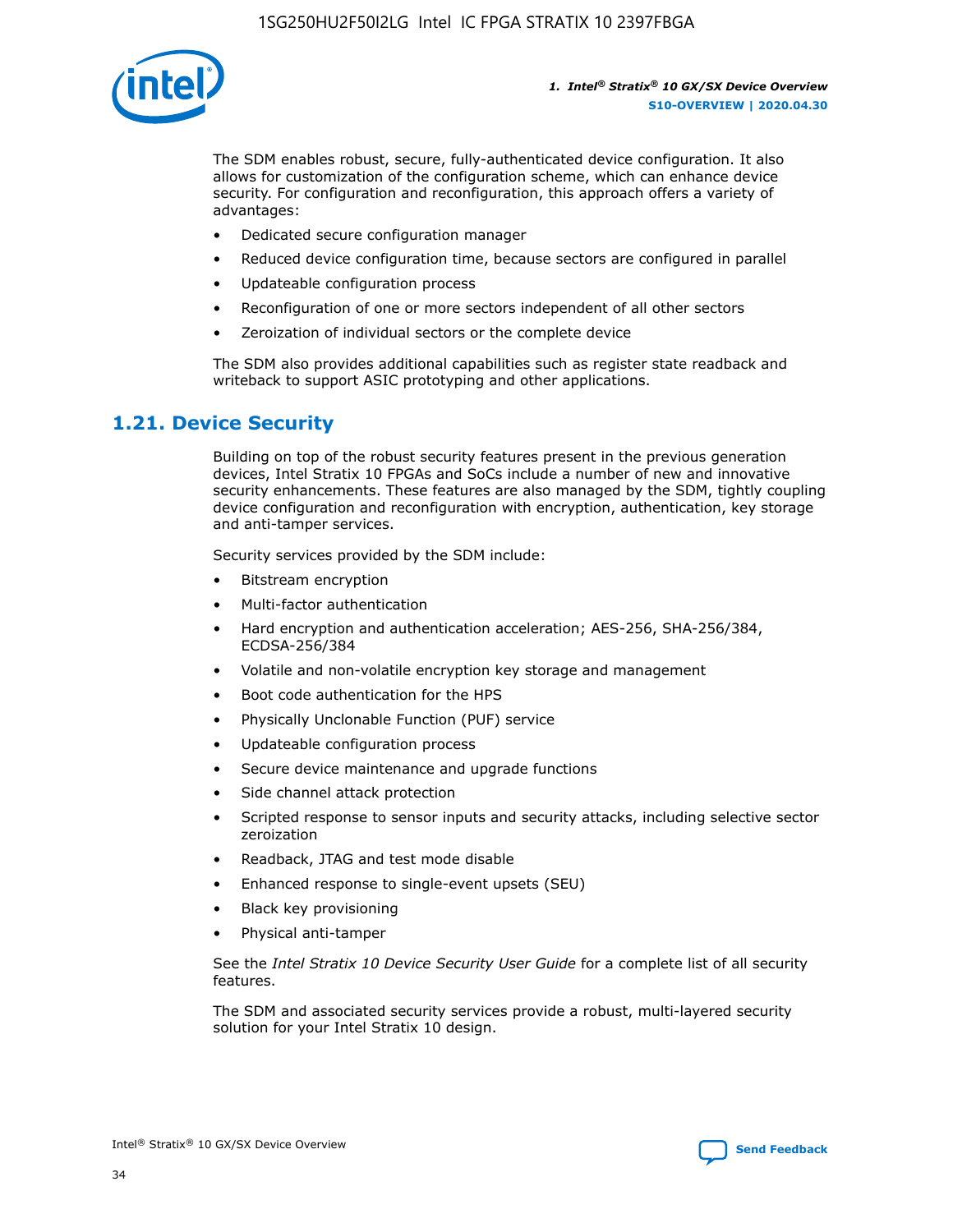

#### **Table 14. Device Security**

| <b>Intel Stratix 10 Family Variant</b> | <b>Bitstream Authentication</b> | <b>Advanced Security Features</b> <sup>(12)</sup> |
|----------------------------------------|---------------------------------|---------------------------------------------------|
| GX/SX                                  | All devices                     | -AS suffix part number required                   |

#### **Related Information**

- [My Intel Support](https://www.intel.com/content/www/us/en/programmable/my-intel/mal-home.html)
- [Intel Stratix 10 Device Security User Guide](https://www.intel.com/content/www/us/en/programmable/documentation/ndq1483601370898.html#wcd1483611014402)

## **1.22. Configuration via Protocol Using PCI Express**

Configuration via protocol using PCI Express allows the FPGA to be configured across the PCI Express bus, simplifying the board layout and increasing system integration. Making use of the embedded PCI Express hard IP operating in autonomous mode before the FPGA is configured, this technique allows the PCI Express bus to be powered up and active within the 100 ms time allowed by the PCI Express specification. Intel Stratix 10 devices also support partial reconfiguration across the PCI Express bus which reduces system down time by keeping the PCI Express link active while the device is being reconfigured.

## **1.23. Partial and Dynamic Reconfiguration**

Partial reconfiguration allows you to reconfigure part of the FPGA while other sections continue running. This capability is required in systems where uptime is critical, because it allows you to make updates or adjust functionality without disrupting services.

In addition to lowering power and cost, partial reconfiguration also increases the effective logic density by removing the necessity to place in the FPGA those functions that do not operate simultaneously. Instead, these functions can be stored in external memory and loaded as needed. This reduces the size of the required FPGA by allowing multiple applications on a single FPGA, saving board space and reducing power. The partial reconfiguration process is built on top of the proven incremental compile design flow in the Intel Quartus Prime design software

Dynamic reconfiguration in Intel Stratix 10 devices allows transceiver data rates, protocols and analog settings to be changed dynamically on a channel-by-channel basis while maintaining data transfer on adjacent transceiver channels. Dynamic reconfiguration is ideal for applications that require on-the-fly multiprotocol or multirate support. Both the PMA and PCS blocks within the transceiver can be reconfigured using this technique. Dynamic reconfiguration of the transceivers can be used in conjunction with partial reconfiguration of the FPGA to enable partial reconfiguration of both core and transceivers simultaneously.

## **1.24. Fast Forward Compile**

The innovative Fast Forward Compile feature in the Intel Quartus Prime software identifies performance bottlenecks in your design and provides detailed, step-by-step performance improvement recommendations that you can then implement. The Compiler reports estimates of the maximum operating frequency that can be achieved

<sup>(12)</sup> Contact My Intel Support for additional information.

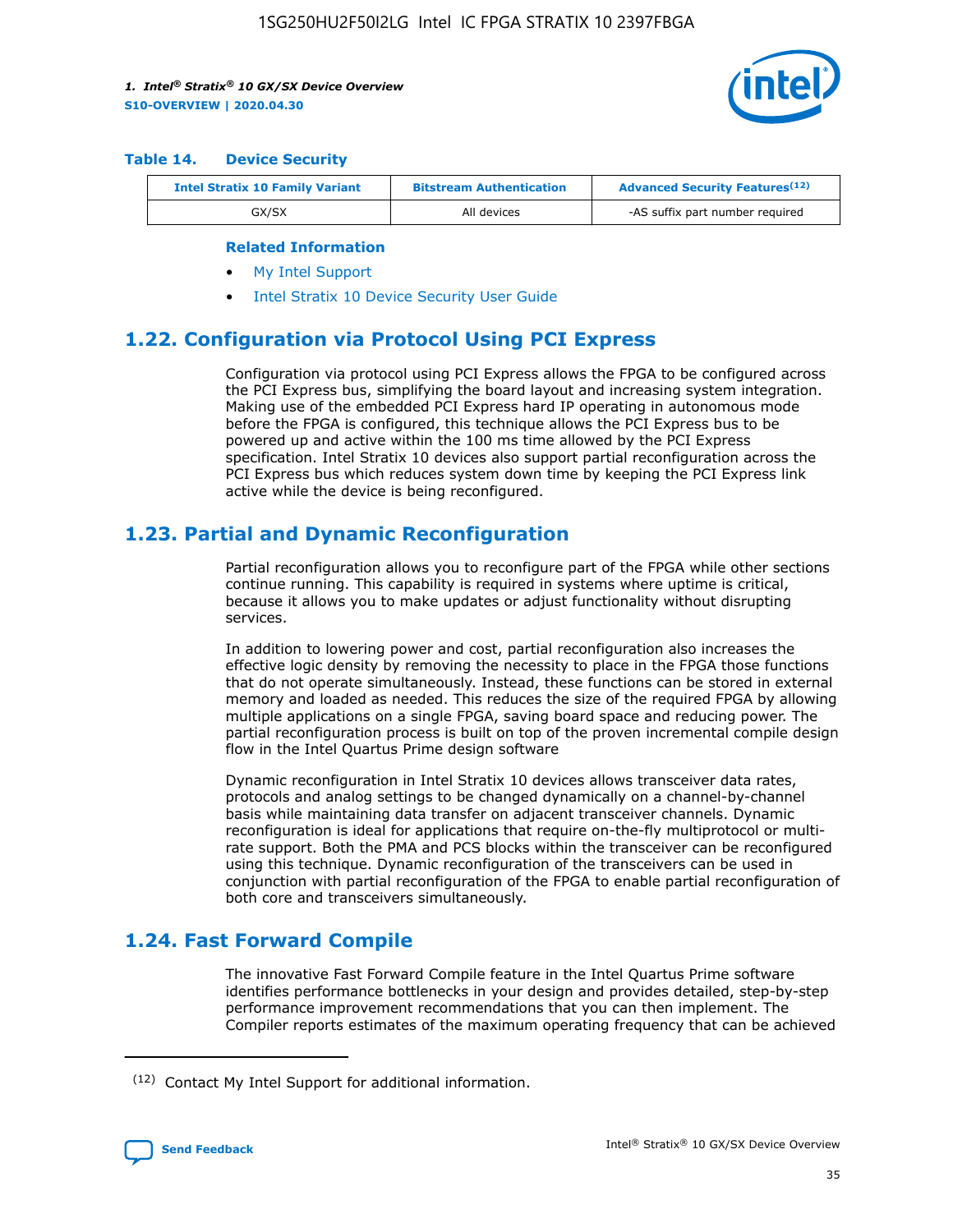

by applying the recommendations. As part of the new Hyper-Aware design flow, Fast Forward Compile maximizes the performance of your Intel Stratix 10 design and achieves rapid timing closure.

Previously, this type of optimization required multiple time-consuming design iterations, including full design re-compilation to determine the effectiveness of the changes. Fast Forward Compile enables you to make better decisions about where to focus your optimization efforts, and how to increase your design performance and throughput. This technique removes much of the guesswork of performance exploration, resulting in fewer design iterations and as much as 2X core performance gains for Intel Stratix 10 designs.

## **1.25. Single Event Upset (SEU) Error Detection and Correction**

Intel Stratix 10 FPGAs and SoCs offer robust SEU error detection and correction circuitry. The detection and correction circuitry includes protection for Configuration RAM (CRAM) programming bits and user memories. The CRAM is protected by a continuously running parity checker circuit with integrated ECC that automatically corrects one or two bit errors and detects higher order multibit errors.

The physical layout of the CRAM array is optimized to make the majority of multi-bit upsets appear as independent single-bit or double-bit errors which are automatically corrected by the integrated CRAM ECC circuitry. In addition to the CRAM protection, user memories also include integrated ECC circuitry and are layout optimized for error detection and correction.

The SEU error detection and correction hardware is supported by both soft IP and the Intel Quartus Prime software to provide a complete SEU mitigation solution. The components of the complete solution include:

- Hard error detection and correction for CRAM and user M20K memory blocks
- Optimized physical layout of memory cells to minimize probability of SEU
- Sensitivity processing soft IP that reports if CRAM upset affects a used or unused bit
- Fault injection soft IP with the Intel Quartus Prime software support that changes state of CRAM bits for testing purposes
- Hierarchy tagging in the Intel Quartus Prime software
- Triple Mode Redundancy (TMR) used for the Secure Device Manager and critical on-chip state machines

In addition to the SEU mitigation features listed above, the Intel 14 nm tri-gate process technology used for Intel Stratix 10 devices is based on FinFET transistors which have reduced SEU susceptibility versus conventional planar transistors.

## **1.26. Document Revision History for the Intel Stratix 10 GX/SX Device Overview**

| <b>Document</b><br><b>Version</b> | <b>Changes</b>             |
|-----------------------------------|----------------------------|
| 2020.04.30                        | Made the following change: |
|                                   | continued                  |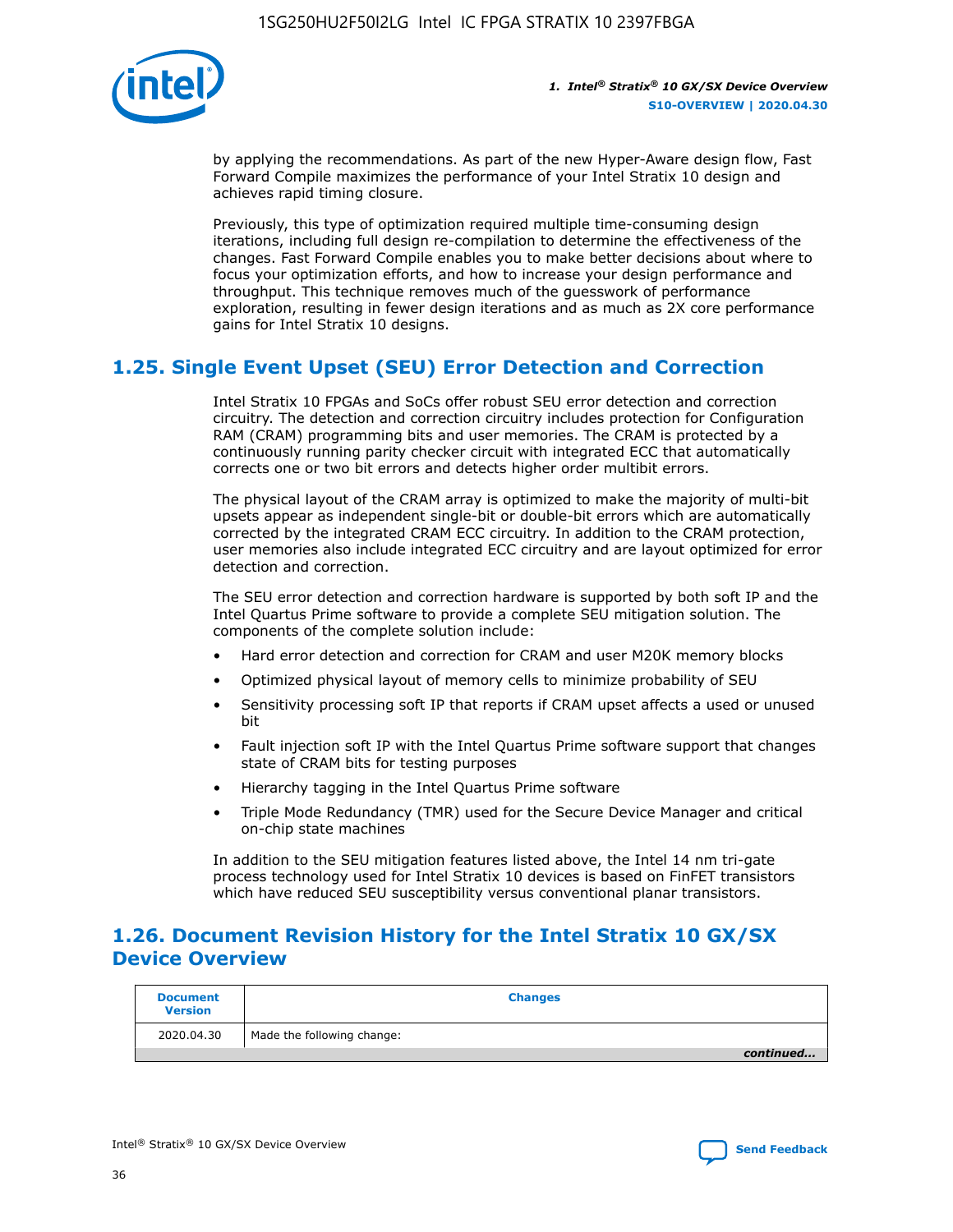

| <b>Document</b><br><b>Version</b> | <b>Changes</b>                                                                                                                                                                                                                                                                                                                                                                                                                                                                                                                                                                                                                                                                                                                                                                                                                                                                                                                                                                       |
|-----------------------------------|--------------------------------------------------------------------------------------------------------------------------------------------------------------------------------------------------------------------------------------------------------------------------------------------------------------------------------------------------------------------------------------------------------------------------------------------------------------------------------------------------------------------------------------------------------------------------------------------------------------------------------------------------------------------------------------------------------------------------------------------------------------------------------------------------------------------------------------------------------------------------------------------------------------------------------------------------------------------------------------|
|                                   | Added the GX 10M variant.                                                                                                                                                                                                                                                                                                                                                                                                                                                                                                                                                                                                                                                                                                                                                                                                                                                                                                                                                            |
| 2020.03.24                        | Made the following changes:<br>Added advanced security (-AS) devices.<br>$\bullet$<br>Added level shifter details for the Intel Stratix 10 SX/GX 400 device.                                                                                                                                                                                                                                                                                                                                                                                                                                                                                                                                                                                                                                                                                                                                                                                                                         |
| 2019.08.19                        | Made the following changes:<br>Added composition details for the leaded and lead-free contact device options.<br>$\bullet$<br>Updated the I/O PLL counts.<br>٠                                                                                                                                                                                                                                                                                                                                                                                                                                                                                                                                                                                                                                                                                                                                                                                                                       |
| 2019.02.15                        | Made the following changes:<br>Changed the number of included logic elements globally.<br>$\bullet$<br>Removed logic density 450, logic density 550, and package code 48 from the "Sample Ordering<br>٠<br>Code and Available Options for Intel Stratix 10 Devices" figure.<br>Updated description of the higher density in the "Innovations in Intel Stratix 10 FPGAs and SoCs"<br>section.<br>Updated description of the general purpose I/Os in the "Intel Stratix 10 FPGA and SoC Common<br>$\bullet$<br>Device Features" table.<br>Removed support for LPDDR3 globally.<br>Updated the "Intel Stratix 10 FPGA and SoC Architecture Block Diagram" figure.<br>٠<br>Updated the "Intel Stratix 10 GX/SX FPGA and SoC Family Plan-FPGA Core (part 1)" table.<br>٠<br>Updated the "Intel Stratix 10 GX/SX FPGA and SoC Family Plan-Interconnects, PLLs and Hard IP<br>(part 2)" table.<br>Updated and merged the "Intel Stratix 10 GX/SX FPGA and SoC Family Package Plan" tables.  |
| 2018.08.08                        | Made the following changes:<br>Changed the specs for QDRII+ and QDRII+ Xtreme and added specs for QDRIV in the "External<br>$\bullet$<br>Memory Interface Performance" table.<br>Updated description of the power options in the "Sample Ordering Code and Available Options for<br>$\bullet$<br>Intel Stratix 10 Devices" figure.<br>Changed the description of the technology and power management features in the "Intel Stratix 10<br>FPGA and SoC Common Device Features" table.<br>Changed the description of SmartVID in the "Power Management" section.<br>Changed the direction arrow from the coefficient registers block in the "DSP Block: High Precision<br>٠<br>Fixed Point Mode" figure.                                                                                                                                                                                                                                                                              |
| 2017.10.30                        | Made the following changes:<br>Removed the embedded eSRAM feature globally.<br>$\bullet$<br>Removed the Low Power (VID) and Military operating temperature options, and package code 53<br>from the "Sample Ordering Code and Available Options for Stratix 10 Devices" figure.<br>Changed the Maximum transceiver data rate (chip-to-chip) specification for L-Tile devices in the<br>"Key Features of Intel Stratix 10 Devices Compared to Stratix V Devices" table.                                                                                                                                                                                                                                                                                                                                                                                                                                                                                                               |
| 2016.10.31                        | Made the following changes:<br>Changed the number of available transceivers to 96, globally.<br>Changed the single-precision floating point performance to 10 TFLOP, globally.<br>Changed the maximum datarate to 28.3 Gbps, globally.<br>٠<br>Changed some of the features listed in the "Stratix 10 GX/SX Device Overview" section.<br>٠<br>Changed descriptions for the GX and SX devices in the "Stratix 10 Family Variants" section.<br>٠<br>Changed the "Sample Ordering Code and Available Options for Stratix 10 Devices" figure.<br>٠<br>Changed the features listed in the "Key Features of Stratix 10 Devices Compared to Stratix V<br>٠<br>Devices" table.<br>Changed the descriptions of the following areas of the "Stratix 10 FPGA and SoC Common Device<br>Features" table:<br>- Transceiver hard IP<br>- Internal memory blocks<br>- Core clock networks<br>- Packaging<br>Reorganized and updated all tables in the "Stratix 10 FPGA and SoC Family Plan" section. |
|                                   | continued                                                                                                                                                                                                                                                                                                                                                                                                                                                                                                                                                                                                                                                                                                                                                                                                                                                                                                                                                                            |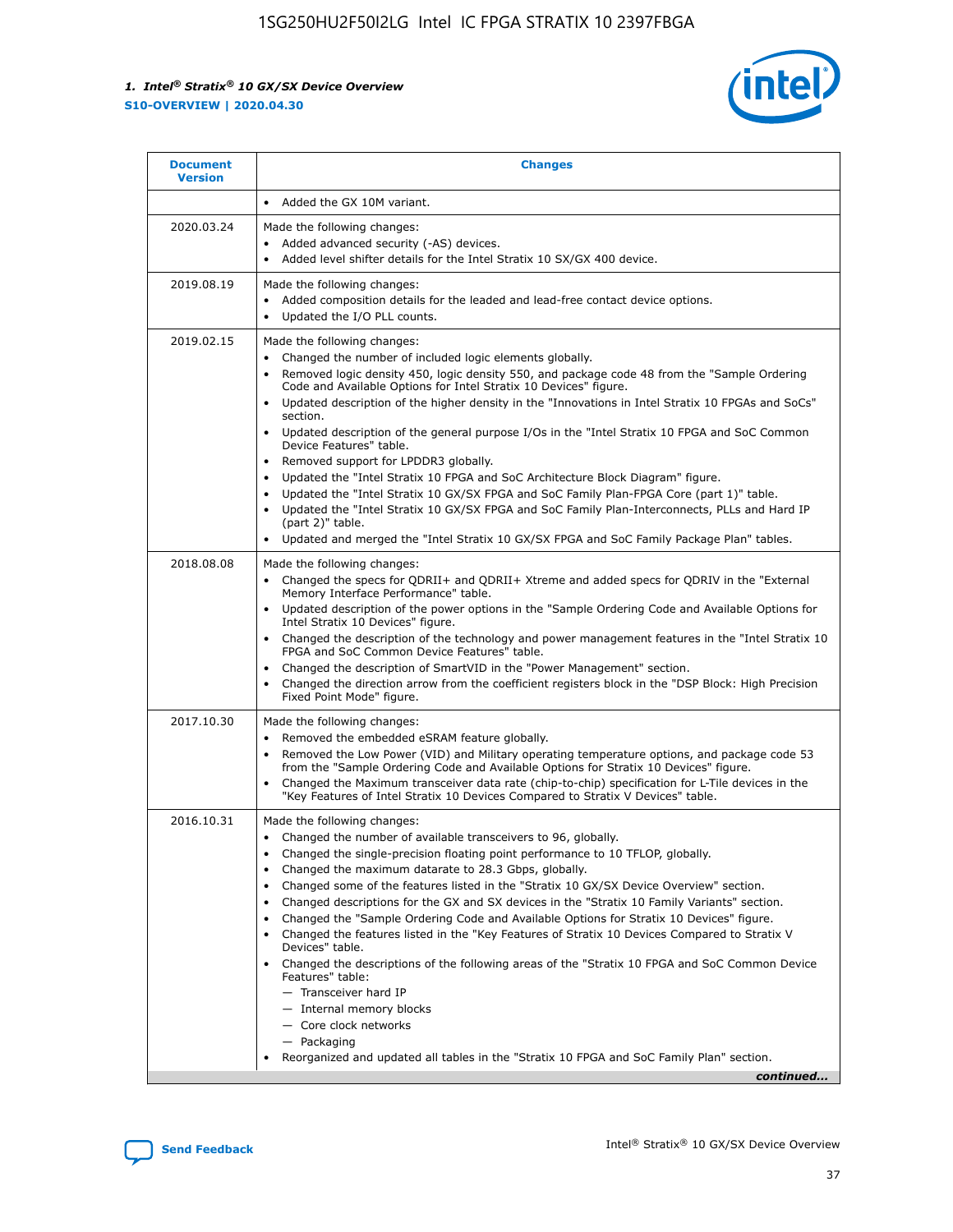

| <b>Document</b><br><b>Version</b> | <b>Changes</b>                                                                                                                                                                                                                                                                                                                                                                                                                                                                                                                                                                                                                                                                                                                                                                                                                                                                                                                                                                                     |
|-----------------------------------|----------------------------------------------------------------------------------------------------------------------------------------------------------------------------------------------------------------------------------------------------------------------------------------------------------------------------------------------------------------------------------------------------------------------------------------------------------------------------------------------------------------------------------------------------------------------------------------------------------------------------------------------------------------------------------------------------------------------------------------------------------------------------------------------------------------------------------------------------------------------------------------------------------------------------------------------------------------------------------------------------|
|                                   | Removed the "Migration Between Arria 10 FPGAs and Stratix 10 FPGAs" section.<br>Removed footnotes from the "Transceiver PCS Features" table.<br>Changed the HMC description in the "External Memory and General Purpose I/O" section.<br>Changed the number of fPLLs in the "Fractional Synthesis PLLs and I/O PLLs" section.<br>Clarified HMC data width support in the "Key Features of the Stratix 10 HPS" table.<br>Changed the description in the "Internal Embedded Memory" section.<br>Changed the datarate for the Standard PCS and SDI PCS features in the "Transceiver PCS Features"<br>table.<br>Added a note to the "PCI Express Gen1/Gen2/Gen3 Hard IP" section.<br>Updated the "Key Features of the Stratix 10 HPS" table.<br>Changed the description for the Cache coherency unit in the "Key Features of the Stratix 10 HPS"<br>table.<br>Changed the description for the external SDRAM and Flash memory interfaces for HPS in the "Key<br>Features of the Stratix 10 HPS" table. |
| 2015.12.04                        | Initial release.                                                                                                                                                                                                                                                                                                                                                                                                                                                                                                                                                                                                                                                                                                                                                                                                                                                                                                                                                                                   |